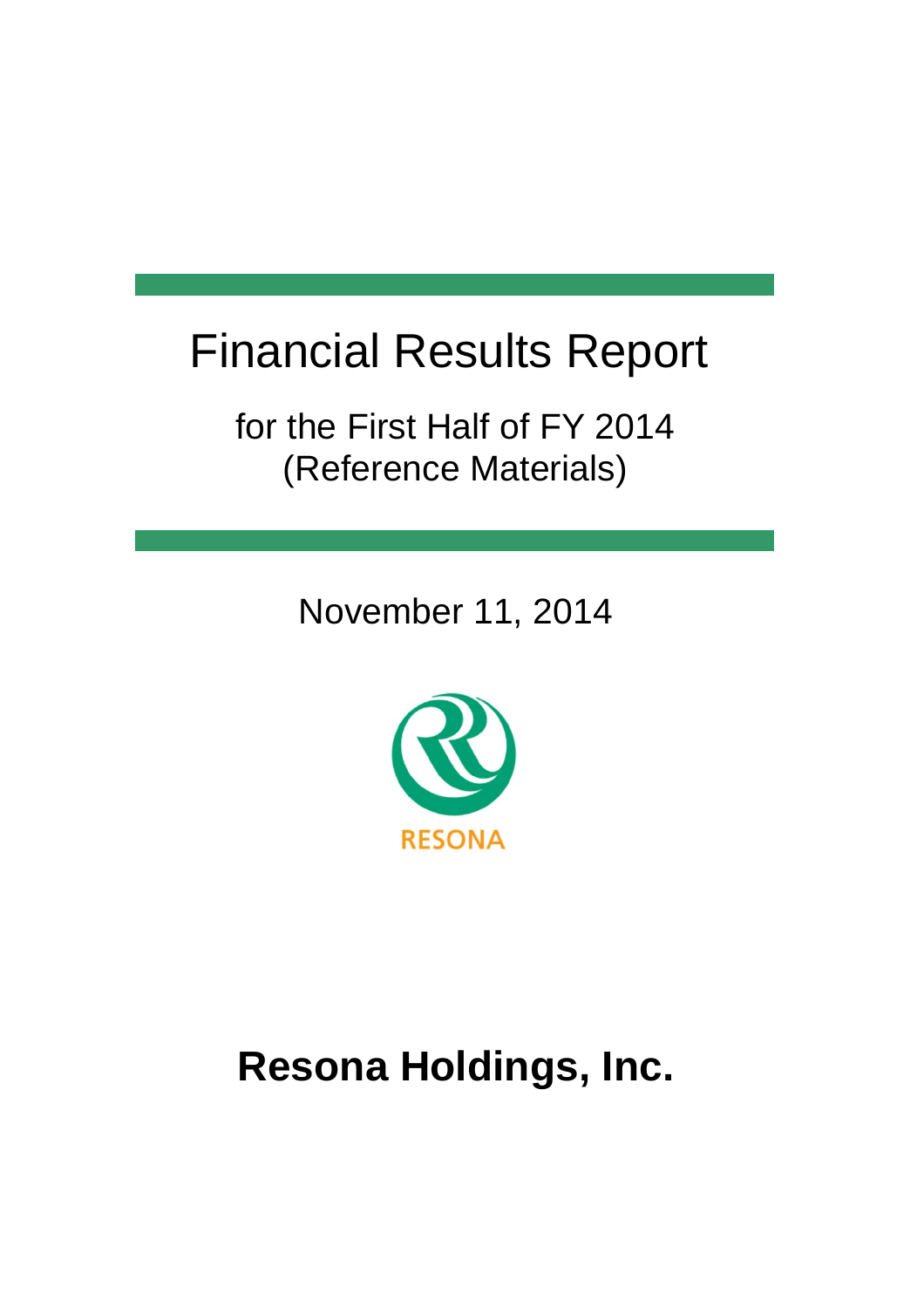#### <Contents >

### **I. Highlights of Financial Results for the First Half of Fiscal Year 2014** 1 Statements of income <Consolidated> I 1 1 keterence> Number of consolidated subsidiaries in the substantial of the substantial consolidated subsidiaries Statements of income <Total of three banks, Non-consolidated figures of each bank> I 2-3 2 Net operating profit per employee <Total of three banks, Non-consolidated figures of each bank> I 4 3 ROE <Consolidated> <Total of three banks, Non-consolidated figures of each bank> I 4 4 Interest rate spreads (domestic operations) <Total of three banks, Non-consolidated figures of each bank> 15 5 Use and source of funds <Total of three banks, Non-consolidated figures of each bank> I 6-9 6 Retirement benefit obligation and expenses <Total of three banks, Non-consolidated figures of each bank> I 10 (1) Retirement benefit obligation **I** 10 (2) Retirement benefit expenses for defined benefit plan I 10 7 Gains /(losses) on bonds and stocks <Total of three banks, Non-consolidated figures of each bank> I 11 8 Unrealized gains/(losses) on marketable securities and the securities of the securities of the securities of the securities of the securities of the securities of the securities of the securities of the securities of the <Consolidated> <Total of three banks, Non-consolidated figures of each bank> 9 Breakdown of securities by remaining period to maturity and the state of the state of the state of the 13 and 13 <Total of three banks, Non-consolidated figures of each bank> 10 Capital adequacy ratio (preliminary) **I** 14 11 Stock holdings <Total of three banks, Non-consolidated figures of each bank> I 15 12 Number of employees and offices **I 15** Number of employees and offices **I** 15 <Resona Holdings, Non-consolidated> <Total of three banks, Non-consolidated figures of each bank> **II. Loans and Bills Discounted and Other** 1 Risk-managed loans <Total of three banks, Non-consolidated figures of each bank> II 1-2 2 Percentage of loan loss reserves to total risk-managed loans **II 2** 2 <Total of three banks, Non-consolidated figures of each bank> 3 Reserve for possible loan losses II 3 <Consolidated> <Total of three banks, Non-consolidated figures of each bank> 4 Claims disclosure according to the Financial Reconstruction Act **II 1** 4 <Total of three banks, Non-consolidated figures of each bank> 5 Coverage ratios by type of borrower <Total of three banks, Non-consolidated figures of each bank> II 5 6 Results of self-assessment of asset quality <Total of three banks, Non-consolidated figures of each bank> II 6-7 7 Progress in off-balancing of claims (Banking and trust accounts) The Communication of the Communication of the B <Total of three banks, Non-consolidated figures of each bank> 8 Loans and bills discounted by industry <Total of three banks, Non-consolidated figures of each bank> II 9-12 (1) Industry breakdown of total loans and bills discounted II 9 (2) Risk-managed loans by industry II 10 (3) Loans to consumers **II** 11 (4) Loans to small and medium-sized corporations and consumers II 12 9 Balance of deposits and loans <Total of three banks, Non-consolidated figures of each bank> II 13 <Reference> Domestic breakdown of individual, corporate and other deposits II 14 kritude and the structure investment trust and other investment products for individual customers and TH 14 **III. Computation of Deferred Tax Assets III** 1 **IV. Reference Materials (Group Banks Financial Statements)** Resona Bank <Consolidated> <Non-consolidated> IV 1-9 Saitama Resona Bank <Non-consolidated> IV 10-13 Kinki Osaka Bank <Consolidated> <Non-consolidated> IV 14-22

Note: [Total of three banks] Sum of non-consolidated figures for Resona Bank (including the trust account), Saitama Resona Bank, and Kinki Osaka Bank.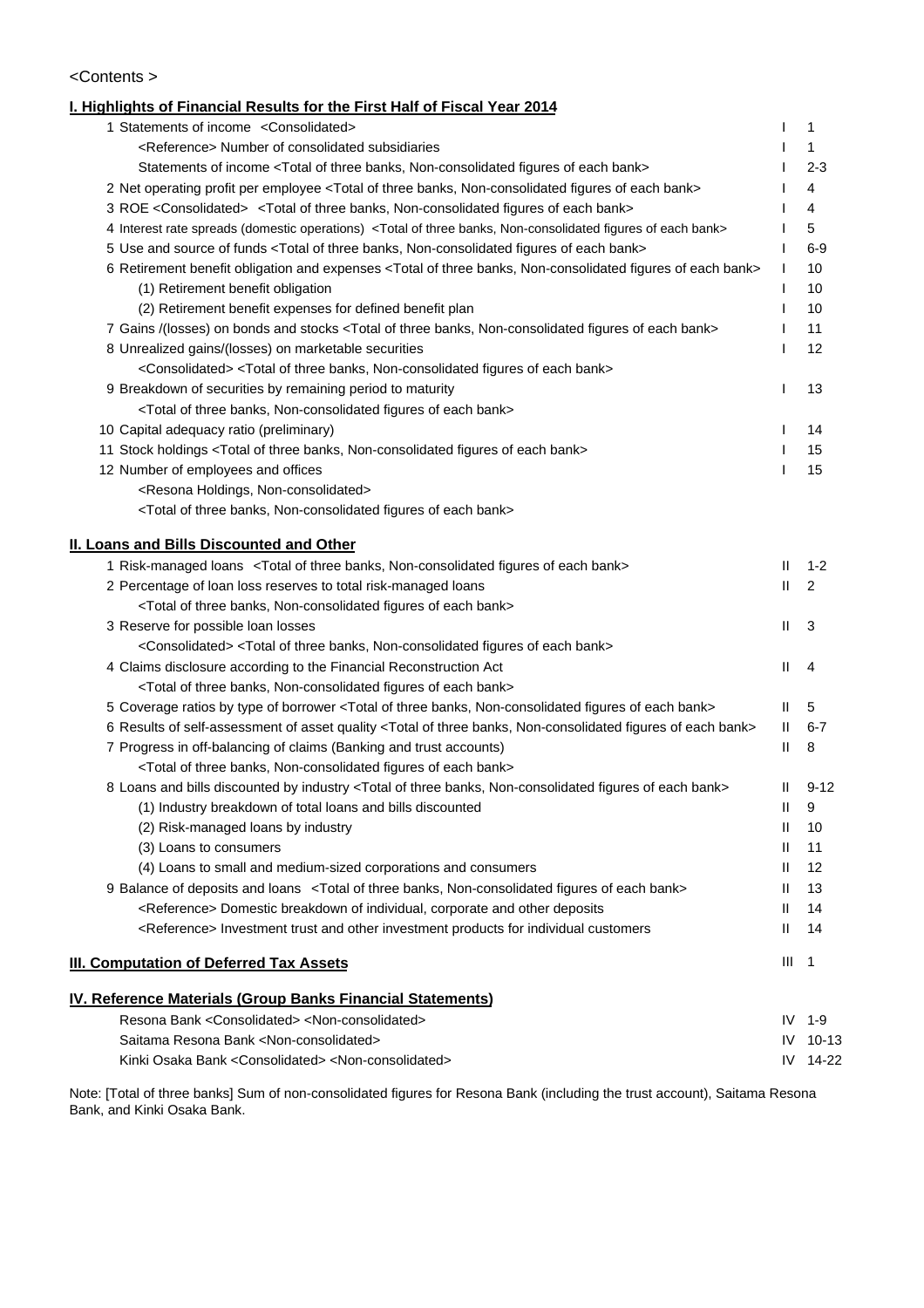### **I. Highlights of Financial Results for the First Half of Fiscal Year 2014**

## **1. Statements of income**

| <consolidated></consolidated>                                                    |                |             |           | (Millions of yen) |
|----------------------------------------------------------------------------------|----------------|-------------|-----------|-------------------|
|                                                                                  |                | 1st half of |           | 1st half of       |
|                                                                                  |                | FY 2014 (A) | $(A)-(B)$ | FY 2013 (B)       |
| Ordinary income                                                                  | $\mathbf{1}$   | 439,551     | 10,340    | 429,210           |
| Consolidated gross operating profit                                              | $\overline{c}$ | 310,441     | (2,027)   | 312,468           |
| Interest income                                                                  | 3              | 210,185     | (5, 165)  | 215,350           |
| Trust fees (after disposal of problem loans in the trust account)                | $\overline{4}$ | 11,255      | (620)     | 11,876            |
| <disposal account="" in="" loans="" of="" problem="" the="" trust=""></disposal> | 5              | 34          | 44        | (10)              |
| Fees and commissions                                                             | 6              | 72,557      | 1,927     | 70,629            |
| Trading income                                                                   | $\overline{7}$ | 2,064       | 4,828     | (2,763)           |
| Other operating income                                                           | 8              | 14,379      | (2,998)   | 17,377            |
| Provision to general reserve for possible loan losses                            | 9              |             |           |                   |
| General and administrative expenses                                              | 10             | (177, 602)  | (1,903)   | (175, 699)        |
| Other gains/(losses), net                                                        | 11             | 54,886      | 17,257    | 37,628            |
| Net gains/(losses) on stocks                                                     | 12             | 23,486      | 3,399     | 20,087            |
| Disposal of problem loans                                                        | 13             | (6, 271)    | 4,991     | (11, 262)         |
| Reversal of credit expenses                                                      | 14             | 30,176      | 4,952     | 25,224            |
| Equity in earnings of investments in affiliates                                  | 15             | 80          | (15)      | 95                |
| Ordinary profit                                                                  | 16             | 187,725     | 13,327    | 174,398           |
| Extraordinary gains                                                              | 17             | 71          | (3,051)   | 3,122             |
| <b>Extraordinary losses</b>                                                      | 18             | (1,661)     | (15)      | (1,646)           |
| Income before income taxes and minority interests                                | 19             | 186,134     | 10,260    | 175,874           |
| Income taxes-current                                                             | 20             | (34, 776)   | (4, 554)  | (30, 221)         |
| Income taxes-deferred                                                            | 21             | (16, 131)   | 3,085     | (19, 217)         |
| Minority interests in net income                                                 | 22             | (2, 522)    | 1,844     | (4,366)           |
| Net income                                                                       | 23             | 132,704     | 10,635    | 122,069           |
|                                                                                  |                |             |           |                   |
| Credit expense (5, 9, 13, 14)                                                    | 24             | 23,939      | 9,988     | 13,951            |
| Disposal of problem loans in the trust account                                   | 25             | 34          | 44        | (10)              |
| Provision to general reserve for possible loan losses                            | 26             | 22,481      | 4,723     | 17,757            |
| Write-off of loans                                                               | 27             | (5,907)     | 4,476     | (10, 384)         |
| Provision to specific reserve for possible loan losses                           | 28             | (975)       | 2,421     | (3, 397)          |
| Provision to special reserve for certain overseas loans                          | 29             | 0           | 0         | (0)               |
| Other disposal of problem loans                                                  | 30             | (363)       | 514       | (877)             |
| Gains on recoveries of written-off loans                                         | 31             | 8,670       | (2, 193)  | 10,864            |

| <reference> Number of consolidated subsidiaries</reference>       |    |                            |           | (Companies)                |
|-------------------------------------------------------------------|----|----------------------------|-----------|----------------------------|
|                                                                   |    | 1st half of<br>FY 2014 (A) | $(A)-(B)$ | 1st half of<br>FY 2013 (B) |
| Number of consolidated subsidiaries                               | 32 | 15                         |           | 15                         |
| Number of affiliated companies accounted for by the equity method | 33 |                            |           |                            |
| Total                                                             | 34 | 16                         |           | 16                         |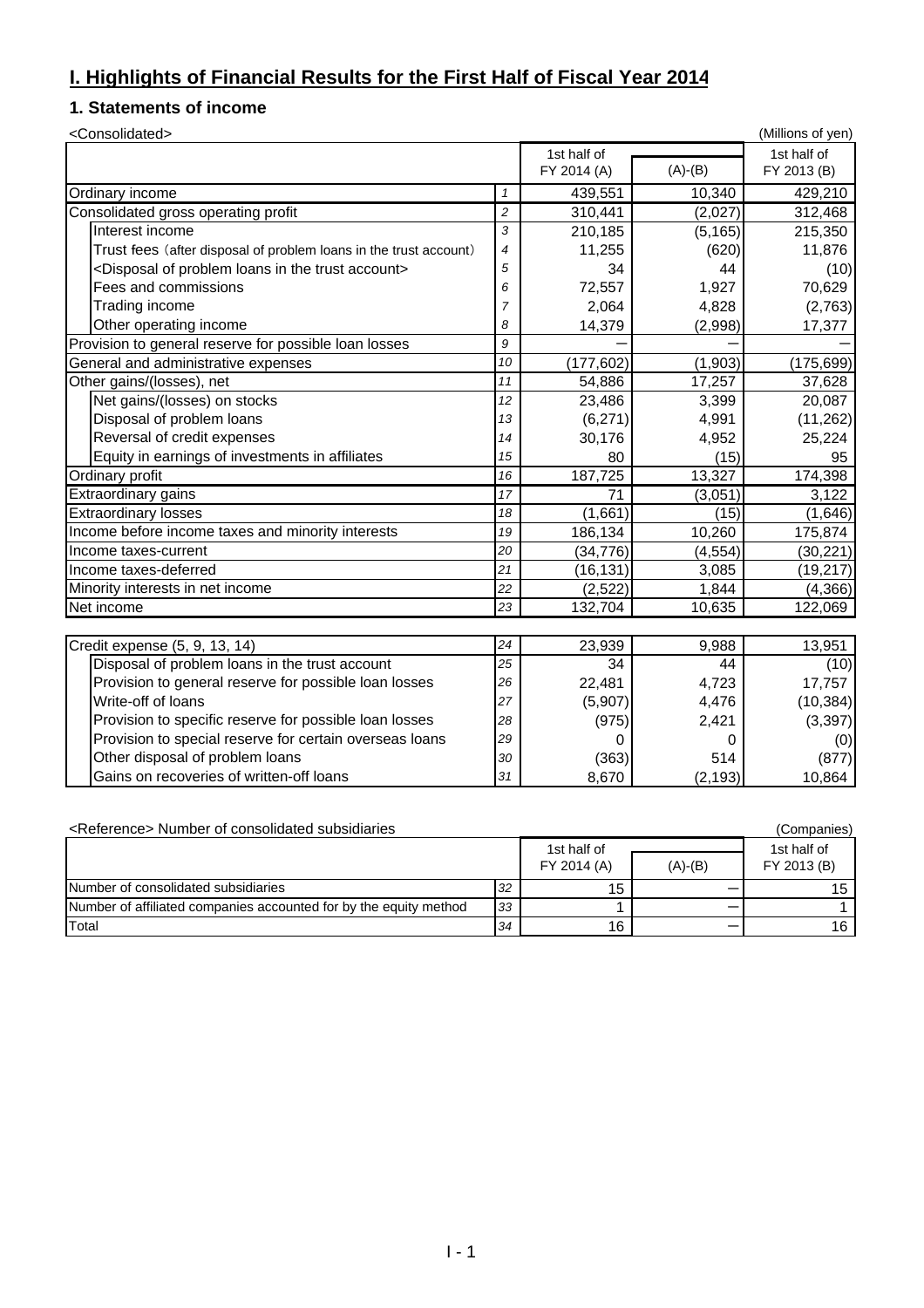| <total bank="" banks,="" each="" figures="" non-consolidated="" of="" three=""></total> |                |             |                      |             |                         |             | (Millions of yen) |
|-----------------------------------------------------------------------------------------|----------------|-------------|----------------------|-------------|-------------------------|-------------|-------------------|
|                                                                                         |                |             | Total of three banks |             |                         | Resona Bank |                   |
|                                                                                         |                | 1st half of |                      | 1st half of | 1st half of             |             | 1st half of       |
|                                                                                         |                | FY 2014 (A) | $(A)-(B)$            |             | FY 2013 (B) FY 2014 (A) | $(A)-(B)$   | FY 2013 (B)       |
| Gross operating profit                                                                  | $\mathbf{1}$   | 285,380     | (472)                | 285,852     | 191,503                 | 2,465       | 189,038           |
| Gross operating profit from domestic operations                                         | $\overline{c}$ | 266,937     | (6, 604)             | 273,542     | 174,080                 | (2,601)     | 176,682           |
| Interest income                                                                         | 3              | 198,876     | (6, 721)             | 205,598     | 123,346                 | (3,772)     | 127,118           |
| Trust fees (after disposal of problem loans in the trust account)                       | 4              | 11,257      | (620)                | 11,877      | 11,257                  | (620)       | 11,877            |
| <disposal account="" in="" loans="" of="" problem="" the="" trust=""></disposal>        | 5              | 34          | 44                   | (10)        | 34                      | 44          | (10)              |
| Fees and commissions                                                                    | 6              | 50,722      | 2,844                | 47,877      | 35,670                  | 1,865       | 33,805            |
| Trading income                                                                          | 7              | (185)       | 169                  | (355)       | (185)                   | 169         | (355)             |
| Other operating income                                                                  | 8              | 6,266       | (2, 277)             | 8,543       | 3,990                   | (244)       | 4,235             |
| Gross operating profit from international operations                                    | 9              | 18,442      | 6,132                | 12,309      | 17,423                  | 5,067       | 12,355            |
| Interest income                                                                         | 10             | 7,345       | 2,112                | 5,233       | 7,100                   | 2,086       | 5,014             |
| Fees and commissions                                                                    | 11             | 1,224       | 0                    | 1,224       | 1,059                   | 5           | 1,053             |
| Trading income                                                                          | 12             | 1,707       | 4,078                | (2, 371)    | 1,707                   | 4,078       | (2, 371)          |
| Other operating income                                                                  | 13             | 8,165       | (57)                 | 8,223       | 7,555                   | (1, 102)    | 8,658             |
| Expenses (excluding non-recurring items)                                                | 14             | (165, 878)  | 1,843                | (167, 722)  | (108, 944)              | 1,278       | (110, 223)        |
| Personnel expenses                                                                      | 15             | (64, 615)   | 853                  | (65, 468)   | (41, 593)               | 698         | (42, 292)         |
| Non-personnel expenses                                                                  | 16             | (91, 630)   | 2,288                | (93, 919)   | (61, 024)               | 1,587       | (62, 611)         |
| Taxes                                                                                   | 17             | (9,632)     | (1, 298)             | (8, 334)    | (6, 327)                | (1,007)     | (5, 320)          |
| Provision to general reserve for possible loan losses                                   | 18             |             |                      |             |                         |             |                   |
| Actual net operating profit *1                                                          | 19             | 119,467     | 1,326                | 118,140     | 82,524                  | 3,699       | 78,824            |
| Core net operating profit *2                                                            | 20             | 108,924     | 29                   | 108,895     | 74,706                  | 1,407       | 73,299            |
| Net operating profit                                                                    | 21             | 119,501     | 1,371                | 118,130     | 82,558                  | 3,744       | 78,814            |
| Net gains/(losses) on bonds                                                             | 22             | 10,543      | 1,297                | 9,245       | 7,817                   | 2,292       | 5,524             |
| Other gains/(losses), net                                                               | 23             | 50,103      | 9,950                | 40,153      | 49,393                  | 9,256       | 40,137            |
| Net gains/(losses) on stocks                                                            | 24             | 23,424      | 3,361                | 20,062      | 23,574                  | 4,166       | 19,407            |
| Gains on sale                                                                           | 25             | 24,138      | 3,608                | 20,530      | 23,737                  | 3,869       | 19,868            |
| Losses on sale                                                                          | 26             | (37)        | 135                  | (172)       | (36)                    | 128         | (165)             |
| Losses on devaluation                                                                   | 27             | (677)       | (381)                | (295)       | (126)                   | 168         | (295)             |
| Disposal of problem loans                                                               | 28             | (5, 143)    | 3,761                | (8,905)     | (1,822)                 | 2,977       | (4,800)           |
| Reversal of credit expenses                                                             | 29             | 28,212      | 4,451                | 23,761      | 22,912                  | 2,809       | 20,102            |
| Other                                                                                   | 30             | 3,610       | (1,624)              | 5,234       | 4,730                   | (696)       | 5,426             |
| Ordinary profit                                                                         | 31             | 169,605     | 11,321               | 158,284     | 131,952                 | 13,001      | 118,951           |
| Extraordinary gains/(losses), net                                                       | 32             | (1,586)     | 54                   | (1,640)     | (1,486)                 | (117)       | (1,368)           |
| Gains/(losses) on disposal of fixed assets                                              | 33             | (592)       | 65                   | (658)       | (565)                   | (29)        | (536)             |
| Impairment losses on fixed assets                                                       | 34             | (994)       | (11)                 | (982)       | (920)                   | (88)        | (831)             |
| Income before income taxes                                                              | 35             | 168,018     | 11,375               | 156,643     | 130,466                 | 12,883      | 117,582           |
| Income taxes-current                                                                    | 36             | (30, 773)   | (3, 384)             | (27, 388)   | (23, 467)               | (6, 613)    | (16, 854)         |
| Income taxes-deferred                                                                   | 37             | (14, 999)   | 6,351                | (21, 350)   | (10, 756)               | 6,305       | (17,062)          |
| Net income                                                                              | 38             | 122,246     | 14,341               | 107,904     | 96,241                  | 12,575      | 83,666            |
|                                                                                         |                |             |                      |             |                         |             |                   |
| Credit expense (5, 18, 28, 29)                                                          | 39             | 23,103      | 8,257                | 14,845      | 21,123                  | 5,831       | 15,292            |
| Disposal of problem loans in the trust account                                          | 40<br>41       | 34          | 44                   | (10)        | 34                      | 44          | (10)              |
| Provision to general reserve for possible loan losses                                   |                | 17,621      | 5,344                | 12,276      | 13,114                  | 5,083       | 8,031             |
| Write-off of loans                                                                      |                | (4, 813)    | 3,288                | (8, 101)    | (1,991)                 | 2,613       | (4,605)           |
| Provision to specific reserve for possible loan losses                                  | 43             | 2,227       | 1,533                | 694         | 4,121                   | (53)        | 4,174             |
| Provision to special reserve for certain overseas loans                                 | 44             | 0           | 0                    | (0)         | 0                       | 0           | (0)               |
| Other disposal of problem loans                                                         | 45             | (330)       | 473                  | (803)       | 169                     | 364         | (194)             |
| Gains on recoveries of written-off loans                                                | 46             | 8,362       | (2, 426)             | 10,789      | 5,675                   | (2, 221)    | 7,896             |

Note \*1. Actual net operating profit: Net operating profit before provision to general reserve for possible loan losses and disposal of problem loans in the trust account.

\*2. Core net operating profit: Actual net operating profit less net gains/(losses) on bonds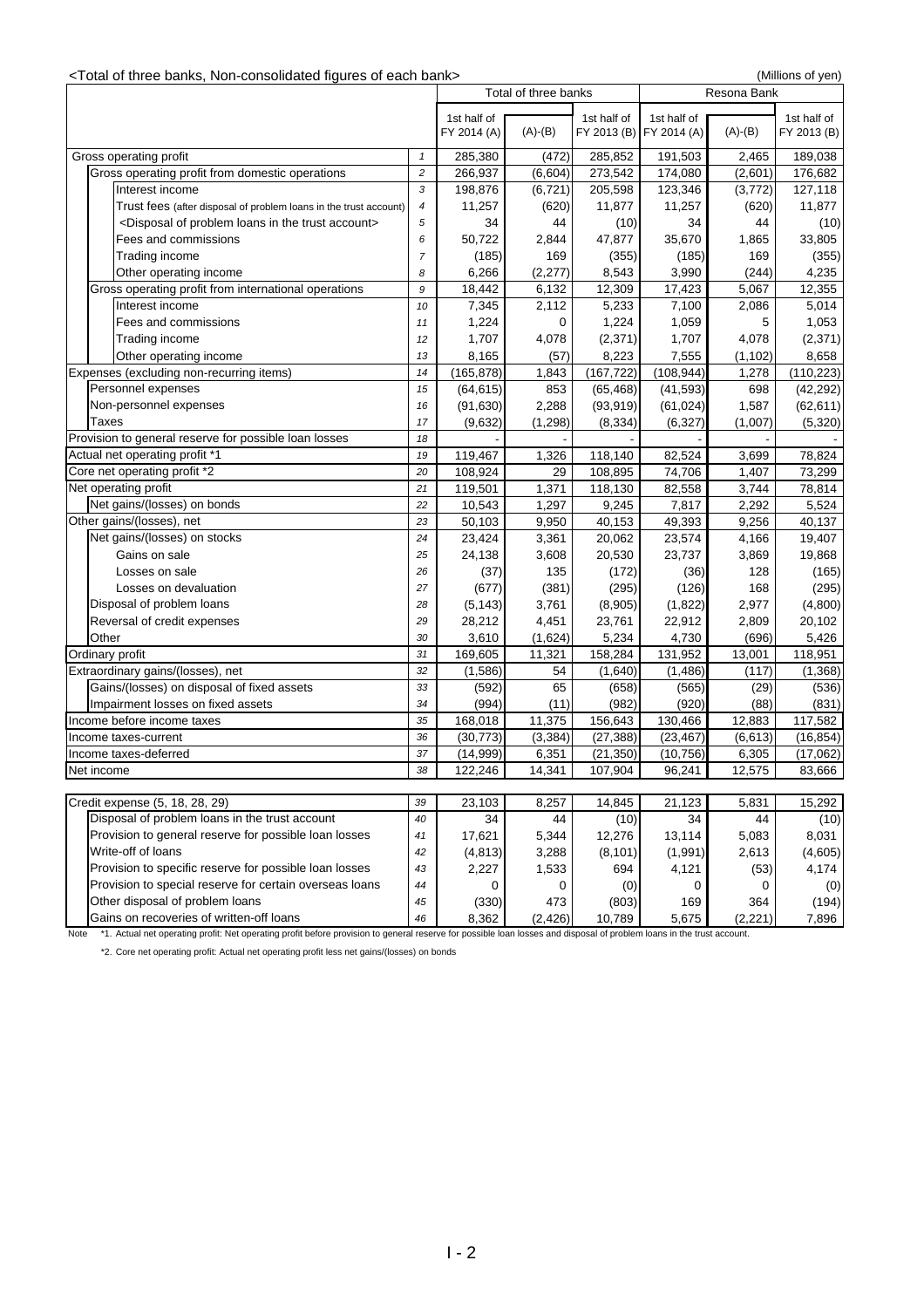|                                                                                  |                |             |                     |             |             |                  | (Millions of yen) |
|----------------------------------------------------------------------------------|----------------|-------------|---------------------|-------------|-------------|------------------|-------------------|
|                                                                                  |                |             | Saitama Resona Bank |             |             | Kinki Osaka Bank |                   |
|                                                                                  |                | 1st half of |                     | 1st half of | 1st half of |                  | 1st half of       |
|                                                                                  |                | FY 2014 (A) | $(A)-(B)$           | FY 2013 (B) | FY 2014 (A) | $(A)-(B)$        | FY 2013 (B)       |
| Gross operating profit                                                           | $\mathbf{1}$   | 68,140      | (859)               | 69,000      | 25,736      | (2,077)          | 27,814            |
| Gross operating profit from domestic operations                                  | $\overline{c}$ | 67,658      | (1, 437)            | 69,095      | 25,199      | (2, 565)         | 27,764            |
| Interest income                                                                  | 3              | 56,283      | (2, 382)            | 58,665      | 19,247      | (567)            | 19,814            |
| Trust fees (after disposal of problem loans in the trust account)                | 4              |             |                     |             |             |                  |                   |
| <disposal account="" in="" loans="" of="" problem="" the="" trust=""></disposal> | 5              |             |                     |             |             |                  |                   |
| Fees and commissions                                                             | 6              | 10,115      | 132                 | 9,982       | 4,935       | 846              | 4,089             |
| Trading income                                                                   | $\overline{7}$ |             |                     |             |             |                  |                   |
| Other operating income                                                           | 8              | 1,259       | 811                 | 447         | 1,016       | (2,844)          | 3,860             |
| Gross operating profit from international operations                             | 9              | 482         | 577                 | (95)        | 537         | 487              | 49                |
| Interest income                                                                  | 10             | 33          | 19                  | 13          | 211         | 6                | 205               |
| Fees and commissions                                                             | 11             | 83          | (2)                 | 86          | 81          | (2)              | 84                |
| Trading income                                                                   | 12             |             |                     |             |             |                  |                   |
| Other operating income                                                           | 13             | 365         | 561                 | (195)       | 243         | 483              | (239)             |
| Expenses (excluding non-recurring items)                                         | 14             | (38, 136)   | 6                   | (38, 142)   | (18, 797)   | 558              | (19, 355)         |
| Personnel expenses                                                               | 15             | (14, 449)   | (34)                | (14, 415)   | (8, 572)    | 188              | (8,760)           |
| Non-personnel expenses                                                           | 16             | (21, 430)   | 228                 | (21, 658)   | (9, 176)    | 472              | (9,648)           |
| <b>Taxes</b>                                                                     | 17             | (2, 256)    | (188)               | (2,067)     | (1,049)     | (102)            | (946)             |
| Provision to general reserve for possible loan losses                            | 18             |             |                     |             |             |                  |                   |
| Actual net operating profit *1                                                   | 19             | 30,004      | (853)               | 30,857      | 6,939       | (1, 519)         | 8,458             |
| Core net operating profit *2                                                     | 20             | 28.379      | (2, 209)            | 30,588      | 5,838       | 831              | 5,006             |
| Net operating profit                                                             | 21             | 30,004      | (853)               | 30,857      | 6,939       | (1, 519)         | 8,458             |
| Net gains/(losses) on bonds                                                      | 22             | 1,624       | 1,355               | 268         | 1,100       | (2, 350)         | 3,451             |
| Other gains/(losses), net                                                        | 23             | (74)        | (1,216)             | 1,141       | 784         | 1,909            | (1, 125)          |
| Net gains/(losses) on stocks                                                     | 24             | (150)       | (352)               | 201         | 1           | (452)            | 453               |
| Gains on sale                                                                    | 25             | 399         | 190                 | 208         |             | (452)            | 453               |
| Losses on sale                                                                   | 26             |             | 7                   | (7)         | (0)         | (0)              |                   |
| Losses on devaluation                                                            | 27             | (550)       | (550)               |             |             | 0                | (0)               |
| Disposal of problem loans                                                        | 28             | (2, 237)    | (540)               | (1,696)     | (1,082)     | 1,325            | (2, 408)          |
| Reversal of credit expenses                                                      | 29             | 2,594       | 121                 | 2,472       | 2,705       | 1,519            | 1,186             |
| Other                                                                            | 30             | (280)       | (445)               | 164         | (839)       | (483)            | (356)             |
| Ordinary profit                                                                  | 31             | 29,929      | (2,070)             | 31,999      | 7,723       | 390              | 7,333             |
| Extraordinary gains/(losses), net                                                | 32             | 4           | 123                 | (119)       | (104)       | 48               | (152)             |
| Gains/(losses) on disposal of fixed assets                                       | 33             | 6           | 122                 | (115)       | (33)        | (27)             | (6)               |
| Impairment losses on fixed assets                                                | 34             | (2)         | 1                   | (3)         | (70)        | 75               | (146)             |
| Income before income taxes                                                       | 35             | 29,933      | (1,946)             | 31,879      | 7,619       | 438              | 7,180             |
| Income taxes-current                                                             | 36             | (7, 598)    | 1,943               | (9,541)     | 292         | 1,285            | (992)             |
| Income taxes-deferred                                                            | 37             | (2,738)     | (438)               | (2,300)     | (1,503)     | 484              | (1,988)           |
| Net income                                                                       | 38             | 19,596      | (441)               | 20,037      | 6,408       | 2,207            | 4,200             |
| Credit expense (5, 18, 28, 29)                                                   | 39             | 356         | (419)               | 775         | 1,622       | 2,845            | (1, 222)          |
| Disposal of problem loans in the trust account                                   | 40             |             |                     |             |             |                  |                   |
| Provision to general reserve for possible loan losses                            | 41             | 1,863       | (510)               | 2,374       | 2,643       | 771              | 1,871             |
| Write-off of loans                                                               | 42             | (1,741)     | (350)               | (1, 390)    | (1,080)     | 1,025            | (2, 105)          |
| Provision to specific reserve for possible loan losses                           | 43             | (1, 281)    | 692                 | (1, 973)    | (612)       | 894              | (1,506)           |
| Provision to special reserve for certain overseas loans                          | 44             |             |                     |             |             |                  |                   |
| Other disposal of problem loans                                                  | 45             | (496)       | (190)               | (306)       | (2)         | 299              | (302)             |
| Gains on recoveries of written-off loans                                         | 46             | 2,012       | (59)                | 2,072       | 675         | (145)            | 820               |

Note \*1. Actual net operating profit: Net operating profit before provision to general reserve for possible loan losses and disposal of problem loans in the trust account.

\*2. Core net operating profit: Actual net operating profit less net gains/(losses) on bonds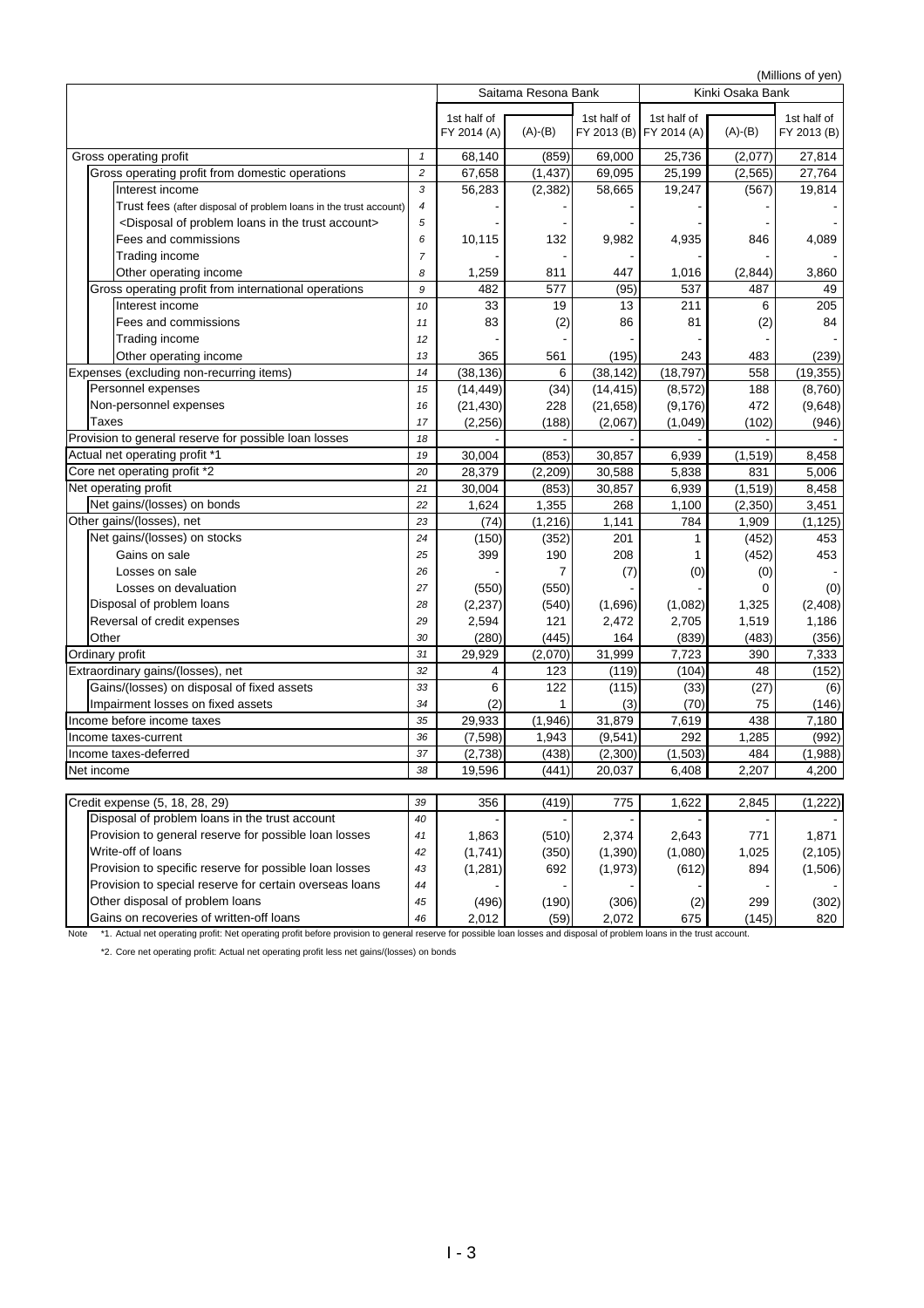## **2. Net operating profit per employee**<br>
<br> **CTotal of three banks. Non-consolidated figures of each bank**

 $T$ otal of three banks, Non-consolidated figures of each bank $\sim$ 

| <total bank="" banks,="" each="" figures="" non-consolidated="" of="" three=""></total> |                            |                      |                            |                            |             | (Millions of yen)          |  |
|-----------------------------------------------------------------------------------------|----------------------------|----------------------|----------------------------|----------------------------|-------------|----------------------------|--|
|                                                                                         |                            | Total of three banks |                            |                            | Resona Bank |                            |  |
|                                                                                         | 1st half of<br>FY 2014 (A) | $(A)-(B)$            | 1st half of<br>FY 2013 (B) | 1st half of<br>FY 2014 (A) | $(A)-(B)$   | 1st half of<br>FY 2013 (B) |  |
| Actual net operating profit                                                             | 119,467                    | 1,326                | 118,140                    | 82,524                     | 3,699       | 78,824                     |  |
| Actual net operating profit per employee (thousands of yen)                             | 7,817                      | 133                  | 7,683                      | 8,453                      | 464         | 7,989                      |  |
| Net operating profit                                                                    | 119,501                    | 1,371                | 118,130                    | 82,558                     | 3,744       | 78,814                     |  |
| Net operating profit per employee (thousands of yen)                                    | 7,819                      | 135                  | 7,683                      | 8,457                      | 468         | 7,988                      |  |
|                                                                                         |                            | Saitama Resona Bank  |                            | Kinki Osaka Bank           |             |                            |  |
|                                                                                         | 1st half of<br>FY 2014 (A) | $(A)-(B)$            | 1st half of<br>FY 2013 (B) | 1st half of<br>FY 2014 (A) | $(A)-(B)$   | 1st half of<br>FY 2013 (B) |  |
| Actual net operating profit                                                             | 30,004                     | (853)                | 30,857                     | 6,939                      | (1,519)     | 8,458                      |  |
| Actual net operating profit per employee (thousands of yen)                             | 9,271                      | (338)                | 9,610                      | 3,035                      | (643)       | 3,679                      |  |
| Net operating profit                                                                    | 30,004                     | (853)                | 30,857                     | 6,939                      | (1,519)     | 8,458                      |  |
| Net operating profit per employee (thousands of yen)                                    | 9,271                      | (338)                | 9,610                      | 3,035                      | (643)       | 3,679                      |  |

Note: Number of employees includes executive officers and employees seconded to other companies.

### **3**.**R O E**

| <consolidated></consolidated> |             |           | $\frac{10}{6}$ |
|-------------------------------|-------------|-----------|----------------|
|                               | 1st half of |           | 1st half of    |
|                               | FY 2014 (A) | $(A)-(B)$ | FY 2013 (B)    |
| Net income ROE                | 15.01       | 3.21      | 11.80          |

<Total of three banks, Non-consolidated results of each bank> (%)

|                          |                            | Total of three banks |                            |                            | Resona Bank |                            |  |
|--------------------------|----------------------------|----------------------|----------------------------|----------------------------|-------------|----------------------------|--|
|                          | 1st half of<br>FY 2014 (A) | $(A)-(B)$            | 1st half of<br>FY 2013 (B) | 1st half of<br>FY 2014 (A) | $(A)-(B)$   | 1st half of<br>FY 2013 (B) |  |
| Net operating profit ROE | 14.00                      | 1.06                 | 12.93                      | 13.50                      | 1.78        | 11.71                      |  |
| Net income ROE           | 14.32                      | 2.50                 | 11.81                      | 15.73                      | 3.30        | 12.43                      |  |
|                          |                            | Saitama Resona Bank  |                            | Kinki Osaka Bank           |             |                            |  |
|                          | 1st half of<br>FY 2014 (A) | $(A)-(B)$            | 1st half of<br>FY 2013 (B) | 1st half of<br>FY 2014 (A) | $(A)-(B)$   | 1st half of<br>FY 2013 (B) |  |
| Net operating profit ROE | 16.53                      | (0.37)               | 16.90                      | 11.49                      | (3.10)      | 14.60                      |  |
| Net income ROE           | 10.79                      | (0.18)               | 10.97                      | 10.61                      | 3.36        | 7.25                       |  |

Note: ROE= Net operating profit (or net interim income) x 365/183<br>Note: ROE= (Net operate of the beginning of the figeel period + Net operate of the and of (Net assets at the beginning of the fiscal period + Net assets at the end of the fiscal period)/2

(Consolidated ROE: Excluding minority interests)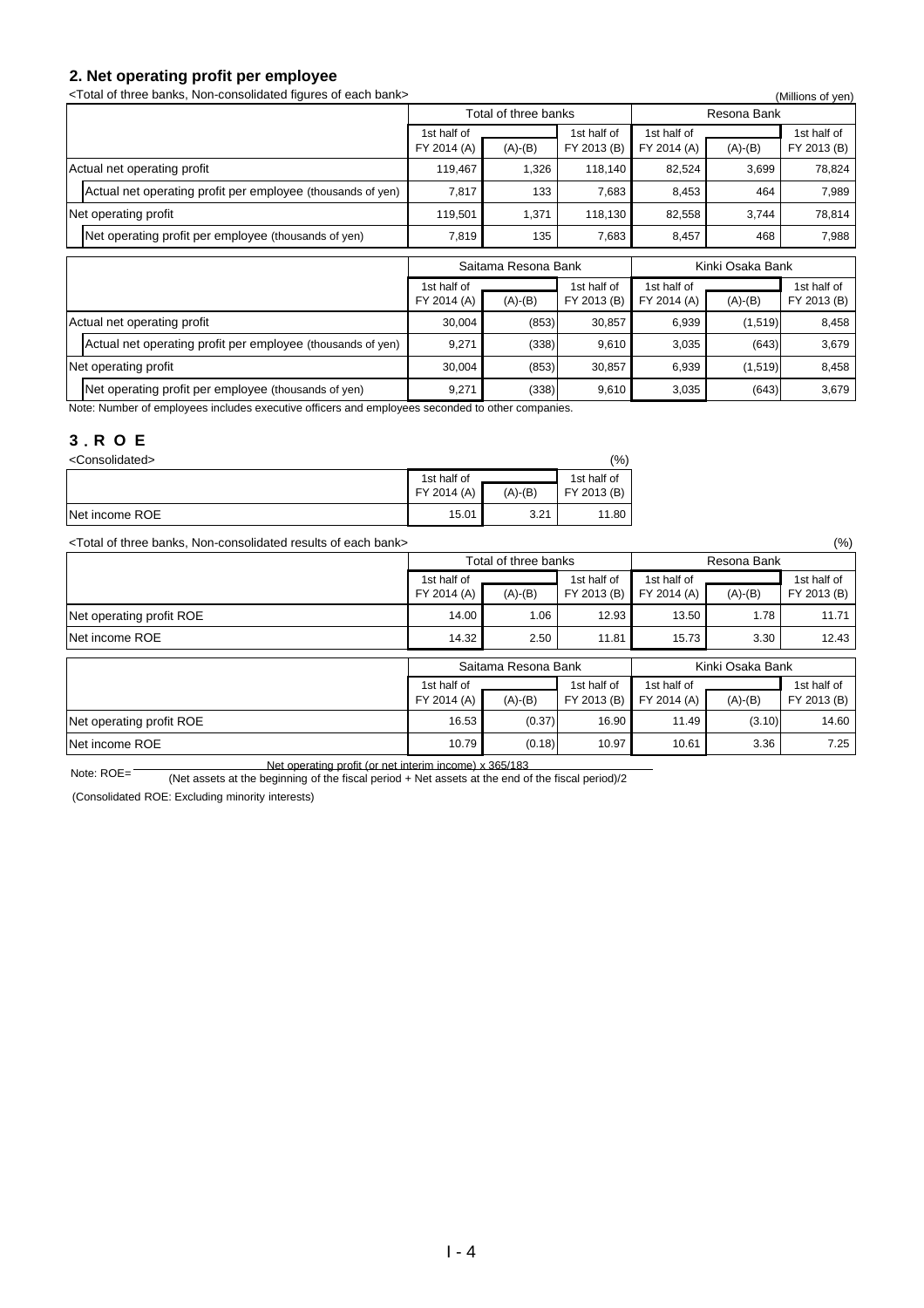### **4. Interest rate spreads (domestic operations)**

<Total of three banks, Non-consolidated figures of each bank> (%)

|                                                          |                            | Total of three banks |             | Resona Bank                            |           |                            |  |  |
|----------------------------------------------------------|----------------------------|----------------------|-------------|----------------------------------------|-----------|----------------------------|--|--|
|                                                          | 1st half of<br>FY 2014 (A) | $(A)-(B)$            | 1st half of | 1st half of<br>FY 2013 (B) FY 2014 (A) | $(A)-(B)$ | 1st half of<br>FY 2013 (B) |  |  |
| Average interest rate on funds invested (a)              | 1.05                       | (0.09)               | 1.14        | 1.08                                   | (0.08)    | 1.16                       |  |  |
| Average interest rate of loans and bills discounted (c)  | 1.41                       | (0.09)               | 1.51        | 1.36                                   | (0.09)    | 1.46                       |  |  |
| Average interest rate on securities                      | 0.68                       | 0.16                 | 0.51        | 0.81                                   | 0.28      | 0.52                       |  |  |
| Average interest rate on procured funds (b)              | 0.84                       | (0.06)               | 0.90        | 0.88                                   | (0.06)    | 0.95                       |  |  |
| Average interest rate of deposits and negotiable CDs (d) | 0.04                       | (0.01)               | 0.05        | 0.04                                   | (0.01)    | 0.05                       |  |  |
| Average interest rate on external debt                   | 0.23                       | (0.02)               | 0.26        | 0.09                                   | (0.00)    | 0.09                       |  |  |
| Gross interest margin<br>$(a) - (b)$                     | 0.21                       | (0.03)               | 0.24        | 0.19                                   | (0.02)    | 0.21                       |  |  |
| Loan-to-deposit spread (c) - (d)                         | 1.37                       | (0.08)               | 1.45        | 1.32                                   | (0.08)    | 1.40                       |  |  |

|                                                          |                            | Saitama Resona Bank |                                               |             | Kinki Osaka Bank |                            |
|----------------------------------------------------------|----------------------------|---------------------|-----------------------------------------------|-------------|------------------|----------------------------|
|                                                          | 1st half of<br>FY 2014 (A) | $(A)-(B)$           | 1st half of<br><b>FY 2013 (B) FY 2014 (A)</b> | 1st half of | $(A)-(B)$        | 1st half of<br>FY 2013 (B) |
| Average interest rate on funds invested (a)              | 0.95                       | (0.11)              | 1.06                                          | 1.19        | (0.08)           | 1.27                       |
| Average interest rate of loans and bills discounted (c)  | 1.50                       | (0.09)              | 1.60                                          | 1.51        | (0.09)           | 1.60                       |
| Average interest rate on securities                      | 0.54                       | 0.04                | 0.49                                          | 0.57        | 0.06             | 0.51                       |
| Average interest rate on procured funds (b)              | 0.65                       | (0.05)              | 0.70                                          | 1.17        | (0.07)           | 1.25                       |
| Average interest rate of deposits and negotiable CDs (d) | 0.03                       | (0.00)              | 0.03                                          | 0.07        | (0.02)           | 0.09                       |
| Average interest rate on external debt                   | 0.60                       | 0.00                | 0.60                                          | 1.47        | (0.05)           | 1.53                       |
| Gross interest margin<br>$(a) - (b)$                     | 0.29                       | (0.06)              | 0.36                                          | 0.02        | (0.00)           | 0.02                       |
| Loan-to-deposit spread (c) - (d)                         | 1.47                       | (0.09)              | 1.56                                          | 1.44        | (0.07)           | 1.51                       |

Note: "Average interest on procured funds" and "gross interest margin" of "Total of three banks" and "Resona Bank" reflect expenses related to the trust banking operation of Resona Bank.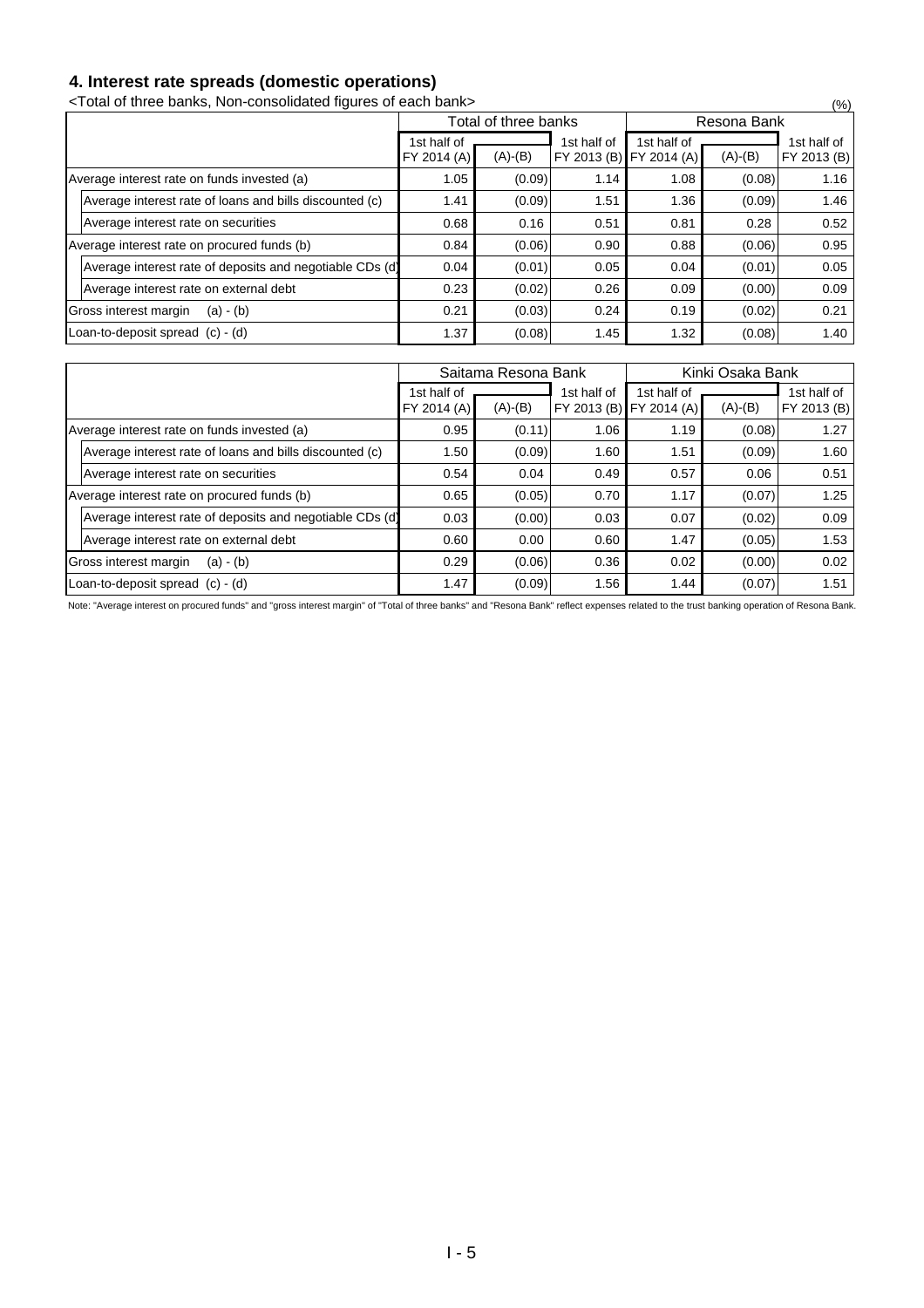### **5. Use and source of funds**

<Total of three banks> (Millions of yen, %)

|                                    |                    | 1st half of<br>FY 2014 (A) |      |                           | $(A)-(B)$ |        |                    | 1st half of<br>FY 2013 (B) |      |
|------------------------------------|--------------------|----------------------------|------|---------------------------|-----------|--------|--------------------|----------------------------|------|
| 1. Total operations                | Average<br>Balance | Interest                   | Rate | Average<br><b>Balance</b> | Interest  | Rate   | Average<br>Balance | Interest                   | Rate |
| Use of Funds                       | 41,416,636         | 227,836                    | 1.09 | 1,773,511                 | (6,626)   | (0.08) | 39,643,124         | 234,463                    | 1.17 |
| Loans and bills discounted         | 26,317,959         | 185,677                    | 1.40 | 317,606                   | (10, 569) | (0.09) | 26,000,352         | 196,246                    | 1.50 |
| Securities                         | 7,703,459          | 28,579                     | 0.73 | (2,629,828)               | 800       | 0.20   | 10,333,287         | 27,778                     | 0.53 |
| Source of Funds                    | 41,585,747         | 21,614                     | 0.10 | 1,853,087                 | (2,016)   | (0.01) | 39,732,659         | 23,631                     | 0.11 |
| Deposits                           | 35,096,890         | 7,141                      | 0.04 | 569,969                   | (2, 597)  | (0.01) | 34,526,921         | 9,739                      | 0.05 |
| Negotiable certificates of deposit | 2,320,030          | 913                        | 0.07 | 480,200                   | 203       | 0.00   | 1,839,829          | 709                        | 0.07 |
| Call money                         | 878,897            | 613                        | 0.13 | 617,430                   | 332       | (0.07) | 261,467            | 280                        | 0.21 |
| <b>Bills sold</b>                  |                    |                            |      |                           |           |        |                    |                            |      |
| Borrowed money                     | 993,658            | 1,723                      | 0.34 | (339, 529)                | (176)     | 0.06   | 1,333,187          | 1,899                      | 0.28 |
| 2. Domestic operations             |                    |                            |      |                           |           |        |                    |                            |      |
| Use of Funds                       | 40,531,286         | 213,911                    | 1.05 | 1,796,090                 | (8,917)   | (0.09) | 38,735,196         | 222,829                    | 1.14 |
| Loans and bills discounted         | 25,889,767         | 183,462                    | 1.41 | 277,431                   | (10, 701) | (0.09) | 25,612,335         | 194,164                    | 1.51 |
| Securities                         | 7,525,095          | 25,859                     | 0.68 | (2,536,492)               | (173)     | 0.16   | 10,061,587         | 26,033                     | 0.51 |
| Source of Funds                    | 40,713,286         | 15,035                     | 0.07 | 1,880,628                 | (2, 195)  | (0.01) | 38,832,657         | 17,230                     | 0.08 |
| Deposits                           | 34,553,268         | 6,586                      | 0.03 | 501,006                   | (2,470)   | (0.01) | 34,052,261         | 9,057                      | 0.05 |
| Negotiable certificates of deposit | 2,320,030          | 913                        | 0.07 | 480,200                   | 203       | 0.00   | 1,839,829          | 709                        | 0.07 |
| Call money                         | 647,204            | 270                        | 0.08 | 527,343                   | 229       | 0.01   | 119,861            | 41                         | 0.06 |
| <b>Bills sold</b>                  |                    |                            |      |                           |           |        |                    |                            |      |
| Borrowed money                     | 975,284            | 1,679                      | 0.34 | (354, 214)                | (210)     | 0.05   | 1,329,498          | 1,890                      | 0.28 |
| 3. International operations        |                    |                            |      |                           |           |        |                    |                            |      |
| Use of Funds                       | 1,230,820          | 14,073                     | 2.28 | 221,083                   | 2,370     | (0.03) | 1,009,737          | 11,702                     | 2.31 |
| Loans and bills discounted         | 428.191            | 2.214                      | 1.03 | 40.174                    | 132       | (0.03) | 388.016            | 2.081                      | 1.07 |
| Securities                         | 178.364            | 2,719                      | 3.04 | (93, 335)                 | 974       | 1.75   | 271.700            | 1.744                      | 1.28 |
| Source of Funds                    | 1,217,931          | 6,728                      | 1.10 | 216,120                   | 258       | (0.18) | 1,001,810          | 6,469                      | 1.28 |
| Deposits                           | 543,621            | 554                        | 0.20 | 68,962                    | (126)     | (0.08) | 474,659            | 681                        | 0.28 |
| Negotiable certificates of deposit |                    |                            |      |                           |           |        |                    |                            |      |
| Call money                         | 231,692            | 342                        | 0.29 | 90,086                    | 103       | (0.04) | 141,606            | 239                        | 0.33 |
| Bills sold                         |                    |                            |      |                           |           |        |                    |                            |      |
| Borrowed money                     | 18,374             | 43                         | 0.46 | 14,685                    | 34        | (0.02) | 3,689              | 9                          | 0.49 |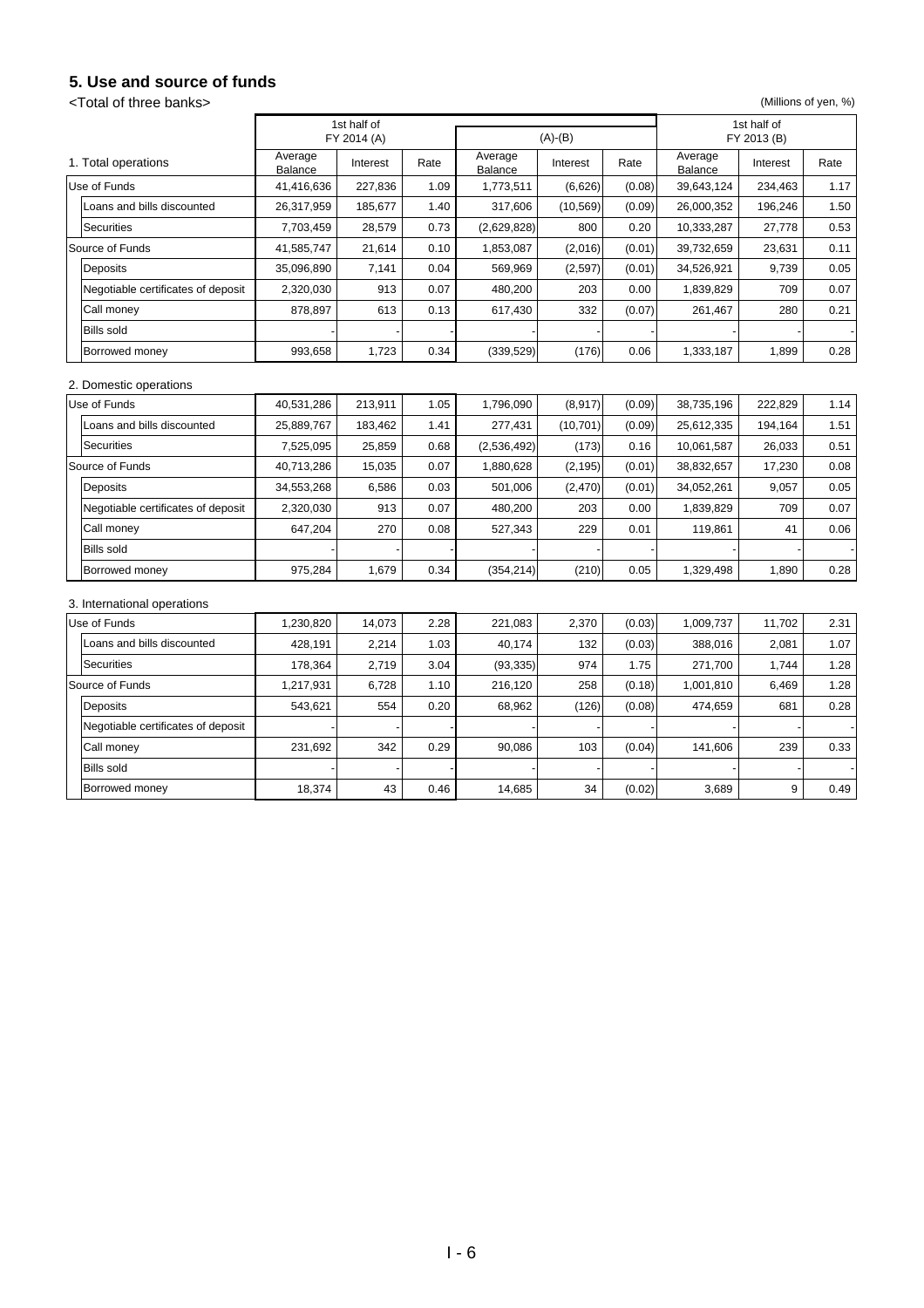### <Non-consolidated figures of each bank>

<Resona bank> (Millions of yen, %)

|                                    |                    | 1st half of<br>FY 2014 (A) |      |                    | $(A)-(B)$ |        |                    | 1st half of<br>FY 2013 (B) |      |
|------------------------------------|--------------------|----------------------------|------|--------------------|-----------|--------|--------------------|----------------------------|------|
| 1. Total operations                | Average<br>Balance | Interest                   | Rate | Average<br>Balance | Interest  | Rate   | Average<br>Balance | Interest                   | Rate |
| Use of Funds                       | 25,354,625         | 146,615                    | 1.15 | 886,655            | (3,025)   | (0.06) | 24,467,970         | 149,641                    | 1.21 |
| Loans and bills discounted         | 17,226,584         | 117,049                    | 1.35 | 236,775            | (6, 762)  | (0.09) | 16,989,809         | 123,811                    | 1.45 |
| Securities                         | 3,958,030          | 18,065                     | 0.91 | (2,050,633)        | 1,241     | 0.35   | 6,008,664          | 16,824                     | 0.55 |
| Source of Funds                    | 25,667,753         | 16,168                     | 0.12 | 979,835            | (1, 339)  | (0.01) | 24,687,918         | 17,508                     | 0.14 |
| Deposits                           | 20,569,100         | 4,243                      | 0.04 | 178,029            | (1,890)   | (0.01) | 20,391,070         | 6,133                      | 0.05 |
| Negotiable certificates of deposit | 2.070.803          | 822                        | 0.07 | 453.825            | 200       | 0.00   | 1.616.977          | 622                        | 0.07 |
| Call money                         | 797.366            | 584                        | 0.14 | 598,820            | 326       | (0.11) | 198.546            | 257                        | 0.25 |
| Bills sold                         |                    |                            |      |                    |           |        |                    |                            |      |
| Borrowed money                     | 735,548            | 404                        | 0.10 | (312, 893)         | (131)     | 0.00   | 1,048,442          | 535                        | 0.10 |
| 2. Domestic operations             |                    |                            |      |                    |           |        |                    |                            |      |
| Use of Funds                       | 24,535,633         | 133,057                    | 1.08 | 903,308            | (5, 294)  | (0.08) | 23,632,324         | 138,352                    | 1.16 |
| Loans and bills discounted         | 16,805,099         | 114,867                    | 1.36 | 197,188            | (6,889)   | (0.09) | 16,607,910         | 121,757                    | 1.46 |
| Securities                         | 3,833,633          | 15,629                     | 0.81 | (1,969,709)        | 281       | 0.28   | 5,803,343          | 15,347                     | 0.52 |
| Source of Funds                    | 24,861,521         | 9,711                      | 0.07 | 1,001,448          | (1,521)   | (0.01) | 23,860,073         | 11,233                     | 0.09 |
| Deposits                           | 20,083,118         | 3,710                      | 0.03 | 101,469            | (1,764)   | (0.01) | 19,981,649         | 5,475                      | 0.05 |
| Negotiable certificates of deposit | 2.070.803          | 822                        | 0.07 | 453.825            | 200       | 0.00   | 1,616,977          | 622                        | 0.07 |
| Call money                         | 566,434            | 243                        | 0.08 | 509,308            | 224       | 0.01   | 57,125             | 18                         | 0.06 |
| <b>Bills sold</b>                  |                    |                            |      |                    |           |        |                    |                            |      |
| Borrowed money                     | 717,174            | 360                        | 0.10 | (327, 578)         | (165)     | (0.00) | 1,044,752          | 526                        | 0.10 |
| 3. International operations        |                    |                            |      |                    |           |        |                    |                            |      |
| Use of Funds                       | 1,131,762          | 13,687                     | 2.41 | 230,750            | 2,358     | (0.09) | 901,012            | 11,328                     | 2.50 |
| Loans and bills discounted         | 421,485            | 2,181                      | 1.03 | 39,586             | 127       | (0.04) | 381,898            | 2,054                      | 1.07 |
| Securities                         | 124,396            | 2,436                      | 3.90 | (80, 924)          | 960       | 2.47   | 205,320            | 1,476                      | 1.43 |
| Source of Funds                    | 1,119,001          | 6,586                      | 1.17 | 225,790            | 272       | (0.23) | 893,210            | 6,313                      | 1.40 |
| Deposits                           | 485,981            | 532                        | 0.21 | 76,560             | (125)     | (0.10) | 409,421            | 658                        | 0.32 |
| Negotiable certificates of deposit |                    |                            |      |                    |           |        |                    |                            |      |
| Call money                         | 230,932            | 341                        | 0.29 | 89,511             | 102       | (0.04) | 141,420            | 239                        | 0.33 |
| Bills sold                         |                    |                            |      |                    |           |        |                    |                            |      |
| Borrowed money                     | 18,374             | 43                         | 0.46 | 14,685             | 34        | (0.02) | 3,689              | 9                          | 0.49 |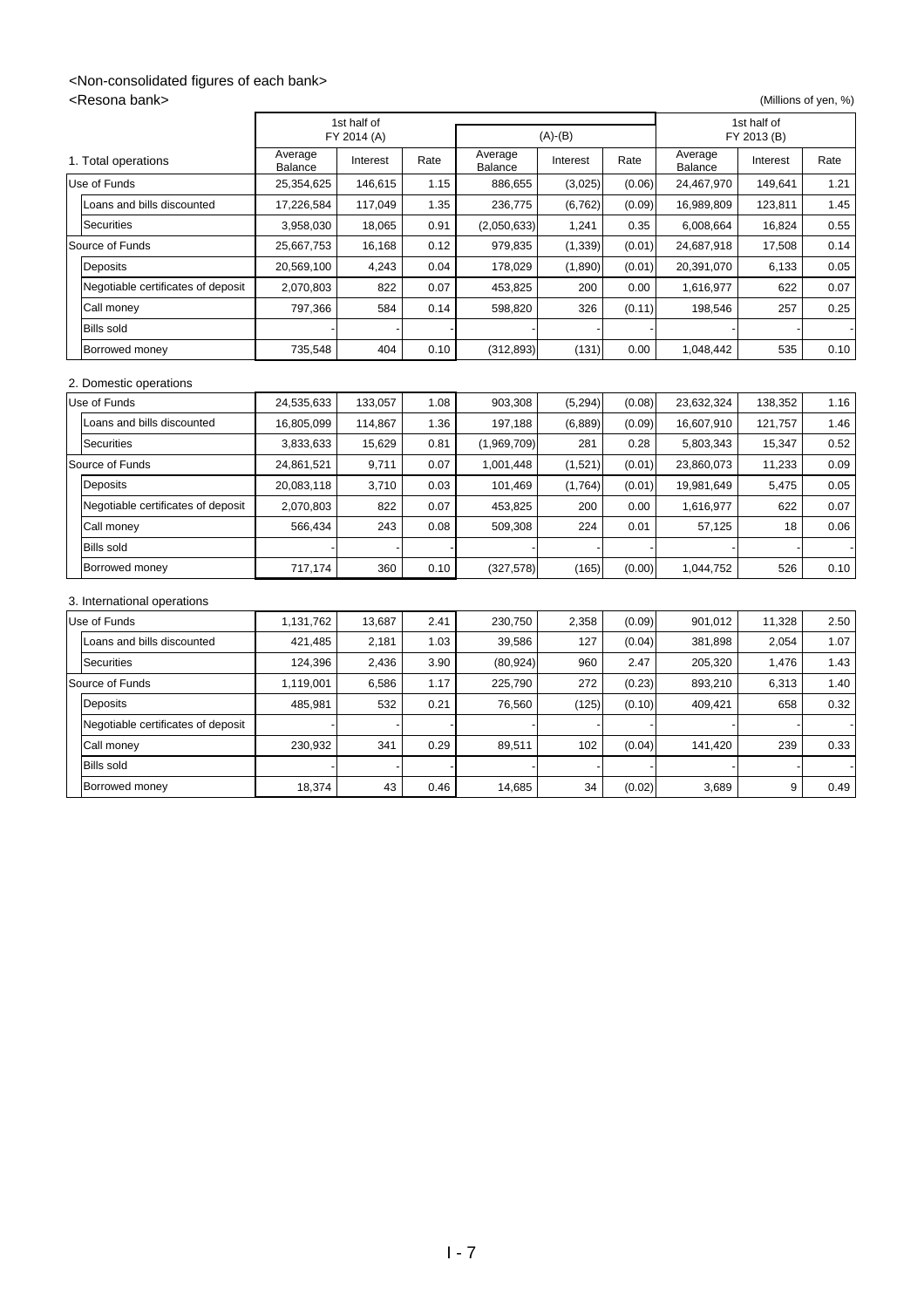#### <Saitama Resona Bank> (Millions of yen, %)

|                                    |                    | 1st half of<br>FY 2014 (A) |      |                    | $(A)-(B)$      |        |                    | 1st half of<br>FY 2013 (B) |      |
|------------------------------------|--------------------|----------------------------|------|--------------------|----------------|--------|--------------------|----------------------------|------|
| 1. Total operations                | Average<br>Balance | Interest                   | Rate | Average<br>Balance | Interest       | Rate   | Average<br>Balance | Interest                   | Rate |
| Use of Funds                       | 12,547,775         | 60,028                     | 0.95 | 808,627            | (2,687)        | (0.11) | 11,739,147         | 62,716                     | 1.06 |
| Loans and bills discounted         | 6,648,994          | 50.141                     | 1.50 | 93.674             | (2,575)        | (0.09) | 6.555.319          | 52.716                     | 1.60 |
| Securities                         | 2,920,596          | 8,019                      | 0.54 | (636, 518)         | (869)          | 0.04   | 3,557,114          | 8,888                      | 0.49 |
| Source of Funds                    | 12,468,968         | 3,712                      | 0.05 | 807,758            | (325)          | (0.00) | 11,661,209         | 4,037                      | 0.06 |
| <b>Deposits</b>                    | 11,283,608         | 1,761                      | 0.03 | 388,958            | (363)          | (0.00) | 10,894,650         | 2,124                      | 0.03 |
| Negotiable certificates of deposit | 168,661            | 56                         | 0.06 | 10,428             | $\overline{4}$ | 0.00   | 158,233            | 51                         | 0.06 |
| Call money                         | 81,530             | 28                         | 0.06 | 18,719             | 5              | (0.00) | 62,811             | 22                         | 0.07 |
| <b>Bills sold</b>                  |                    |                            |      |                    |                |        |                    |                            |      |
| Borrowed money                     | 186,315            | 786                        | 0.84 | (26, 227)          | (22)           | 0.08   | 212,543            | 808                        | 0.75 |
| 2. Domestic operations             |                    |                            |      |                    |                |        |                    |                            |      |
| Use of Funds                       | 12,494,485         | 59,878                     | 0.95 | 811,569            | (2,705)        | (0.11) | 11,682,915         | 62,584                     | 1.06 |
| Loans and bills discounted         | 6,644,943          | 50,121                     | 1.50 | 94,786             | (2, 569)       | (0.10) | 6,550,156          | 52,690                     | 1.60 |
| Securities                         | 2,899,797          | 7,929                      | 0.54 | (634, 472)         | (893)          | 0.04   | 3,534,270          | 8,823                      | 0.49 |
| Source of Funds                    | 12,415,801         | 3,595                      | 0.05 | 810,680            | (323)          | (0.00) | 11,605,121         | 3,919                      | 0.06 |
| <b>Deposits</b>                    | 11,238,967         | 1.745                      | 0.03 | 393.546            | (363)          | (0.00) | 10.845.420         | 2,108                      | 0.03 |
| Negotiable certificates of deposit | 168,661            | 56                         | 0.06 | 10,428             | $\overline{4}$ | 0.00   | 158,233            | 51                         | 0.06 |
| Call money                         | 80.770             | 27                         | 0.06 | 18,144             | $\overline{4}$ | (0.00) | 62,625             | 22                         | 0.07 |
| <b>Bills sold</b>                  |                    |                            |      |                    |                |        |                    |                            |      |
| Borrowed money                     | 186,315            | 786                        | 0.84 | (26, 227)          | (22)           | 0.08   | 212,543            | 808                        | 0.75 |
| 3. International operations        |                    |                            |      |                    |                |        |                    |                            |      |
| Use of Funds                       | 59,343             | 152                        | 0.51 | (988)              | 18             | 0.06   | 60,331             | 133                        | 0.44 |
| Loans and bills discounted         | 4,051              | 19                         | 0.97 | (1, 112)           | (6)            | (0.03) | 5,163              | 26                         | 1.00 |
| Securities                         | 20,799             | 89                         | 0.86 | (2,045)            | 24             | 0.29   | 22,844             | 65                         | 0.56 |
| Source of Funds                    | 59,220             | 119                        | 0.40 | (967)              | (1)            | 0.00   | 60,188             | 120                        | 0.39 |
| Deposits                           | 44,641             | 16                         | 0.07 | (4,588)            | $\mathbf 0$    | 0.00   | 49,229             | 15                         | 0.06 |
| Negotiable certificates of deposit |                    |                            |      |                    |                |        |                    |                            |      |
| Call money                         | 760                | $\mathbf{1}$               | 0.27 | 574                | $\mathbf 0$    | 0.05   | 185                | $\mathbf 0$                | 0.21 |
| <b>Bills sold</b>                  |                    |                            |      |                    |                |        |                    |                            |      |
| Borrowed money                     |                    |                            |      |                    |                |        |                    |                            |      |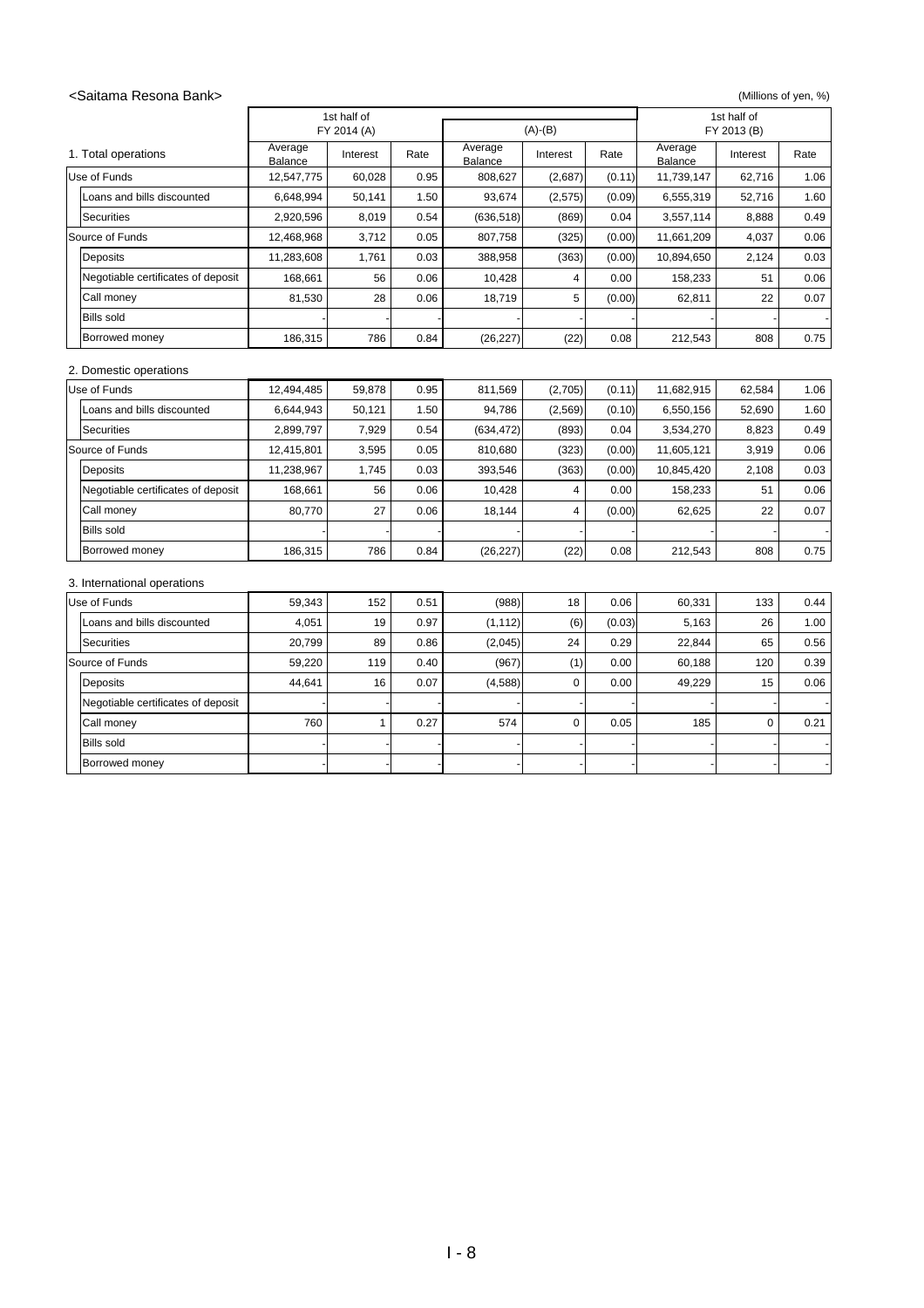#### <Kinki Osaka Bank> (Millions of yen, %)

|                                    |                           | 1st half of<br>FY 2014 (A) |      | $(A)-(B)$          |          |        | 1st half of<br>FY 2013 (B) |                |      |
|------------------------------------|---------------------------|----------------------------|------|--------------------|----------|--------|----------------------------|----------------|------|
| 1. Total operations                | Average<br><b>Balance</b> | Interest                   | Rate | Average<br>Balance | Interest | Rate   | Average<br><b>Balance</b>  | Interest       | Rate |
| Use of Funds                       | 3,514,235                 | 21,192                     | 1.20 | 78,228             | (913)    | (0.08) | 3,436,006                  | 22,105         | 1.28 |
| Loans and bills discounted         | 2,442,380                 | 18,486                     | 1.50 | (12, 842)          | (1, 231) | (0.09) | 2,455,223                  | 19,718         | 1.60 |
| Securities                         | 824,832                   | 2,494                      | 0.60 | 57,324             | 428      | 0.06   | 767,508                    | 2,065          | 0.53 |
| Source of Funds                    | 3,449,025                 | 1,733                      | 0.10 | 65,493             | (352)    | (0.02) | 3,383,531                  | 2,085          | 0.12 |
| Deposits                           | 3,244,181                 | 1,136                      | 0.06 | 2,981              | (344)    | (0.02) | 3,241,200                  | 1,480          | 0.09 |
| Negotiable certificates of deposit | 80.564                    | 35                         | 0.08 | 15,946             | (0)      | (0.02) | 64,618                     | 35             | 0.11 |
| Call money                         |                           |                            |      | (109)              | (0)      | (0.12) | 109                        | $\mathbf 0$    | 0.12 |
| <b>Bills sold</b>                  |                           |                            |      |                    |          |        |                            |                |      |
| Borrowed money                     | 71,794                    | 532                        | 1.47 | (407)              | (22)     | (0.05) | 72,202                     | 554            | 1.53 |
| 2. Domestic operations             |                           |                            |      |                    |          |        |                            |                |      |
| Use of Funds                       | 3,501,168                 | 20,975                     | 1.19 | 81,211             | (917)    | (0.08) | 3,419,957                  | 21,892         | 1.27 |
| Loans and bills discounted         | 2,439,724                 | 18,473                     | 1.51 | (14, 543)          | (1,242)  | (0.09) | 2,454,268                  | 19,716         | 1.60 |
| Securities                         | 791,664                   | 2,301                      | 0.57 | 67,690             | 438      | 0.06   | 723,974                    | 1,862          | 0.51 |
| Source of Funds                    | 3,435,963                 | 1,727                      | 0.10 | 68,500             | (350)    | (0.02) | 3,367,463                  | 2,077          | 0.12 |
| Deposits                           | 3,231,182                 | 1,131                      | 0.06 | 5,990              | (342)    | (0.02) | 3,225,191                  | 1,473          | 0.09 |
| Negotiable certificates of deposit | 80,564                    | 35                         | 0.08 | 15,946             | (0)      | (0.02) | 64,618                     | 35             | 0.11 |
| Call money                         |                           |                            |      | (109)              | (0)      | (0.12) | 109                        | $\mathbf 0$    | 0.12 |
| <b>Bills sold</b>                  |                           |                            |      |                    |          |        |                            |                |      |
| Borrowed money                     | 71,794                    | 532                        | 1.47 | (407)              | (22)     | (0.05) | 72,202                     | 554            | 1.53 |
| 3. International operations        |                           |                            |      |                    |          |        |                            |                |      |
| Use of Funds                       | 39,714                    | 234                        | 1.17 | (8,678)            | (6)      | 0.18   | 48,392                     | 240            | 0.99 |
| Loans and bills discounted         | 2,655                     | 13                         | 0.98 | 1,700              | 11       | 0.61   | 954                        | $\mathbf{1}$   | 0.36 |
| Securities                         | 33,168                    | 192                        | 1.15 | (10, 366)          | (10)     | 0.22   | 43,534                     | 203            | 0.93 |
| Source of Funds                    | 39,709                    | 22                         | 0.11 | (8,702)            | (12)     | (0.03) | 48,411                     | 35             | 0.14 |
| Deposits                           | 12,999                    | 5                          | 0.08 | (3,009)            | (1)      | (0.00) | 16,009                     | $\overline{7}$ | 0.09 |
| Negotiable certificates of deposit |                           |                            |      |                    |          |        |                            |                |      |
| Call money                         |                           |                            |      | (0)                | (0)      | (0.25) | 0                          | $\mathbf 0$    | 0.25 |
| Bills sold                         |                           |                            |      |                    |          |        |                            |                |      |
| Borrowed money                     |                           |                            |      |                    |          |        |                            |                |      |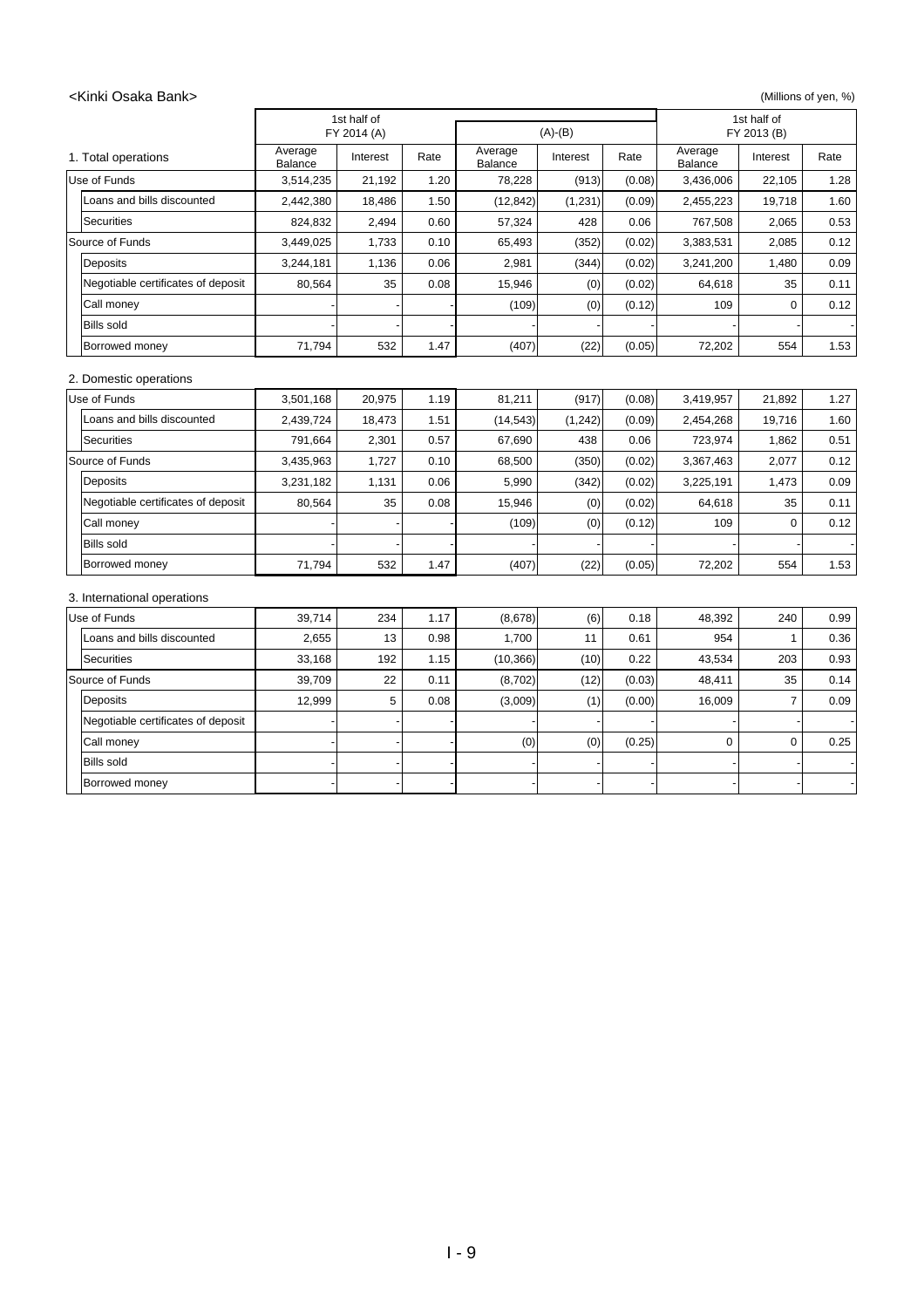### **6. Retirement benefit obligation and expenses**

<Total of three banks, Non-consolidated figures of each bank>

(1) Retirement benefit obligation (Millions of yen)

|                                            |                        | Total of three banks |                              | Resona Bank            |                        |                         |  |
|--------------------------------------------|------------------------|----------------------|------------------------------|------------------------|------------------------|-------------------------|--|
|                                            | End of Sep.<br>2014(A) | $(A)-(B)$            | End of Mar.<br>2014(B)       | End of Sep.<br>2014(A) | $(A)-(B)$              | End of Mar.<br>2014 (B) |  |
| Retirement benefit obligation              | 380,924                | (8, 496)             | 389,420                      | 293,330                | (6,625)                | 299,956                 |  |
| Pension plan assets at fair value          | 392,915                | 2,636                | 390,279                      | 323,431                | (1,709)                | 325,141                 |  |
| Prepaid pension cost                       | 72,266                 | 8,959                | 63,307                       | 64,053                 | 5,709                  | 58,344                  |  |
| Reserve for employees' retirement benefits | 7,871                  | (1, 159)             | 9,030                        |                        |                        |                         |  |
| Amount to be amotized                      | 52,403                 | (1,014)              | 53,417                       | 33,952                 | 793                    | 33,158                  |  |
|                                            |                        | Saitama Resona Bank  |                              |                        | Kinki Osaka Bank       |                         |  |
|                                            | Faal of Con-           |                      | $\Gamma_{\text{rad}}$ of Max | Fed of Con-            | $\Gamma$ and af $M$ ax |                         |  |

|                                            | End of Sep. |           | End of Mar. | End of Sep. |           | End of Mar. |  |
|--------------------------------------------|-------------|-----------|-------------|-------------|-----------|-------------|--|
|                                            | 2014(A)     | $(A)-(B)$ | 2014(B)     | 2014(A)     | $(A)-(B)$ | 2014(B)     |  |
| Retirement benefit obligation              | 49.528      | (1.542)   | 51.071      | 38.064      | (328)     | 38.393      |  |
| Pension plan assets at fair value          | 41.235      | 2.597     | 38.638      | 28.248      | 1.748     | 26.499      |  |
| Prepaid pension cost                       | 5.700       | 1.979     | 3.721       | 2.513       | 1.270     | 1.242       |  |
| Reserve for employees' retirement benefits | 3,371       | (1.144)   | 4.516       | 4.499       | (14)      | 4.514       |  |
| Amount to be amotized                      | 10,621      | (1,016)   | 11,637      | 7,829       | (791)     | 8,621       |  |

#### (2) Retirement benefit expenses for defined benefit plan (Millions of yen)

|                                        |                            | Total of three banks |                            |                            |                  |                            |  |
|----------------------------------------|----------------------------|----------------------|----------------------------|----------------------------|------------------|----------------------------|--|
|                                        | 1st half of<br>FY 2014 (A) | $(A)-(B)$            | 1st half of<br>FY 2013 (B) | 1st half of<br>FY 2014 (A) | $(A)-(B)$        | 1st half of<br>FY 2013 (B) |  |
| Retirement benefit expenses            | (8, 137)                   | (3,671)              | (4, 465)                   | (4, 127)                   | (2,550)          | (1,577)                    |  |
| Service cost                           | (5,715)                    | (319)                | (5,396)                    | (3,948)                    | (250)            | (3,698)                    |  |
| Interest cost                          | (2, 545)                   | 199                  | (2,745)                    | (1, 962)                   | 159              | (2, 121)                   |  |
| Expected return on pension plan assets | 2,452                      | 217                  | 2,234                      | 1,926                      | 160              | 1,766                      |  |
| Amortization of actuarial differences  | (1,014)                    | (2, 455)             | 1,441                      | 793                        | (1,682)          | 2,476                      |  |
| Other                                  | (1, 313)                   | (1, 313)             |                            | (937)                      | (937)            |                            |  |
|                                        |                            | Saitama Resona Bank  |                            |                            | Kinki Osaka Bank |                            |  |
|                                        | 1st half of<br>FY 2014 (A) | $(A)-(B)$            | 1st half of<br>FY 2013 (B) | 1st half of<br>FY 2014 (A) | $(A)-(B)$        | 1st half of<br>FY 2013 (B) |  |
| Retirement benefit expenses            | (2, 433)                   | (661)                | (1,772)                    | (1,576)                    | (459)            | (1, 116)                   |  |
| Service cost                           | (1,087)                    | 5                    | (1,093)                    | (679)                      | (75)             | (604)                      |  |
| Interest cost                          | (331)                      | 24                   | (356)                      | (252)                      | 15               | (267)                      |  |
| Expected return on pension plan assets | 260                        | 31                   | 228                        | 264                        | 25               | 239                        |  |
|                                        |                            |                      |                            |                            |                  |                            |  |
| Amortization of actuarial differences  | (1,016)                    | (464)                | (551)                      | (791)                      | (308)            | (483)                      |  |
| Other                                  | (258)                      | (258)                |                            | (117)                      | (117)            |                            |  |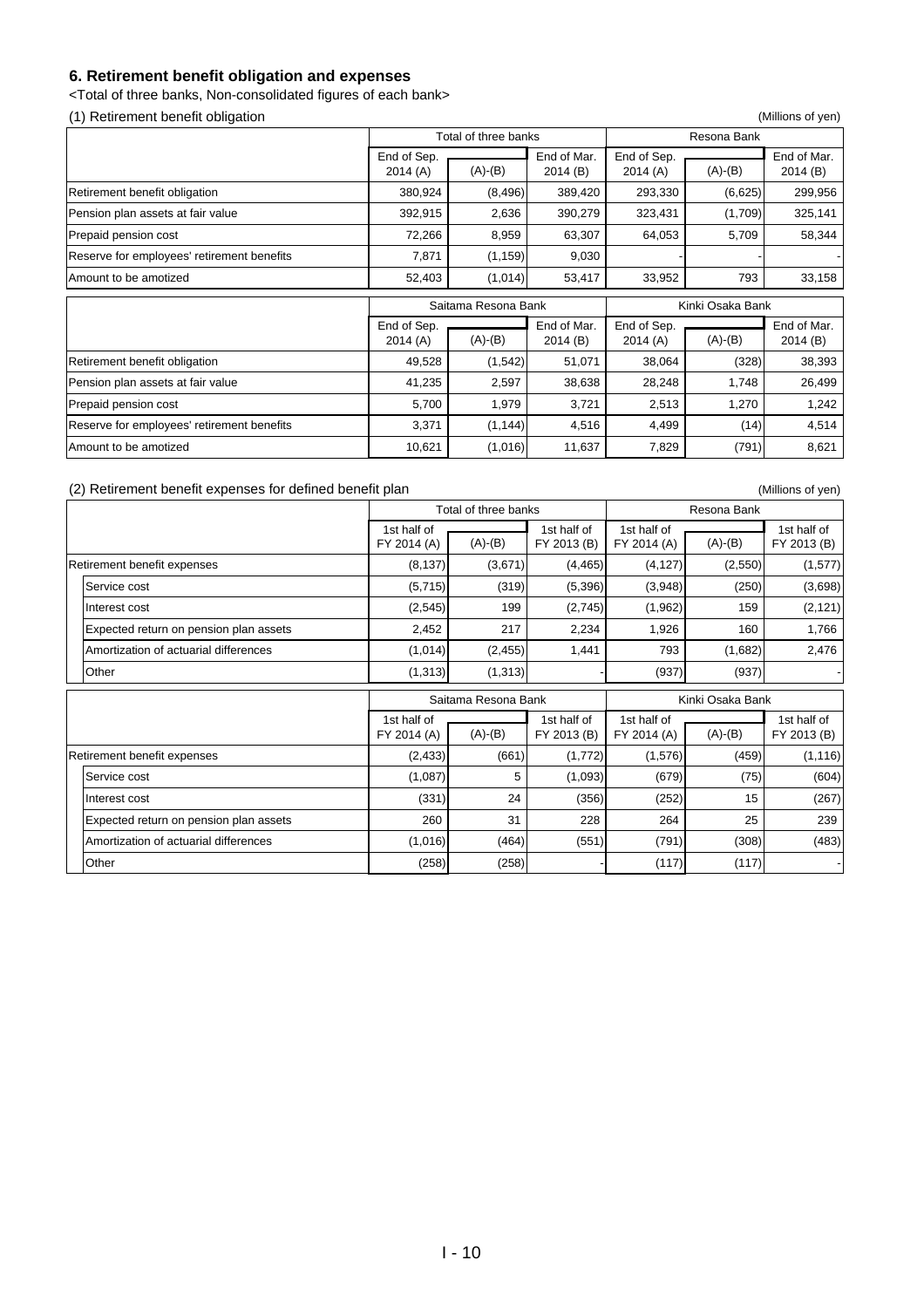### **7. Gains /(losses) on bonds and stocks**

|                              | <total bank="" banks,="" each="" figures="" non-consolidated="" of="" three=""></total> |                      |                            |                            |                  | (Millions of yen)          |
|------------------------------|-----------------------------------------------------------------------------------------|----------------------|----------------------------|----------------------------|------------------|----------------------------|
|                              |                                                                                         | Total of three banks |                            |                            | Resona Bank      |                            |
|                              | 1st half of<br>FY 2014 (A)                                                              | $(A)-(B)$            | 1st half of<br>FY 2013 (B) | 1st half of<br>FY 2014 (A) | $(A)-(B)$        | 1st half of<br>FY 2013 (B) |
| Net gains/(losses) on bonds  | 10,543                                                                                  | 1,297                | 9,245                      | 7,817                      | 2,292            | 5,524                      |
| Gains on sale                | 12.780                                                                                  | (1, 247)             | 14.027                     | 9.883                      | 1,405            | 8,478                      |
| Gains on redemption          |                                                                                         |                      |                            |                            |                  |                            |
| Losses on sale               | (2, 220)                                                                                | 2,499                | (4,719)                    | (2,049)                    | 842              | (2,892)                    |
| Losses on redemption         |                                                                                         |                      |                            |                            |                  |                            |
| Losses on devaluation        | (17)                                                                                    | 45                   | (62)                       | (17)                       | 44               | (61)                       |
| Net gains/(losses) on stocks | 23,424                                                                                  | 3,361                | 20,062                     | 23,574                     | 4,166            | 19,407                     |
| Gains on sale                | 24,138                                                                                  | 3,608                | 20,530                     | 23,737                     | 3,869            | 19,868                     |
| Losses on sale               | (37)                                                                                    | 135                  | (172)                      | (36)                       | 128              | (165)                      |
| Losses on devaluation        | (677)                                                                                   | (381)                | (295)                      | (126)                      | 168              | (295)                      |
|                              |                                                                                         | Saitama Resona Bank  |                            |                            | Kinki Osaka Bank |                            |
|                              | 1st half of                                                                             |                      | 1st half of                | 1st half of                |                  | 1st half of                |
|                              | FY 2014 (A)                                                                             | $(A)-(B)$            | FY 2013 (B)                | FY 2014 (A)                | $(A)-(B)$        | FY 2013 (B)                |
| Net gains/(losses) on bonds  | 1,624                                                                                   | 1,355                | 268                        | 1,100                      | (2,350)          | 3,451                      |
| Gains on sale                | 1,793                                                                                   | 119                  | 1,674                      | 1,103                      | (2,771)          | 3,875                      |
| Gains on redemption          |                                                                                         |                      |                            |                            |                  |                            |
| Losses on sale               | (168)                                                                                   | 1,236                | (1, 405)                   | (2)                        | 420              | (422)                      |
| Losses on redemption         |                                                                                         |                      |                            |                            |                  |                            |
| Losses on devaluation        |                                                                                         |                      |                            | (0)                        | 0                | (0)                        |
| Net gains/(losses) on stocks | (150)                                                                                   | (352)                | 201                        |                            | (452)            | 453                        |
| Gains on sale                | 399                                                                                     | 190                  | 208                        | 1                          | (452)            | 453                        |

Losses on sale  $\begin{array}{|c|c|c|c|c|c|c|c|c|} \hline \end{array}$  (7) (0) (0) (0)

Losses on devaluation  $(550)$   $(550)$   $(-850)$   $(-850)$   $(-850)$   $(-850)$   $(-850)$   $(-850)$   $(-850)$   $(-850)$   $(-850)$   $(-850)$   $(-850)$   $(-850)$   $(-850)$   $(-850)$   $(-850)$   $(-850)$   $(-850)$   $(-850)$   $(-850)$   $(-850)$   $(-850)$   $(-850)$   $(-850)$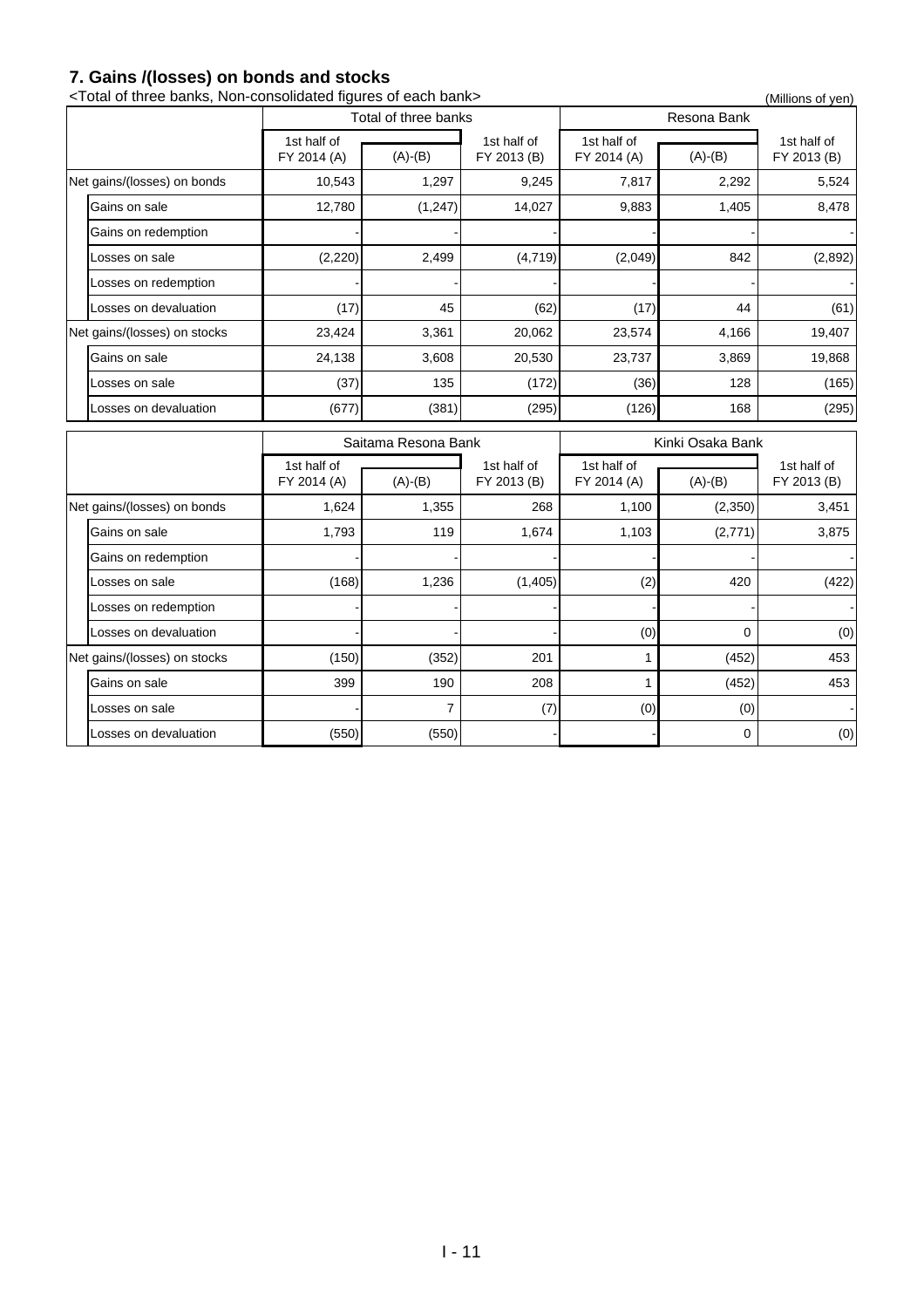### **8. Unrealized gains/(losses) on marketable securities (Held-to-maturity debt securities, stocks of subsidiaries and affiliates and available-for-sale securities)**

|                               |                       |                     |                           |         |             | (Millions of yen)   |
|-------------------------------|-----------------------|---------------------|---------------------------|---------|-------------|---------------------|
|                               | <b>B/S Amount</b>     | Change from         | Unrealized gains/(losses) |         | Change from |                     |
| <consolidated></consolidated> | (End of Sep.<br>2014) | End of Mar.<br>2014 | (End of Sep.<br>2014)     | Gain    | Loss        | End of Mar.<br>2014 |
| Bonds held to maturity        | 2,324,950             | 174,207             | 69,184                    | 69,190  | (5)         | 1,334               |
| Available-for-sale securities | 5,837,055             | (697, 327)          | 424,800                   | 430,351 | (5, 551)    | 91,520              |
| Stocks                        | 735,331               | 86,222              | 403,086                   | 405,802 | (2,716)     | 85,911              |
| <b>Bonds</b>                  | 4,778,597             | (786.812)           | 15,222                    | 16.114  | (892)       | 3,350               |
| <b>JGB</b>                    | 3,610,786             | (843, 683)          | 4,093                     | 4,507   | (413)       | 3,198               |
| Other                         | 323,125               | 3,262               | 6,491                     | 8,434   | (1, 943)    | 2,258               |

Note: The figures presented in the table above include securities, negotiable certificates of deposit (NCDs) included in "cash and due from banks" and a portion of "monetary claims bought." The presented figures only include marketable securities.

A reconciliation of net unrealized gains on available-for-sale securities to the amount reported on the Resona Holdings' consolidated balance sheet as of March 31, 2014 is as follows:

|                                                                       |        | (Millions of yen) |
|-----------------------------------------------------------------------|--------|-------------------|
| Net unrealized gains on available-for-sale securities                 |        | 424.800           |
| Fair value hedge gains recorded as income                             | (less) | 8.117             |
| Deferred tax liabilities                                              | (less) | 110.165           |
| Unrealized gains on available-for-sale securities (before adjustment) |        | 306.516           |
| Amounts attributable to minority interests                            | (less) | 67                |
| Parent's portion of unrealized gains on available-for-sale securities |        |                   |
| of equity method investees                                            |        | 4                 |
| Amount reported on the Consolidated Balance Sheet                     |        | 306.453           |

(Millions of yen) <Total of three banks> (End of Sep.  $\begin{array}{c|c}\n 2014) & \text{Gain} \\
 \end{array}$  Loss Bonds held to maturity 2,324,950 174,207 69,184 69,190 (5) 1,334 Stock of subsidiaries and affiliates<br>Available-for-sale securities <br>Available-for-sale securities 5.834.260 (697.271) 424.329 429.880 (5.551) 91.516 Available-for-sale securities Stocks 734,576 86,219 402,621 405,337 (2,716) 85,908 Bonds 4,778,594 (786,809) 15,222 16,114 (892) 3,350 Other 321,089 3,317 6,485 8,428 (1,943) 2,257 <Resona Bank> Bonds held to maturity 1,522,000 153,515 41,088 41,088 - 2,010 Stock of subsidiaries and affiliates Available-for-sale securities 2,745,952 (847,678) 326,100 330,961 (4,860) 74,768 Stocks 585,636 71,288 321,656 324,166 (2,510) 72,157 Bonds 2,003,800 (894,268) 3,058 3,779 (720) 2,649 Other 156,514 (24,698) 1,385 3,015 (1,629) (37) <Saitama Resona Bank> Bonds held to maturity **644,196** 16,329 21,676 21,678 (1) 83 Stock of subsidiaries and affiliates<br>
Available-for-sale securities
2.342.632
89.362
83.015
83.384
(368)
12.678 Available-for-sale securities 2,342,632 89,362 83,015 83,384 (368) 12,678<br>
Stocks 137,248 13,410 73,717 73,867 (149) 12,239 Stocks 137,248 13,410 73,717 73,867 (149) 12,239 Bonds 2,161,272 75,349 8,644 8,786 (141) (242) Other 44,110 602 653 731 (78) 681 <Kinki Osaka Bank> Bonds held to maturity 158,753 4,362 6,419 6,423 (4) (758) Stock of subsidiaries and affiliates Available-for-sale securities <br>
Stocks 11,690 1,520 7,247 7,303 (56) 1,511 Stocks 11,690 1,520 7,247 7,303 (56) 1,511 Bonds 613,521 32,109 3,518 3,549 (30) 944 Other 120,464 27,413 4,447 4,682 (235) 1,613 Change from End of Mar. 2014 Change from End of Mar. 2014 B/S Amount (End of Sep. 2014) Unrealized gains/(losses)

Note: The figures presented in the table above include securities, negotiable certificates of deposit (NCDs)

included in "cash and due from banks" and a portion of "monetary claims bought."

The presented figures only include marketable securities.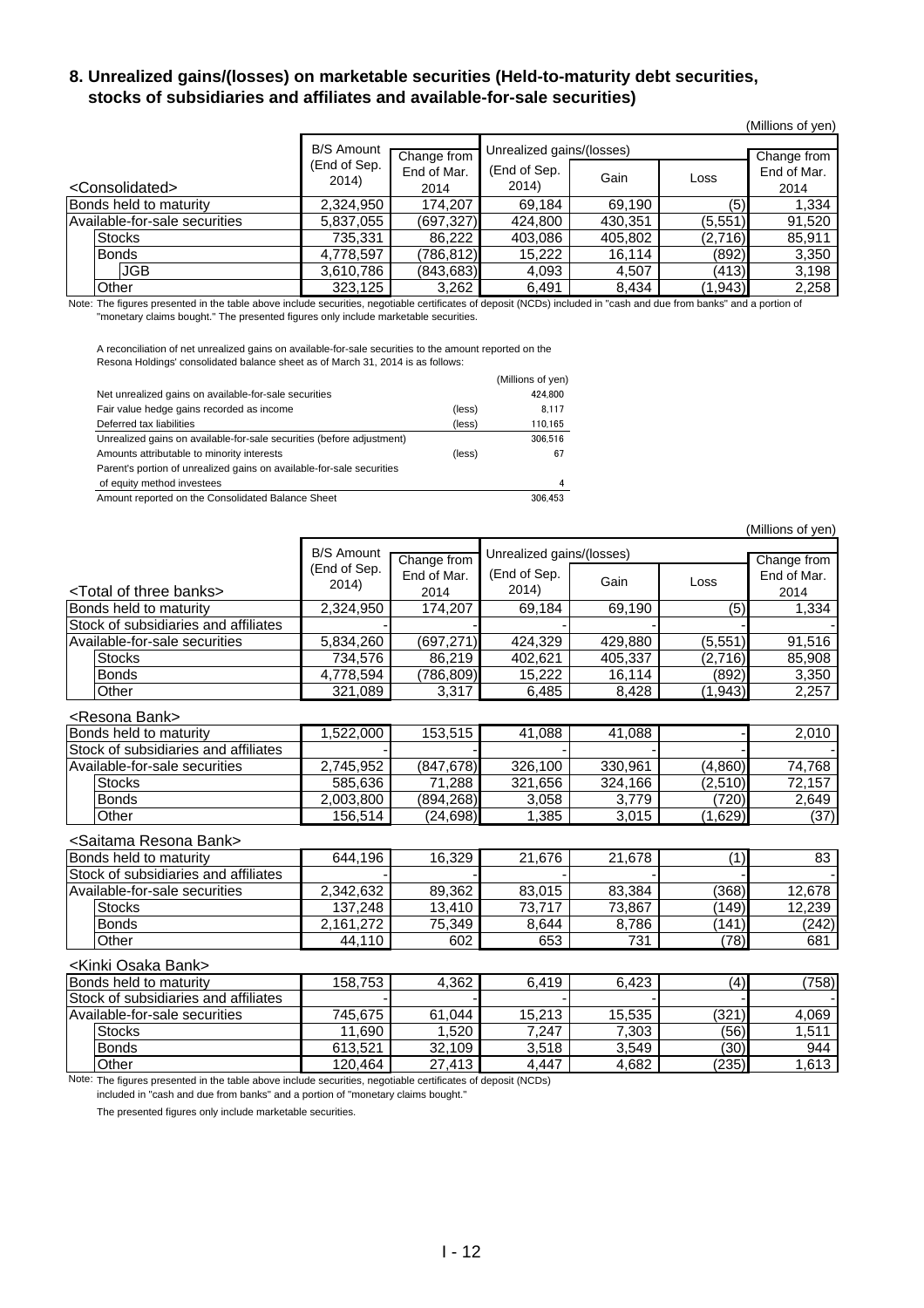#### **9. Breakdown of securities by remaining period to maturity (Held-to-maturity debt securities and available-for-sale securities with maturities)**

|       |                                                             |                     |                       |                        |                             |                       |                   |         |                     |                       |                        |                             |                       |                   | (Billions of yen) |
|-------|-------------------------------------------------------------|---------------------|-----------------------|------------------------|-----------------------------|-----------------------|-------------------|---------|---------------------|-----------------------|------------------------|-----------------------------|-----------------------|-------------------|-------------------|
|       |                                                             |                     |                       |                        | End of Sep. 2014<br>Five to |                       |                   |         |                     |                       |                        | End of Mar. 2014<br>Five to |                       |                   |                   |
|       |                                                             | One year<br>or less | One to<br>three years | Three to<br>five years | seven                       | Seven to<br>ten years | Over<br>ten years | Total   | One year<br>or less | One to<br>three years | Three to<br>five years | seven                       | Seven to<br>ten years | Over<br>ten years | Total             |
|       | <total banks="" of="" three=""></total>                     |                     |                       |                        | years                       |                       |                   |         |                     |                       |                        | years                       |                       |                   |                   |
|       | Bonds held to maturity                                      | 38.7                | 382.5                 | 629.9                  | 690.0                       | 580.0                 | 3.0               | 2,324.3 | 128.1               | 290.7                 | 372.5                  | 1,025.4                     | 330.0                 | 3.0               | 2,149.8           |
|       | Japanese government bonds                                   |                     | 287.3                 | 542.5                  | 599.7                       | 430.0                 | 3.0               | 1,862.5 | 95.0                | 200.0                 | 284.3                  | 945.2                       | 180.0                 | 3.0               | 1,707.5           |
|       | Floating-rate JGBs                                          |                     | 207.3                 | 142.5                  | 200.2                       |                       |                   | 550.0   |                     | 120.0                 | 135.3                  | 294.7                       |                       |                   | 550.0             |
|       | Japanese local government bonds                             | 35.9                | 89.7                  | 84.7                   | 90.0                        | 150.0                 |                   | 450.4   | 31.5                | 86.8                  | 86.2                   | 80.1                        | 150.0                 |                   | 434.8             |
|       | Japanese corporate bonds                                    | 2.7                 | 5.4                   | 2.7                    | 0.3                         |                       |                   | 11.3    | 1.5                 | 3.9                   | 1.9                    | 0.0                         |                       |                   | 7.5               |
|       | Available-for-sale securities                               | 1,302.1             | 924.2                 | 1,972.1                | 174.8                       | 367.7                 | 215.8             | 4,957.1 | 1,595.1             | 1,228.5               | 2,101.6                | 189.5                       | 530.7                 | 131.2             | 5,776.7           |
|       | <b>Bonds</b>                                                | 1,281.5             | 877.7                 | 1,951.3                | 151.4                       | 314.3                 | 88.4              | 4,664.8 | 1,572.7             | 1,165.8               | 2,088.3                | 127.2                       | 514.7                 | 70.8              | 5,539.9           |
|       | Japanese government bonds                                   | 995.2               | 560.0                 | 1,621.0                | 75.0                        | 279.0                 | 64.0              | 3,594.2 | 1,383.0             | 749.5                 | 1,799.4                | 50.0                        | 416.0                 | 45.0              | 4,442.9           |
|       | Floating-rate JGBs                                          |                     |                       |                        |                             |                       |                   |         |                     |                       | 12.4                   |                             |                       |                   | 12.4              |
|       | Japanese local government bonds                             | 9.2                 | 31.5                  | 88.4                   | 43.1                        | 13.1                  |                   | 185.6   | 12.6                | 25.8                  | 79.2                   | 47.7                        | 33.5                  |                   | 199.1             |
|       | Japanese corporate bonds                                    | 277.0               | 286.1                 | 241.8                  | 33.3                        | 22.2                  | 24.4              | 885.0   | 177.1               | 390.5                 | 209.7                  | 29.4                        | 65.2                  | 25.8              | 897.8             |
|       | Other                                                       | 20.6                | 46.5                  | 20.7                   | 23.4                        | 53.4                  | 127.4             | 292.2   | 22.3                | 62.6                  | 13.2                   | 62.3                        | 15.9                  | 60.3              | 236.8             |
| Total |                                                             | 1,340.9             | 1,306.8               | 2,602.1                | 864.9                       | 947.7                 | 218.8             | 7,281.4 | 1,723.2             | 1,519.2               | 2,474.1                | 1,214.9                     | 860.7                 | 134.2             | 7,926.6           |
|       | <resona bank=""></resona>                                   |                     |                       |                        |                             |                       |                   |         |                     |                       |                        |                             |                       |                   |                   |
|       | Bonds held to maturity                                      |                     | 214.5                 | 465.5                  | 399.5                       | 430.0                 |                   | 1,509.5 | 95.0                | 180.0                 | 203.5                  | 696.0                       | 180.0                 |                   | 1,354.5           |
|       | Japanese government bonds                                   |                     | 214.5                 | 465.5                  | 399.5                       | 430.0                 |                   | 1,509.5 | 95.0                | 180.0                 | 203.5                  | 696.0                       | 180.0                 |                   | 1,354.5           |
|       | Floating-rate JGBs                                          |                     | 134.5                 | 65.5                   |                             |                       |                   | 200.0   |                     | 100.0                 | 54.5                   | 45.5                        |                       |                   | 200.0             |
|       | Japanese local government bonds                             |                     |                       |                        |                             |                       |                   |         |                     |                       |                        |                             |                       |                   |                   |
|       | Japanese corporate bonds                                    |                     |                       |                        |                             |                       |                   |         |                     |                       |                        |                             |                       |                   |                   |
|       | Available-for-sale securities                               | 894.0               | 148.9                 | 606.0                  | 25.6                        | 252.6                 | 148.0             | 2,075.4 | 1,095.8             | 207.8                 | 1,118.5                | 116.8                       | 423.1                 | 55.1              | 3,017.4           |
|       | <b>Bonds</b>                                                | 893.3               | 142.2                 | 604.0                  | 5.8                         | 204.7                 | 64.0              | 1,914.2 | 1,093.5             | 170.8                 | 1,115.4                | 56.9                        | 409.8                 | 45.0              | 2,891.6           |
|       | Japanese government bonds                                   | 800.0               |                       | 500.0                  |                             | 195.0                 | 64.0              | 1,559.0 | 1,000.0             |                       | 1,000.0                | 50.0                        | 350.0                 | 45.0              | 2,445.0           |
|       | Floating-rate JGBs                                          |                     |                       |                        |                             |                       |                   |         |                     |                       |                        |                             |                       |                   |                   |
|       | Japanese local government bonds                             | 2.0                 | 4.4                   | 44.7                   |                             | 9.6                   |                   | 60.9    | 0.7                 | 4.1                   | 43.6                   |                             | 6.4                   |                   | 55.0              |
|       | Japanese corporate bonds                                    | 91.3                | 185.6                 | 79.5                   | 5.8                         | 14.5                  |                   | 376.9   | 92.8                | 166.7                 | 71.7                   | 6.9                         | 53.3                  |                   | 391.6             |
|       | Other                                                       | 0.6                 | 6.7                   | 1.9                    | 19.7                        | 47.9                  | 84.0              | 161.2   | 2.2                 | 36.9                  | 3.0                    | 59.9                        | 13.3                  | 10.1              | 125.7             |
| Total |                                                             | 894.0               | 363.4                 | 1,071.5                | 425.1                       | 682.6                 | 148.0             | 3,584.9 | 1,190.8             | 387.8                 | 1,322.0                | 812.8                       | 603.1                 | 55.1              | 4,371.9           |
|       |                                                             |                     |                       |                        |                             |                       |                   |         |                     |                       |                        |                             |                       |                   |                   |
|       | <saitama bank="" resona=""></saitama>                       |                     |                       |                        |                             |                       |                   |         |                     |                       |                        |                             |                       |                   |                   |
|       | Bonds held to maturity                                      | 35.9                | 137.5                 | 125.7                  | 201.2                       | 150.0                 |                   | 650.4   | 31.5                | 86.8                  | 134.0                  | 232.3                       | 150.0                 |                   | 634.8             |
|       | Japanese government bonds                                   |                     | 47.8                  | 41.0                   | 111.2                       |                       |                   | 200.0   |                     |                       | 47.8                   | 152.2                       |                       |                   | 200.0             |
|       | Floating-rate JGBs                                          |                     | 47.8                  | 41.0                   | 111.2                       |                       |                   | 200.0   |                     |                       | 47.8                   | 152.2                       |                       |                   | 200.0             |
|       | Japanese local government bonds                             | 35.9                | 89.7                  | 84.7                   | 90.0                        | 150.0                 |                   | 450.4   | 31.5                | 86.8                  | 86.2                   | 80.1                        | 150.0                 |                   | 434.8             |
|       | Japanese corporate bonds                                    |                     |                       |                        |                             |                       |                   |         |                     |                       |                        |                             |                       |                   |                   |
|       | Available-for-sale securities                               | 257.5               | 683.2                 | 1,088.1                | 118.2                       | 3.3                   | 25.9              | 2,176.6 | 432.2               | 823.8                 | 744.2                  | 49.0                        | 32.1                  | 28.3              | 2,109.9           |
|       | <b>Bonds</b>                                                | 257.5               | 673.9                 | 1,083.7                | 114.7                       | 2.3                   | 10.8              | 2,143.2 | 432.2               | 809.8                 | 739.1                  | 46.7                        | 32.1                  | 12.0              | 2,072.2           |
|       | Japanese government bonds                                   | 195.0               | 560.0                 | 1.005.0                | 75.0                        |                       |                   | 1,835.0 | 383.0               | 749.3                 | 707.4                  |                             | 5.0                   |                   | 1,844.7           |
|       | Floating-rate JGBs                                          |                     |                       |                        |                             |                       |                   |         |                     |                       | 12.4                   |                             |                       |                   | 12.4              |
|       | Japanese local government bonds                             | 5.2                 | 11.8                  | 31.0                   | 38.7                        | 1.8                   |                   | 88.6    | 11.4                | 6.6                   | 23.6                   | 46.2                        | 27.1                  |                   | 115.0             |
|       | Japanese corporate bonds                                    | 57.3                | 102.1                 | 47.6                   | 1.0                         | 0.5                   | 10.8              | 219.5   | 37.8                | 53.9                  | 8.0                    | 0.5                         |                       | 12.0              | 112.4             |
|       | Other                                                       |                     | 9.2                   | 4.3                    | 3.5                         | 1.0                   | 15.1              | 33.3    | 0.0                 | 13.9                  | 5.1                    | 2.3                         |                       | 16.2              | 37.7              |
| Total |                                                             | 293.5               | 820.8                 | 1,213.8                | 319.4                       | 153.4                 | 25.9              | 2,827.0 | 463.8               | 910.6                 | 878.3                  | 281.4                       | 182.1                 | 28.3              | 2,744.7           |
|       |                                                             |                     |                       |                        |                             |                       |                   |         |                     |                       |                        |                             |                       |                   |                   |
|       | <kinki bank="" osaka=""><br/>Bonds held to maturity</kinki> | 2.7                 | 30.4                  | 38.7                   | 89.3                        |                       | 3.0               | 164.3   | 1.5                 | 23.9                  | 34.9                   | 97.0                        |                       | 3.0               | 160.5             |
|       | Japanese government bonds                                   |                     | 25.0                  | 36.0                   | 89.0                        |                       | 3.0               | 153.0   |                     | 20.0                  | 33.0                   | 97.0                        |                       | 3.0               | 153.0             |
|       | Floating-rate JGBs                                          |                     | 25.0                  | 36.0                   | 89.0                        |                       |                   | 150.0   |                     | 20.0                  | 33.0                   | 97.0                        |                       |                   | 150.0             |
|       | Japanese local government bonds                             |                     |                       |                        |                             |                       |                   |         |                     |                       |                        |                             |                       |                   |                   |
|       | Japanese corporate bonds                                    | 2.7                 |                       | 2.7                    | 0.3                         |                       |                   |         | 1.5                 | 3.9                   | 1.9                    | 0.0                         |                       |                   | 7.5               |
|       | Available-for-sale securities                               |                     | 5.4<br>92.0           |                        | 30.9                        |                       |                   | 11.3    | 66.9                |                       |                        |                             |                       |                   |                   |
|       |                                                             | 150.6               |                       | 277.9                  |                             | 111.6                 | 41.8              | 705.0   |                     | 196.8                 | 238.8                  | 23.5                        | 75.4                  | 47.6              | 649.3             |
|       | <b>Bonds</b>                                                | 130.6               | 61.5                  | 263.5                  | 30.8                        | 107.3                 | 13.5              | 607.3   | 46.9                | 185.1                 | 233.8                  | 23.5                        | 72.8                  | 13.8              | 576.0             |
|       | Japanese government bonds                                   | 0.2                 |                       | 116.0                  |                             | 84.0                  |                   | 200.2   |                     | 0.2                   | 92.0                   |                             | 61.0                  |                   | 153.2             |
|       | Floating-rate JGBs                                          |                     |                       |                        |                             |                       |                   |         |                     |                       |                        |                             |                       |                   |                   |
|       | Japanese local government bonds                             | 2.0                 | 15.3                  | 12.6                   | 4.4                         | 1.6                   |                   | 36.0    | 0.4                 | 15.1                  | 11.9                   | 1.5                         |                       |                   | 29.1              |
|       | Japanese corporate bonds                                    | 128.4               | 46.1                  | 134.8                  | 26.4                        | 21.6                  | 13.5              | 371.1   | 46.4                | 169.7                 | 129.8                  | 21.9                        | 11.8                  | 13.8              | 393.7             |
|       | Other                                                       | 20.0                | 30.5                  | 14.4                   | 0.1                         | 4.3                   | 28.2              | 97.6    | 20.0                | 11.7                  | 5.0                    | 0.0                         | 2.6                   | 33.8              | 73.2              |
| Total |                                                             | 153.3               | 122.5                 | 316.7                  | 120.2                       | 111.6                 | 44.8              | 869.4   | 68.5                | 220.7                 | 273.8                  | 120.6                       | 75.4                  | 50.6              | 809.8             |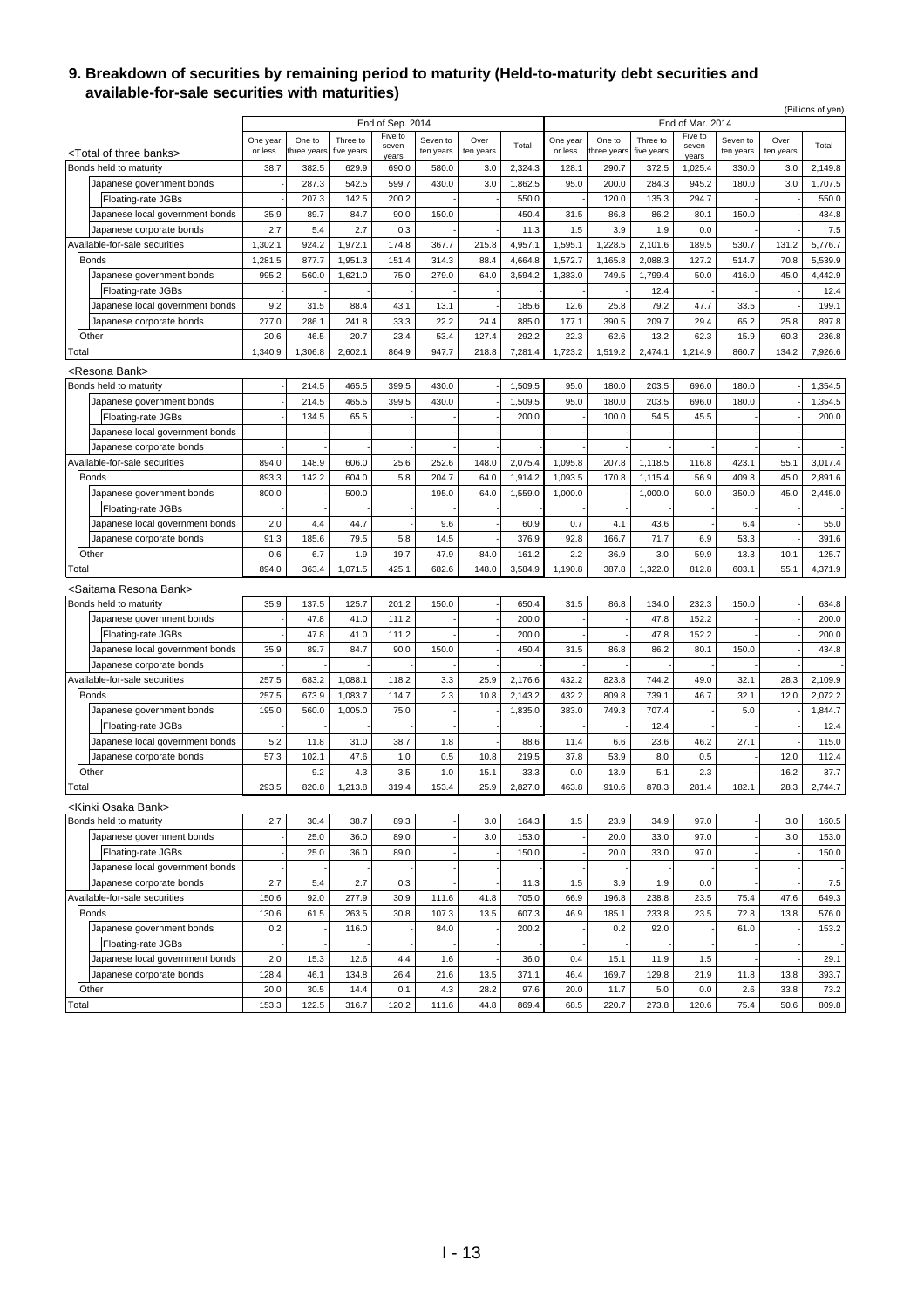### **10**.**Capital adequacy ratio (preliminary)**

| (1) Consolidated capital adequacy ratio (Japanese Domestic Standard) | Billions of yen, %)     |            |          |  |  |
|----------------------------------------------------------------------|-------------------------|------------|----------|--|--|
| <consolidated></consolidated>                                        | End of Sep.<br>2014 (A) | (A)-(B)    |          |  |  |
| Capital adequacy ratio                                               | 13.71%                  | $(0.62)$ % | 14.33%   |  |  |
| Total qualifying capital                                             | 2,175.9                 | (102.5)    | 2,278.5  |  |  |
| Core Capital: instruments and reserves                               | 2,182.7                 | (103.0)    | 2,285.7  |  |  |
| Core Capital: regulatory adjustments                                 | 6.7                     | (0.4)      | 7.2      |  |  |
| Risk weighted assets                                                 | 15,870.8                | (25.9)     | 15,896.8 |  |  |
| Credit risk weighted assets                                          | 12,999.4                | (269.4)    | 13,268.8 |  |  |
| Amount equivalent to market risk / 8%                                | 161.3                   | (17.1)     | 178.4    |  |  |
| Amount equivalent to operational risk / 8%                           | 1,069.3                 | (11.4)     | 1,080.8  |  |  |
| Credit risk weighted assets adjustments                              | 1,640.7                 | $+272.0$   | 1,368.7  |  |  |
| Total required capital                                               | 1,269.6                 | (2.0)      | 1,271.7  |  |  |
| (Reference) Based on International Standard                          |                         |            |          |  |  |
| Common Equity Tier 1 ratio                                           | 7.15%                   | $(0.58)$ % | 7.73%    |  |  |
| Tier 1 ratio                                                         | 8.79%                   | $(0.59)$ % | 9.38%    |  |  |
| Total capital adequacy ratio                                         | 13.25%                  | $(0.43)$ % | 13.68%   |  |  |

(1) Consolidated capital adequacy ratio (Japanese Domestic Standard) (Billions of yen, %)

(2) Capital adequacy ratios of subsidiary banks (Japanese domestic standard) (Billions of yen, %)

|                                            |                        | Non-consolidated |                         | Consolidated           |           |                        |  |
|--------------------------------------------|------------------------|------------------|-------------------------|------------------------|-----------|------------------------|--|
| <resona bank=""></resona>                  | End of Sep.<br>2014(A) | $(A)-(B)$        | End of Mar.<br>2014 (B) | End of Sep.<br>2014(A) | $(A)-(B)$ | End of Mar.<br>2014(B) |  |
| Capital adequacy ratio                     | 13.93%                 | $+0.98%$         | 12.95%                  | 14.28%                 | $+0.91%$  | 13.37%                 |  |
| Total qualifying capital                   | 1,579.9                | $+95.1$          | 1,484.7                 | 1,650.4                | $+102.8$  | 1,547.5                |  |
| Core Capital: instruments and reserves     | 1,582.6                | $+94.8$          | 1,487.8                 | 1,653.3                | $+98.0$   | 1,555.3                |  |
| Core Capital: regulatory adjustments       | 2.7                    | (0.3)            | 3.0                     | 2.9                    | (4.8)     | 7.7                    |  |
| <b>Risk weighted assets</b>                | 11,339.8               | (120.0)          | 11,459.9                | 11,555.6               | (16.7)    | 11,572.4               |  |
| Credit risk weighted assets                | 9,051.0                | (290.2)          | 9,341.2                 | 9,240.3                | (202.1)   | 9,442.5                |  |
| Amount equivalent to market risk / 8%      | 152.8                  | (19.3)           | 172.1                   | 153.3                  | (19.5)    | 172.9                  |  |
| Amount equivalent to operational risk / 8% | 670.1                  | (7.0)            | 677.1                   | 700.4                  | (7.2)     | 707.6                  |  |
| Credit risk weighted assets adjustments    | 1,465.8                | $+196.5$         | 1,269.3                 | 1,461.4                | $+212.2$  | 1,249.2                |  |
| Total required capital                     | 907.1                  | (9.6)            | 916.7                   | 924.4                  | (1.3)     | 925.7                  |  |

|                                            |                        |           | (Billions of yen, %)    |  |  |  |  |
|--------------------------------------------|------------------------|-----------|-------------------------|--|--|--|--|
|                                            | Non-consolidated       |           |                         |  |  |  |  |
| <saitama bank="" resona=""></saitama>      | End of Sep.<br>2014(A) | $(A)-(B)$ | End of Mar.<br>2014 (B) |  |  |  |  |
| Capital adequacy ratio                     | 13.60%                 | 0.20%     | 13.40%                  |  |  |  |  |
| Total qualifying capital                   | 449.1                  | $+13.5$   | 435.5                   |  |  |  |  |
| Core Capital: instruments and reserves     | 464.6                  | $+15.2$   | 449.3                   |  |  |  |  |
| Core Capital: regulatory adjustments       | 15.4                   | $+1.6$    | 13.8                    |  |  |  |  |
| <b>Risk weighted assets</b>                | 3,300.5                | $+52.1$   | 3,248.4                 |  |  |  |  |
| Credit risk weighted assets                | 2,584.7                | $+42.8$   | 2,541.9                 |  |  |  |  |
| Amount equivalent to market risk / 8%      | 7.1                    | $+2.4$    | 4.7                     |  |  |  |  |
| Amount equivalent to operational risk / 8% | 242.4                  | (2.4)     | 244.8                   |  |  |  |  |
| Credit risk weighted assets adjustments    | 466.2                  | $+9.3$    | 456.8                   |  |  |  |  |
| Total required capital                     | 264.0                  | $+4.1$    | 259.8                   |  |  |  |  |

|                                  |                                            |                        |                  |                        |                        |              | (Billions of yen, %)   |  |
|----------------------------------|--------------------------------------------|------------------------|------------------|------------------------|------------------------|--------------|------------------------|--|
|                                  |                                            |                        | Non-consolidated |                        |                        | Consolidated |                        |  |
| <kinki bank="" osaka=""></kinki> |                                            | End of Sep.<br>2014(A) | $(A)-(B)$        | End of Mar.<br>2014(B) | End of Sep.<br>2014(A) | $(A)-(B)$    | End of Mar.<br>2014(B) |  |
|                                  | Capital adequacy ratio                     | 10.26%                 | $(2.03)\%$       | 12.29%                 | 11.25%                 | $(1.95)\%$   | 13.20%                 |  |
| Total qualifying capital         |                                            | 138.5                  | (24.7)           | 163.3                  | 152.6                  | (24.1)       | 176.8                  |  |
|                                  | Core Capital: instruments and reserves     | 138.5                  | (24.7)           | 163.3                  | 152.6                  | (24.1)       | 176.8                  |  |
|                                  | Core Capital: regulatory adjustments       |                        |                  |                        |                        |              |                        |  |
|                                  | <b>Risk weighted assets</b>                | 1,349.5                | $+20.9$          | 1,328.6                | 1,356.4                | $+17.8$      | 1,338.5                |  |
|                                  | Credit risk weighted assets                | 1,263.5                | $+21.8$          | 1.241.7                | 1,265.1                | $+18.6$      | 1,246.4                |  |
|                                  | Amount equivalent to market risk / 8%      | 0.6                    | $+0.0$           | 0.5                    | 0.6                    | $+0.0$       | 0.5                    |  |
|                                  | Amount equivalent to operational risk / 8% | 85.4                   | (0.9)            | 86.3                   | 90.6                   | (0.9)        | 91.5                   |  |
|                                  | Credit risk weighted assets adjustments    |                        |                  |                        |                        |              |                        |  |
| Total required capital           |                                            | 107.9                  | $+1.6$           | 106.2                  | 108.5                  | $+1.4$       | 107.0                  |  |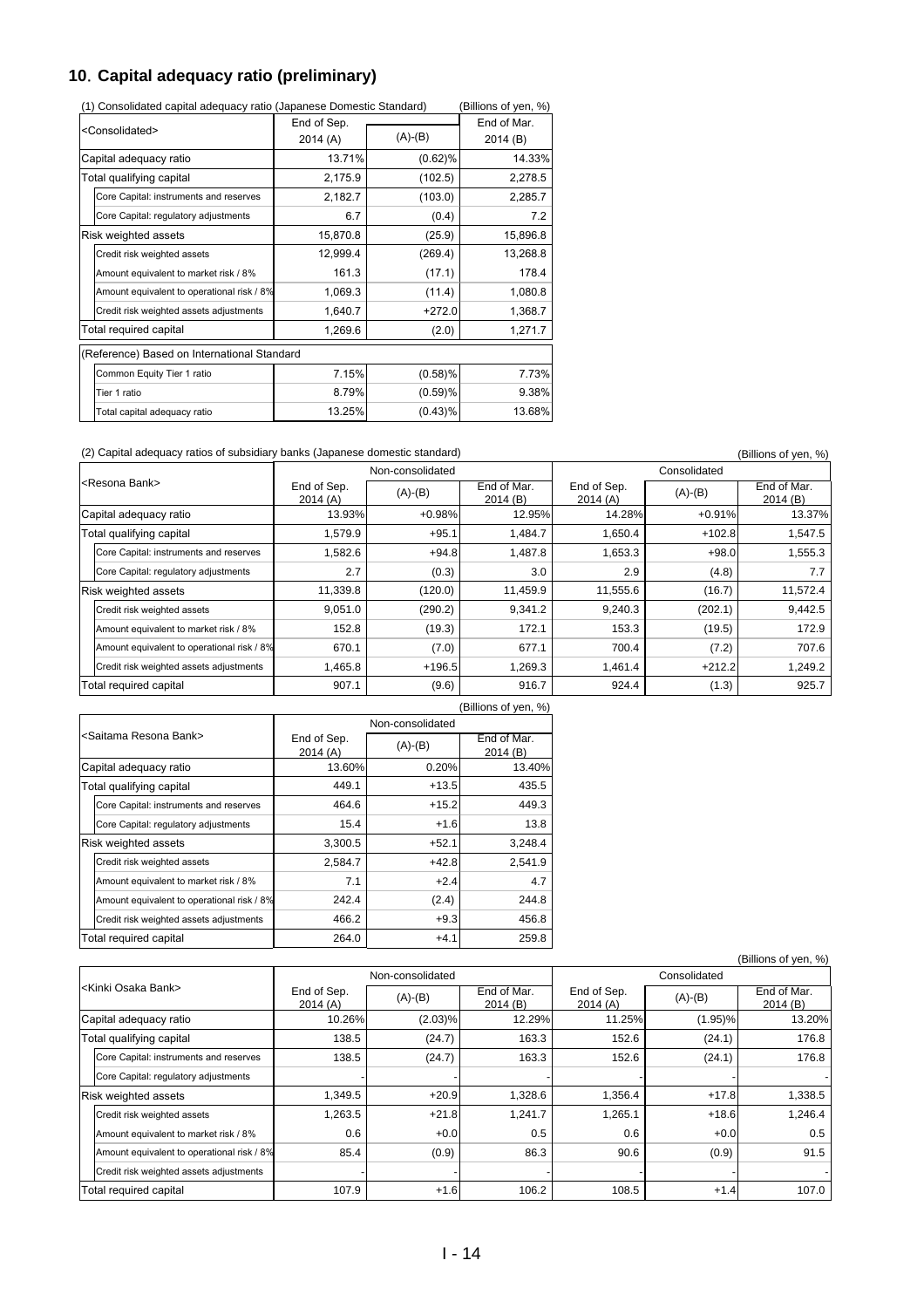### **11**.**Stock holdings**

| <total banks="" of="" three=""></total> | (Billions of yen) |                  |       |
|-----------------------------------------|-------------------|------------------|-------|
|                                         | End of Sep. 2014  | End of Mar. 2014 |       |
| Acquisition cost                        | 331.9             | 0.3              | 331.6 |
| Market value                            | 734.5             | 86.2             | 648.3 |
| Book value of stocks sold outright      | 1.6               | (3.8)            | 5.4   |

<Non-consolidated figures of each bank> (Billions of yen)

|                                    | Resona Bank      | Saitama Resona Bank | Kinki Osaka Bank |
|------------------------------------|------------------|---------------------|------------------|
|                                    | End of Sep. 2014 | End of Sep. 2014    | End of Sep. 2014 |
| Acquisition cost                   | 263.9            | 63.5                | 4.4              |
| Market value                       | 585.6            | 137.2               | 11.6             |
| Book value of stocks sold outright | 1.1              | 0.4                 |                  |

Note: These figures exclude stocks which are not subject to capital regulation (those of subsidiaries, affiliated companies, and unlisted stocks)

### **12**.**Number of employees and offices**

#### <Resona Holdings, Non-consolidated> (People)

|                    | End of Sep. 2014 | Change | End of Mar. 2014 |  |
|--------------------|------------------|--------|------------------|--|
| <b>Directors</b>   | 19               |        |                  |  |
| Executive officers | У                |        |                  |  |

Notes: 1. Above figures include 13 directors who concurrently serve as directors and executive officers for subsidiary banks.

2. The figure for executive officers excludes directors who serve as executive officers concurrently.

3. The above figures do not include these directors and executive officers who retired at the end of respective fiscal periods. The above figures as of end of March include these directors and executive officers who are installed at 1st of April.

| <total banks="" of="" three=""></total> | (People/ branch offices) |        |        |
|-----------------------------------------|--------------------------|--------|--------|
|                                         | End of Sep. 2014         | Change |        |
| <b>Directors</b>                        | 31                       |        | 30     |
| Non-board executive officers            | 42                       |        | 42     |
| Employees                               | 15,241                   | 293    | 14,948 |
| Manned domestic offices                 | 592                      |        | 592    |
| Non-manned domestic offices             | 843                      | 8      | 835    |
| Total domestic offices                  | 1,435                    |        | 1.427  |

<Non-consolidated figures of each bank> (People/ branch offices)

|                              | Resona Bank      | Saitama Resona Bank | Kinki Osaka Bank |
|------------------------------|------------------|---------------------|------------------|
|                              | End of Sep. 2014 | End of Sep. 2014    | End of Sep. 2014 |
| <b>Directors</b>             | 12               | 12                  |                  |
| Non-board executive officers | 27               | 9                   |                  |
| Employees                    | 9,735            | 3,227               | 2,279            |
| Manned domestic offices      | 340              | 127                 | 125              |
| Non-manned domestic offices  | 512              | 304                 | 27               |
| Total domestic offices       | 852              | 431                 | 152              |

Notes: 1. Directors who concurrently serve as directors for other group banks are counted multiple times. However, multiple entries are adjusted in totals.

2. Non-board executive officers of Resona Bank who concurrently serve as directors of other group banks are counted separately as "non-board executive officers" or as "directors" for their respective positions.

3. Non-board executive officers do not include those officers who concurrently serve as directors.

4. The figures presented in the table above do not include those who retired at the end of respective fiscal periods.

The above figures as of end of March include these directors and executive officers who are installed at 1st of April.

5. The number of employees is based on the Business Revitalization Plan (including the seconded employees).

6. The number of employees do not include those who retired at the end of respective fiscal periods.

7. The number of manned domestic offices is the sum of domestic head/branch offices and representative offices.

The number of non-manned domestic offices does not include jointly operated representative offices.

8. The number of non-manned domestic offices for Resona Bank does not include 2,624 ATM locations of Bank Time.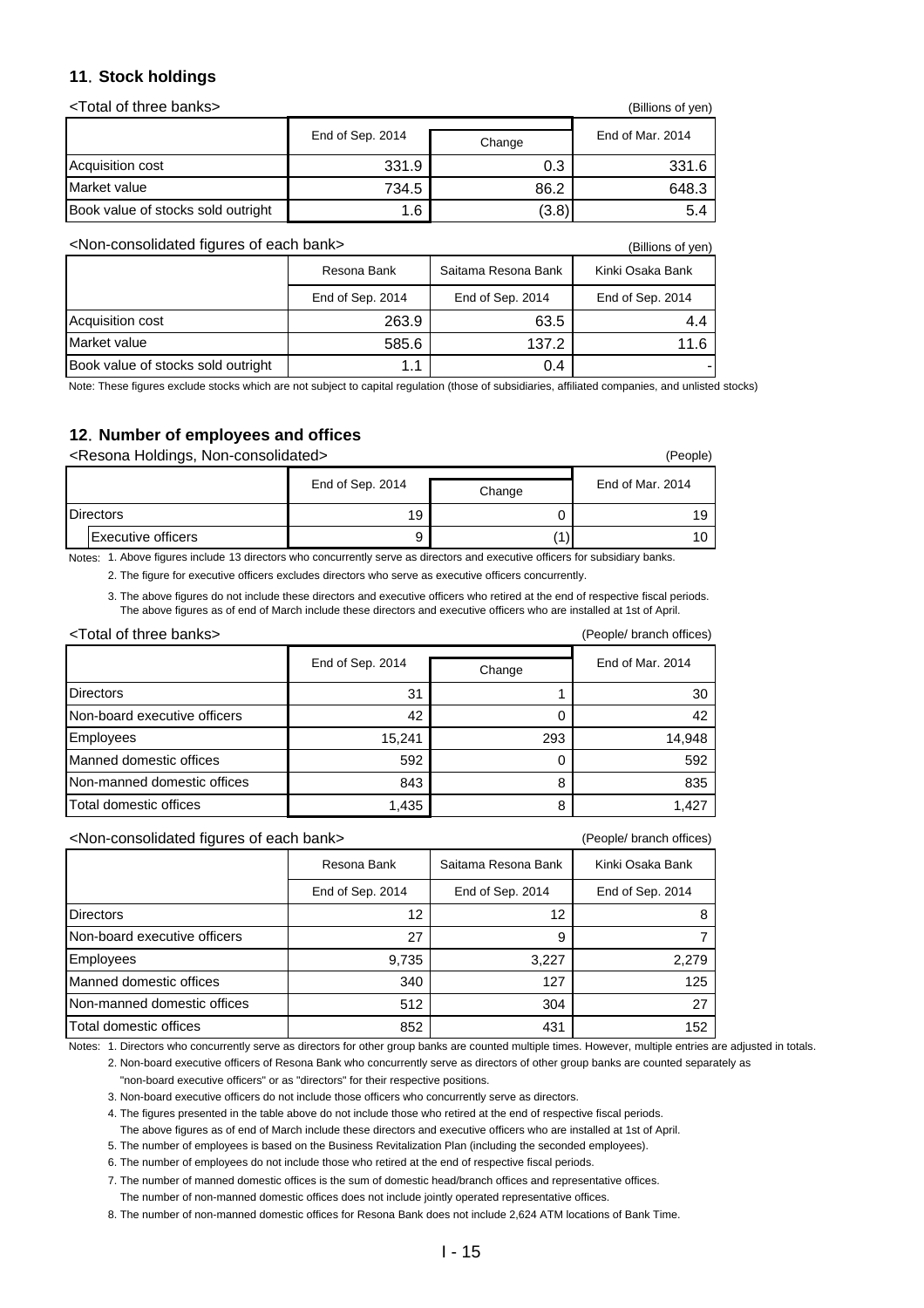## **II. Loans and Bills Discounted and Other**

## **1. Risk-managed loans**

(1) Risk-managed loans (Millions of yen)

|                             |                                         |            | End of Sep. |           |            | End of Sep. |  |
|-----------------------------|-----------------------------------------|------------|-------------|-----------|------------|-------------|--|
|                             | <total banks="" of="" three=""></total> | 2014 (A)   | $(A)-(B)$   | $(A)-(C)$ | 2014(B)    | 2013 (C)    |  |
|                             | oans to borrowers in legal bankruptcy   | 6,741      | 760         | (3, 913)  | 5,980      | 10,655      |  |
|                             | Past due loans                          | 333,231    | (21, 655)   | (38, 227) | 354,886    | 371,459     |  |
|                             | Loans past due 3 months or more         | 3,294      | (396)       | (867)     | 3,691      | 4,162       |  |
|                             | <b>Restructured loans</b>               | 97,745     | (12, 991)   | (31,500)  | 110,737    | 129,246     |  |
|                             | Risk-managed loans, total               | 441,014    | (34, 282)   | (74, 509) | 475,296    | 515,524     |  |
|                             | <b>Partial direct write-offs</b>        | 210,145    | (14, 177)   | (55, 951) | 224,323    | 266,097     |  |
|                             | Balance of loans (Term-end)             | 27,052,845 | 66,770      | 356,021   | 26,986,074 | 26,696,824  |  |
|                             | <resona bank=""></resona>               |            |             |           |            |             |  |
|                             | oans to borrowers in legal bankruptcy   | 2,343      | (314)       | (2,965)   | 2,658      | 5,309       |  |
|                             | Past due loans                          | 186,393    | (18, 894)   | (30, 707) | 205,288    | 217,101     |  |
|                             | oans past due 3 months or more          | 1,780      | (481)       | (1, 323)  | 2,261      | 3,103       |  |
|                             | <b>Restructured loans</b>               | 62,338     | (4, 814)    | (21, 259) | 67,152     | 83,597      |  |
|                             | Risk-managed loans, total               | 252,855    | (24, 505)   | (56, 256) | 277,360    | 309,111     |  |
|                             | Partial direct write-offs               | 172,914    | (11,928)    | (56, 224) | 184,843    | 229,139     |  |
| Balance of loans (Term-end) |                                         | 17,812,220 | 74,390      | 297,180   | 17,737,830 | 17,515,039  |  |
|                             | <saitama bank="" resona=""></saitama>   |            |             |           |            |             |  |
|                             | -oans to borrowers in legal bankruptcy  | 3,267      | 332         | (1, 197)  | 2,934      | 4,464       |  |
|                             | Past due loans                          | 83,465     | 640         | (3, 454)  | 82,824     | 86,919      |  |
|                             | -oans past due 3 months or more         | 1,374      | 301         | 627       | 1,073      | 747         |  |
|                             | <b>Restructured loans</b>               | 22,016     | (1,269)     | (1,248)   | 23,286     | 23,264      |  |
|                             | Risk-managed loans, total               | 110,123    | 4           | (5,272)   | 110,118    | 115,396     |  |
|                             | Partial direct write-offs               | 19,696     | (674)       | 3,171     | 20,371     | 16,525      |  |
|                             | Balance of loans (Term-end)             | 6,751,054  | 58,601      | 125,759   | 6,692,453  | 6,625,295   |  |
|                             | <kinki bank="" osaka=""></kinki>        |            |             |           |            |             |  |
|                             | oans to borrowers in legal bankruptcy   | 1,130      | 742         | 249       | 387        | 880         |  |
|                             | Past due loans                          | 63,372     | (3,401)     | (4,065)   | 66,773     | 67,438      |  |
|                             | Loans past due 3 months or more         | 140        | (216)       | (171)     | 356        | 311         |  |
|                             | <b>Restructured loans</b>               | 13,391     | (6,906)     | (8,993)   | 20,298     | 22,384      |  |
|                             | Risk-managed loans, total               | 78,034     | (9,781)     | (12,980)  | 87,816     | 91,015      |  |
|                             | Partial direct write-offs               | 17,534     | (1,574)     | (2,898)   | 19,108     | 20,432      |  |
|                             | Balance of loans (Term-end)             | 2,489,570  | (66, 220)   | (66, 918) | 2,555,791  | 2,556,489   |  |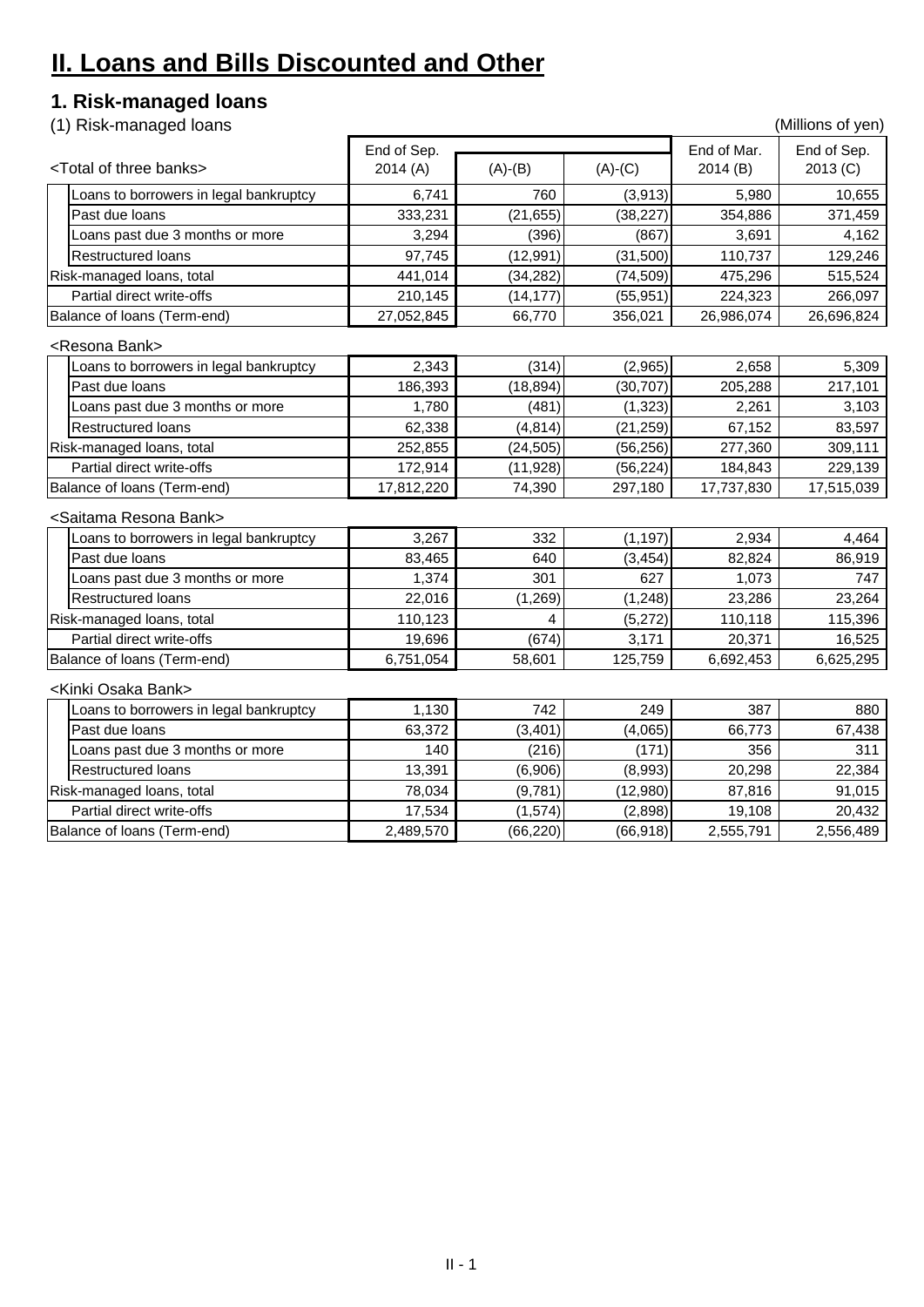## (2) Ratio to total balance of loans (%)

|                                         | End of Sep. |           |           | End of Mar. | End of Sep. |
|-----------------------------------------|-------------|-----------|-----------|-------------|-------------|
| <total banks="" of="" three=""></total> | 2014(A)     | $(A)-(B)$ | $(A)-(C)$ | 2014(B)     | 2013 (C)    |
| oans to borrowers in legal bankruptcy   | 0.02        | 0.00      | (0.01)    | 0.02        | 0.03        |
| Past due loans                          | 1.23        | (0.08)    | (0.15)    | 1.31        | 1.39        |
| Loans past due 3 months or more         | 0.01        | (0.00)    | (0.00)    | 0.01        | 0.01        |
| <b>Restructured loans</b>               | 0.36        | (0.04)    | (0.12)    | 0.41        | 0.48        |
| Risk-managed loans, total               | 1.63        | (0.13)    | (0.30)    | 1.76        | 1.93        |
| <resona bank=""></resona>               |             |           |           |             |             |
| oans to borrowers in legal bankruptcy   | 0.01        | (0.00)    | (0.01)    | 0.01        | 0.03        |
| Past due loans                          | 1.04        | (0.11)    | (0.19)    | 1.15        | 1.23        |
| Loans past due 3 months or more         | 0.00        | (0.00)    | (0.00)    | 0.01        | 0.01        |
| <b>Restructured loans</b>               | 0.34        | (0.02)    | (0.12)    | 0.37        | 0.47        |
| Risk-managed loans, total               | 1.41        | (0.14)    | (0.34)    | 1.56        | 1.76        |
| <saitama bank="" resona=""></saitama>   |             |           |           |             |             |
| oans to borrowers in legal bankruptcy   | 0.04        | 0.00      | (0.01)    | 0.04        | 0.06        |
| Past due loans                          | 1.23        | (0.00)    | (0.07)    | 1.23        | 1.31        |
| Loans past due 3 months or more         | 0.02        | 0.00      | 0.00      | 0.01        | 0.01        |
| <b>Restructured loans</b>               | 0.32        | (0.02)    | (0.02)    | 0.34        | 0.35        |
| Risk-managed loans, total               | 1.63        | (0.01)    | (0.11)    | 1.64        | 1.74        |
| <kinki bank="" osaka=""></kinki>        |             |           |           |             |             |
| oans to borrowers in legal bankruptcy   | 0.04        | 0.03      | 0.01      | 0.01        | 0.03        |
| Past due loans                          | 2.54        | (0.06)    | (0.09)    | 2.61        | 2.63        |
| Loans past due 3 months or more         | 0.00        | (0.00)    | (0.00)    | 0.01        | 0.01        |
| <b>Restructured loans</b>               | 0.53        | (0.25)    | (0.33)    | 0.79        | 0.87        |
| Risk-managed loans, total               | 3.13        | (0.30)    | (0.42)    | 3.43        | 3.56        |

## **2. Percentage of loan loss reserves to total risk-managed loans**

Note: Percentage of reserves = (Total reserve for possible loan losses + Reserve for specific borrowers under support + Reserve for write-off of loans in the trust

|                                         |                        |           |           | $(\%)$                 |                         |
|-----------------------------------------|------------------------|-----------|-----------|------------------------|-------------------------|
| <total banks="" of="" three=""></total> | End of Sep.<br>2014(A) | $(A)-(B)$ | $(A)-(C)$ | End of Mar.<br>2014(B) | End of Sep.<br>2013 (C) |
| Before partial direct write-off         | 57.53                  | (1.93)    | (3.57)    | 59.47                  | 61.10                   |
| After partial direct write-off          | 37.30                  | (3.04)    | (3.72)    | 40.34                  | 41.02                   |
| <resona bank=""></resona>               |                        |           |           |                        |                         |
| Before partial direct write-off         | 65.88                  | (1.49)    | (3.11)    | 67.38                  | 68.99                   |
| After partial direct write-off          | 42.55                  | (3.09)    | (3.45)    | 45.64                  | 46.00                   |
| <saitama bank="" resona=""></saitama>   |                        |           |           |                        |                         |
| Before partial direct write-off         | 41.07                  | (3.75)    | (3.34)    | 44.82                  | 44.41                   |
| After partial direct write-off          | 30.53                  | (4.09)    | (5.92)    | 34.62                  | 36.45                   |
| <kinki bank="" osaka=""></kinki>        |                        |           |           |                        |                         |
| Before partial direct write-off         | 42.71                  | (0.43)    | (0.05)    | 43.14                  | 42.76                   |
| After partial direct write-off          | 29.83                  | (0.93)    | (0.07)    | 30.77                  | 29.91                   |

account)/ Total risk-managed loans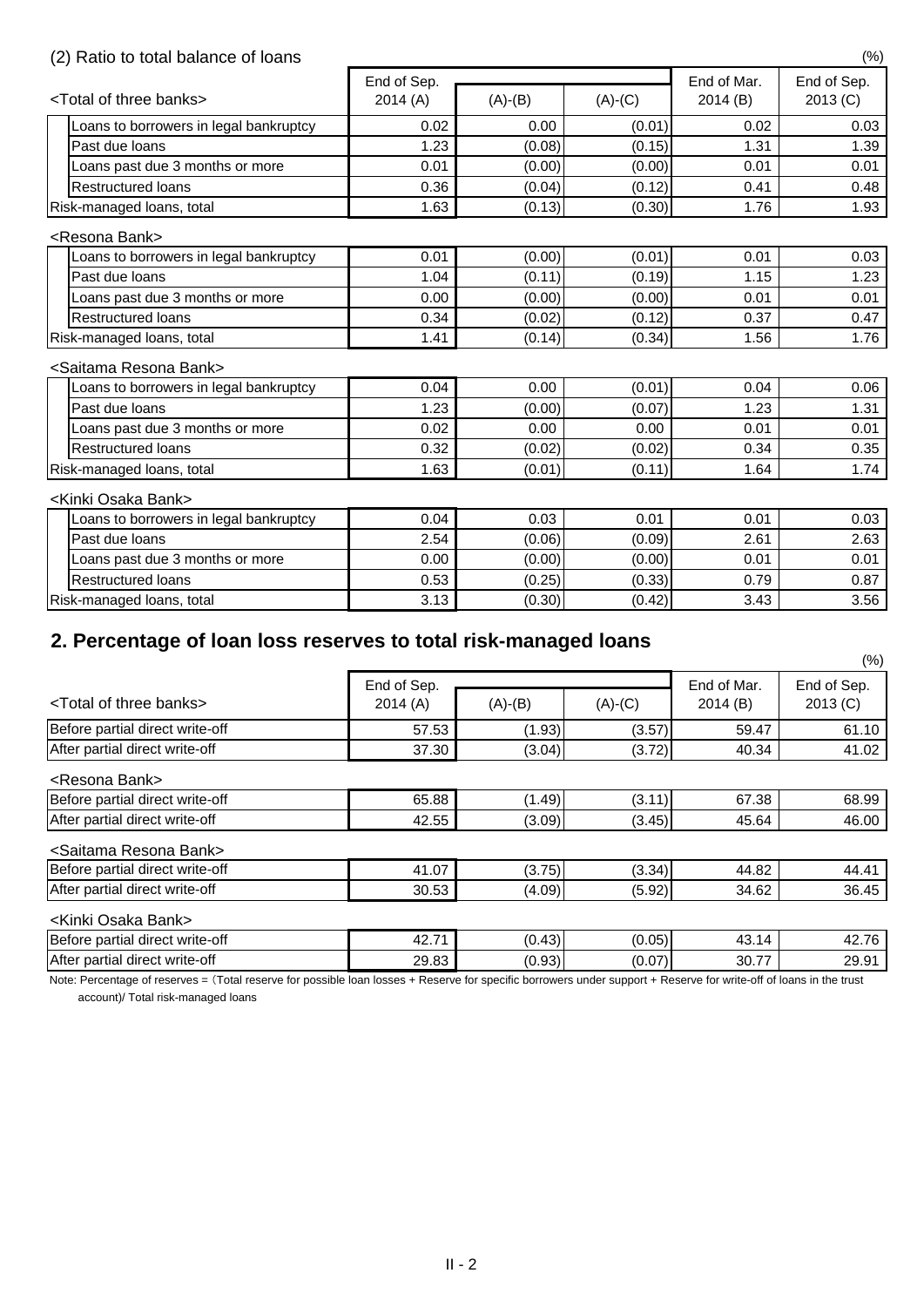## **3. Reserve for possible loan losses**

Reserve for write-off of loans in the trust account

|                                                     | (Millions of yen) |           |           |             |             |  |
|-----------------------------------------------------|-------------------|-----------|-----------|-------------|-------------|--|
|                                                     | End of Sep.       |           |           | End of Mar. | End of Sep. |  |
| <consolidated></consolidated>                       | 2014(A)           | $(A)-(B)$ | $(A)-(C)$ | 2014 (B)    | 2013 (C)    |  |
| General reserve for possible loan losses            | 139,200           | (22, 481) | (42, 844) | 161,681     | 182,044     |  |
| Specific reserve for possible loan losses           | 84,588            | (9,921)   | (13,979)  | 94,509      | 98,567      |  |
| Special reserve for certain overseas loans          |                   | (0)       | (0)       |             |             |  |
| Total reserve for possible loan losses              | 223,789           | (32, 403) | (56, 824) | 256,192     | 280,613     |  |
| Reserve for write-off of loans in the trust account | 121               | (13)      | (27)      | 134         | 148         |  |
| <total banks="" of="" three=""></total>             |                   |           |           |             |             |  |
| General reserve for possible loan losses            | 85,597            | (17, 621) | (33, 824) | 103,218     | 119,422     |  |
| Specific reserve for possible loan losses           | 78,779            | (9,612)   | (13, 163) | 88,392      | 91,943      |  |
| Special reserve for certain overseas loans          |                   | (0)       | (0)       |             |             |  |
| Total reserve for possible loan losses              | 164,377           | (27, 234) | (46, 989) | 191,612     | 211,367     |  |
| Reserve for write-off of loans in the trust account | 121               | (13)      | (27)      | 134         | 148         |  |
| <resona bank=""></resona>                           |                   |           |           |             |             |  |
| General reserve for possible loan losses            | 59,233            | (13, 114) | (27, 940) | 72,348      | 87,174      |  |
| Specific reserve for possible loan losses           | 48,237            | (5,869)   | (6,656)   | 54,107      | 54,893      |  |
| Special reserve for certain overseas loans          |                   | (0)       | (0)       |             |             |  |
| Total reserve for possible loan losses              | 107,471           | (18, 985) | (34, 598) | 126,457     | 142,069     |  |
| Reserve for write-off of loans in the trust account | 121               | (13)      | (27)      | 134         | 148         |  |
| <saitama bank="" resona=""></saitama>               |                   |           |           |             |             |  |
| General reserve for possible loan losses            | 16,933            | (1,863)   | (3,268)   | 18,796      | 20,201      |  |
| Specific reserve for possible loan losses           | 16,688            | (2,642)   | (5, 177)  | 19,331      | 21,865      |  |
| Special reserve for certain overseas loans          |                   |           |           |             |             |  |
| Total reserve for possible loan losses              | 33,621            | (4, 506)  | (8, 445)  | 38,127      | 42,066      |  |
| Reserve for write-off of loans in the trust account |                   |           |           |             |             |  |
| <kinki bank="" osaka=""></kinki>                    |                   |           |           |             |             |  |
| General reserve for possible loan losses            | 9,431             | (2,643)   | (2,615)   | 12,074      | 12,047      |  |
| Specific reserve for possible loan losses           | 13,853            | (1,099)   | (1, 330)  | 14,953      | 15,183      |  |
| Special reserve for certain overseas loans          |                   |           |           |             |             |  |
| Total reserve for possible loan losses              | 23,285            | (3, 742)  | (3,945)   | 27,028      | 27,231      |  |

 $\mathbf{-I}$  and  $\mathbf{-I}$  are  $\mathbf{-I}$  and  $\mathbf{-I}$  and  $\mathbf{-I}$  are  $\mathbf{-I}$  and  $\mathbf{-I}$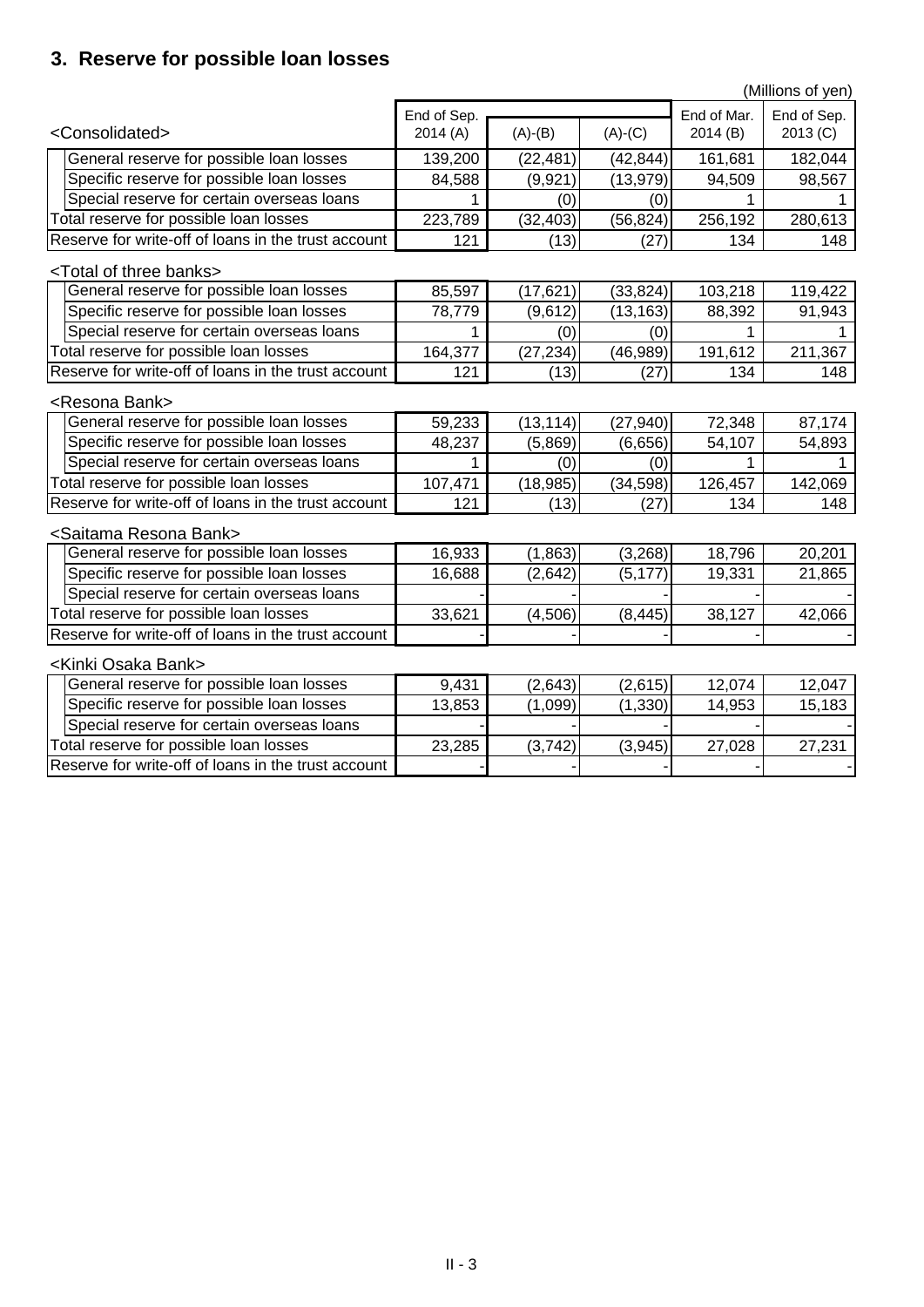## **4**.**Claims disclosure according to the Financial Reconstruction Act**

(Millions of yen, %)

|                                                  | End of Sep. |           |           | End of Mar. | End of Sep. |
|--------------------------------------------------|-------------|-----------|-----------|-------------|-------------|
| <total banks="" of="" three=""></total>          | 2014(A)     | $(A)-(B)$ | $(A)-(C)$ | 2014(B)     | 2013 (C)    |
| Unrecoverable or valueless claims                | 57,068      | (2,063)   | (4,823)   | 59,131      | 61,891      |
| <b>Risk claims</b>                               | 287,401     | (23, 393) | (43, 269) | 310,794     | 330,670     |
| Special attention loans                          | 101,040     | (13, 387) | (32, 368) | 114,428     | 133,409     |
| <b>Financial Reconstruction Act subtotal [A]</b> | 445,510     | (38, 844) | (80, 461) | 484,355     | 525,972     |
| Normal claims                                    | 27,347,411  | 124,763   | 434,642   | 27,222,647  | 26,912,768  |
| <b>Financial Reconstruction Act total [B]</b>    | 27,792,921  | 85,918    | 354,181   | 27,707,002  | 27,438,740  |
| <b>Partial direct write-offs</b>                 | 226,206     | (15, 687) | (58, 723) | 241,893     | 284,929     |
| NPL Ratio [A] / [B]                              | 1.60        | (0.14)    | (0.31)    | 1.74        | 1.91        |
| <resona bank=""></resona>                        |             |           |           |             |             |
| Unrecoverable or valueless claims                | 33,110      | (5,706)   | (9,480)   | 38,816      | 42,590      |
| <b>Risk claims</b>                               | 159,384     | (17, 998) | (29,783)  | 177,383     | 189,168     |
| Special attention loans                          | 64,118      | (5, 295)  | (22, 582) | 69,414      | 86,701      |
| <b>Financial Reconstruction Act subtotal [A]</b> | 256,613     | (29,000)  | (61, 847) | 285,614     | 318,460     |
| Normal claims                                    | 18,225,928  | 115,051   | 354,776   | 18,110,877  | 17,871,151  |
| <b>Financial Reconstruction Act total [B]</b>    | 18,482,542  | 86,050    | 292,929   | 18,396,491  | 18,189,612  |
| <b>Partial direct write-offs</b>                 | 187,310     | (12, 799) | (58, 747) | 200,109     | 246,058     |
| NPL Ratio [A] / [B]                              | 1.38        | (0.16)    | (0.36)    | 1.55        | 1.75        |
| <saitama bank="" resona=""></saitama>            |             |           |           |             |             |
| Unrecoverable or valueless claims                | 14,668      | 3,481     | 3,443     | 11,187      | 11,225      |
| <b>Risk claims</b>                               | 72,436      | (2, 407)  | (8,272)   | 74,844      | 80,708      |
| Special attention loans                          | 23,390      | (968)     | (621)     | 24,359      | 24,012      |
| <b>Financial Reconstruction Act subtotal [A]</b> | 110,496     | 105       | (5, 450)  | 110,391     | 115,946     |
| Normal claims                                    | 6,684,124   | 60,325    | 129,845   | 6,623,798   | 6,554,278   |
| <b>Financial Reconstruction Act total [B]</b>    | 6,794,620   | 60,430    | 124,395   | 6,734,189   | 6,670,225   |
| Partial direct write-offs                        | 19,873      | (682)     | 3,154     | 20,556      | 16,719      |
| NPL Ratio [A] / [B]                              | 1.62        | (0.01)    | (0.11)    | 1.63        | 1.73        |
| <kinki bank="" osaka=""></kinki>                 |             |           |           |             |             |
| Unrecoverable or valueless claims                | 9,289       | 161       | 1,213     | 9,127       | 8,075       |
| <b>Risk claims</b>                               | 55,580      | (2,987)   | (5, 213)  | 58,567      | 60,793      |
| Special attention loans                          | 13,531      | (7, 123)  | (9, 164)  | 20,654      | 22,696      |
| <b>Financial Reconstruction Act subtotal [A]</b> | 78,400      | (9,948)   | (13, 164) | 88,349      | 91,564      |
| Normal claims                                    | 2,437,358   | (50, 613) | (49,979)  | 2,487,971   | 2,487,338   |
| <b>Financial Reconstruction Act total [B]</b>    | 2,515,759   | (60, 562) | (63, 143) | 2,576,321   | 2,578,903   |
| Partial direct write-offs                        | 19,021      | (2,205)   | (3, 129)  | 21,227      | 22,151      |
| NPL Ratio [A] / [B]                              | 3.11        | (0.31)    | (0.43)    | 3.42        | 3.55        |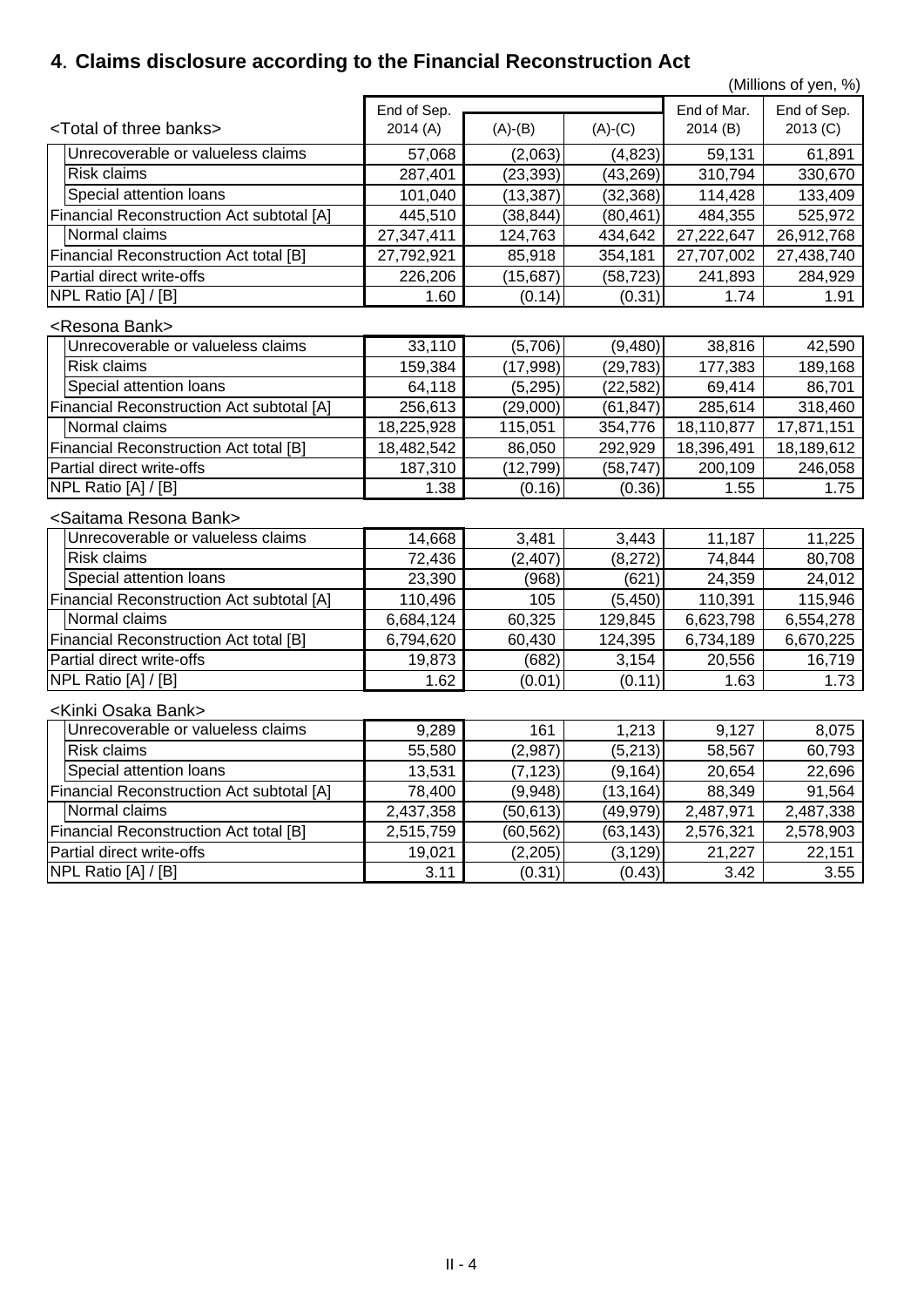## **5. Coverage ratios by type of borrower**

<Total of three banks, Non-consolidated figures of each bank> (%)

|                                                                               | Total of three banks    |             |                         | Resona Bank             |             |                         |
|-------------------------------------------------------------------------------|-------------------------|-------------|-------------------------|-------------------------|-------------|-------------------------|
|                                                                               | End of Sep.<br>2014 [A] | $[A] - [B]$ | End of Mar.<br>2014 [B] | End of Sep.<br>2014 [A] | $[A] - [B]$ | End of Mar.<br>2014 [B] |
| Unrecoverable or valueless claims                                             | 100.00                  |             | 100.00                  | 100.00                  |             | 100.00                  |
| Covered by collateral, guarantees, etc.                                       | 97.50                   | 1.43        | 96.07                   | 97.30                   | 1.84        | 95.45                   |
| Covered by reserves                                                           | 2.49                    | (1.43)      | 3.92                    | 2.69                    | (1.84)      | 4.54                    |
| Reserve ratio against the portion not covered by collateral, guarantees, etc. | 100.00                  |             | 100.00                  | 100.00                  |             | 100.00                  |
| <b>Risk claims</b>                                                            | 91.82                   | (0.24)      | 92.06                   | 91.11                   | (0.91)      | 92.02                   |
| Covered by collateral, guarantees, etc.                                       | 66.22                   | 0.06        | 66.16                   | 62.37                   | (1.98)      | 64.35                   |
| Covered by reserves                                                           | 25.60                   | (0.30)      | 25.90                   | 28.73                   | 1.06        | 27.66                   |
| Reserve ratio against the portion not covered by collateral, guarantees, etc. | 75.79                   | (0.76)      | 76.55                   | 76.37                   | (1.24)      | 77.62                   |
| <b>Special Attention Obligors</b>                                             | 58.70                   | (1.13)      | 59.84                   | 54.02                   | 0.80        | 53.22                   |
| Covered by collateral, guarantees, etc.                                       | 40.88                   | 0.47        | 40.41                   | 37.32                   | 1.30        | 36.01                   |
| Covered by reserves                                                           | 17.82                   | (1.61)      | 19.43                   | 16.70                   | (0.50)      | 17.20                   |
| Reserve ratio against the portion not covered by collateral, guarantees, etc. | 30.15                   | (2.46)      | 32.61                   | 26.64                   | (0.23)      | 26.88                   |
| Other Watch Obligors                                                          | 75.25                   | 2.21        | 73.03                   | 71.64                   | 2.59        | 69.04                   |
| Covered by collateral, guarantees, etc.                                       | 73.08                   | 2.63        | 70.44                   | 69.58                   | 3.23        | 66.35                   |
| Covered by reserves                                                           | 2.17                    | (0.42)      | 2.59                    | 2.05                    | (0.63)      | 2.68                    |
| Reserve ratio against the portion not covered by collateral, guarantees, etc. | 8.06                    | (0.70)      | 8.77                    | 6.74                    | (1.22)      | 7.97                    |
| Normal Obligors                                                               | 0.10                    | (0.00)      | 0.10                    | 0.13                    | (0.00)      | 0.13                    |

|                                                                               | Saitama Resona Bank     |             |                         |                         | Kinki Osaka Bank |                         |  |
|-------------------------------------------------------------------------------|-------------------------|-------------|-------------------------|-------------------------|------------------|-------------------------|--|
|                                                                               | End of Sep.<br>2014 [A] | $[A] - [B]$ | End of Mar.<br>2014 [B] | End of Sep.<br>2014 [A] | $[A] - [B]$      | End of Mar.<br>2014 [B] |  |
| Unrecoverable or valueless claims                                             | 100.00                  |             | 100.00                  | 100.00                  |                  | 100.00                  |  |
| Covered by collateral, guarantees, etc.                                       | 97.67                   | 0.58        | 97.09                   | 97.98                   | 0.51             | 97.46                   |  |
| Covered by reserves                                                           | 2.32                    | (0.58)      | 2.90                    | 2.01                    | (0.51)           | 2.53                    |  |
| Reserve ratio against the portion not covered by collateral, guarantees, etc. | 100.00                  |             | 100.00                  | 100.00                  |                  | 100.00                  |  |
| <b>Risk claims</b>                                                            | 93.22                   | 0.92        | 92.30                   | 92.02                   | 0.13             | 91.89                   |  |
| Covered by collateral, guarantees, etc.                                       | 73.66                   | 3.78        | 69.87                   | 67.54                   | 0.68             | 66.85                   |  |
| Covered by reserves                                                           | 19.56                   | (2.86)      | 22.42                   | 24.48                   | (0.54)           | 25.03                   |  |
| Reserve ratio against the portion not covered by collateral, guarantees, etc. | 74.28                   | (0.14)      | 74.43                   | 75.44                   | (0.10)           | 75.54                   |  |
| <b>Special Attention Obligors</b>                                             | 66.78                   | (3.25)      | 70.04                   | 64.90                   | (2.82)           | 67.72                   |  |
| Covered by collateral, guarantees, etc.                                       | 49.63                   | 0.22        | 49.41                   | 40.58                   | (1.90)           | 42.49                   |  |
| Covered by reserves                                                           | 17.14                   | (3.48)      | 20.63                   | 24.31                   | (0.91)           | 25.23                   |  |
| Reserve ratio against the portion not covered by collateral, guarantees, etc. | 34.05                   | (6.73)      | 40.78                   | 40.92                   | (2.95)           | 43.87                   |  |
| <b>Other Watch Obligors</b>                                                   | 83.08                   | 0.01        | 83.07                   | 81.76                   | 1.91             | 79.85                   |  |
| Covered by collateral, guarantees, etc.                                       | 80.24                   | (0.10)      | 80.35                   | 79.98                   | 2.03             | 77.94                   |  |
| Covered by reserves                                                           | 2.83                    | 0.12        | 2.71                    | 1.78                    | (0.11)           | 1.90                    |  |
| Reserve ratio against the portion not covered by collateral, guarantees, etc. | 14.37                   | 0.53        | 13.83                   | 8.93                    | 0.30             | 8.62                    |  |
| Normal Obligors                                                               | 0.02                    | 0.00        | 0.02                    | 0.05                    | 0.00             | 0.05                    |  |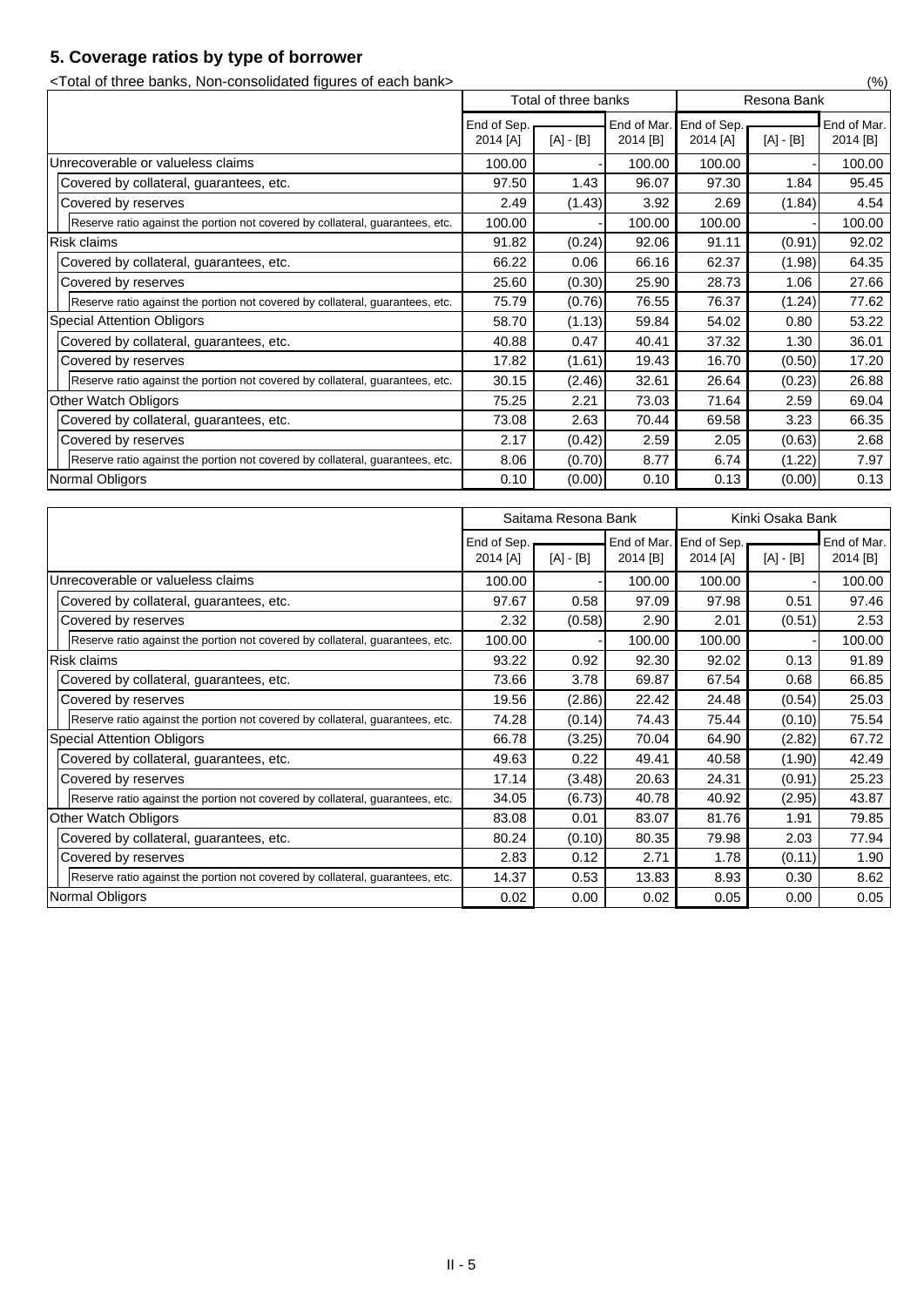## **6. Results of self-assessment of asset quality**

(1) Total of three banks

### (2) Resona Bank (Non-consolidated)

Note: Amounts of claim and collateral/guarantee reported above include privately-placed bonds underwritten and guaranteed by the bank to which loan loss reserves are not provided.

|                           |                                                                     |                                                                 |                                   | <b>Self-Assessment of Asset Quality</b> |                                        | (Billions of yen)                      |                                                              |                                                    |
|---------------------------|---------------------------------------------------------------------|-----------------------------------------------------------------|-----------------------------------|-----------------------------------------|----------------------------------------|----------------------------------------|--------------------------------------------------------------|----------------------------------------------------|
| Obligor<br>Classification | Exposure<br>Categories                                              | <b>Disclosure</b><br>Categories<br>under FRA                    | <b>Normal</b><br><b>Exposures</b> | Category II<br><b>Exposures</b>         | Category III<br><b>Exposures</b>       | <b>Category IV</b><br><b>Exposures</b> | Coverage                                                     | <b>Coverage Ratio</b><br>under FRA<br>Criteria     |
|                           | <b>Bankrupt and Effectively</b><br><b>Bankrupt Obligors</b><br>57.0 | Unrecoverable<br>or Valueless<br>Claims<br>57.0                 | 28.7                              | 28.3                                    | <b>Reserve Ratio</b><br>100.00%        | <b>Direct</b><br><b>Write-offs</b>     | <b>Reserves</b><br>1.4<br>Collateral<br>/Guarantee<br>55.6   | Unrecoverable<br>or Valueless<br>Claims<br>100.00% |
|                           | <b>Doubtful Obligors</b><br>287.4                                   | <b>Risk Claims</b><br>287.4                                     | 151.4                             | 112.4                                   | 23.4<br><b>Reserve Ratio</b><br>75.79% |                                        | <b>Reserves</b><br>73.5<br>Collateral<br>/Guarantee<br>190.3 | <b>Risk Claims</b><br>91.82%                       |
| Watch<br>Obligors         | <b>Special Attention</b><br>Obligors<br>128.7                       | Special<br><b>Attention Loans</b><br>101.0<br>Subtotal<br>445.5 | 19.6                              | 109.1                                   |                                        |                                        | <b>Reserves</b><br>18.2<br>Collateral<br>/Guarantee<br>41.2  | Special<br><b>Attention Loans</b><br>58.92%        |
|                           | <b>Other Watch</b><br>Obligors<br>1,686.6                           | <b>Normal Claims</b><br>27,347.4                                | 509.1                             | 1,177.5                                 |                                        |                                        |                                                              |                                                    |
|                           | <b>Normal Obligors</b><br>25,633.0                                  |                                                                 | 25,633.0                          |                                         |                                        |                                        |                                                              | Total Coverage)<br>Ratio<br>85.40%                 |
|                           | <b>Total Exposures</b><br>27,792.9                                  | Total<br>27,792.9                                               | Normal<br>26,342.0                | Category II<br>1,427.4                  | Category III<br>23.4                   | Category IV                            |                                                              |                                                    |



|                                                             |                                              | <b>Self-Assessment of Asset Quality</b> |                                 |                                        |                                        | (Billions of yen)                                    |                                         |
|-------------------------------------------------------------|----------------------------------------------|-----------------------------------------|---------------------------------|----------------------------------------|----------------------------------------|------------------------------------------------------|-----------------------------------------|
| Exposure<br>Categories<br>Obligor<br>Classification         | <b>Disclosure</b><br>Categories<br>under FRA | <b>Normal</b><br><b>Exposures</b>       | Category II<br><b>Exposures</b> | Category $I\!I\!I$<br><b>Exposures</b> | <b>Category IV</b><br><b>Exposures</b> | Coverage                                             | Coverage Ratio<br>under FRA<br>Criteria |
| <b>Bankrupt and Effectively</b><br><b>Bankrupt Obligors</b> | Unrecoverable<br>or Valueless                |                                         |                                 | <b>Reserve Ratio</b>                   | <b>Direct</b><br><b>Write-offs</b>     | <b>Reserves</b><br>0.8<br>Collateral                 | Unrecoverable<br>or Valueless           |
| 33.1                                                        | Claims<br>33.1                               | 16.7                                    | 16.3                            | 100.00%                                |                                        | /Guarantee<br>32.2                                   | <b>Claims</b><br>100.00%                |
| <b>Doubtful Obligors</b><br>159.3                           | <b>Risk Claims</b><br>159.3                  | 84.1                                    | 61.1                            | 14.1<br><b>Reserve Ratio</b>           |                                        | Reserves<br>45.7<br>Collateral<br>/Guarantee<br>99.4 | <b>Risk Claims</b><br>91.11%            |
| Special Attention                                           | Special<br><b>Attention Loans</b>            |                                         |                                 | 76.37%                                 |                                        | Reserves<br>10.7<br>$O = H = 1 - 1$                  | Special<br><b>Attention Loans</b>       |

Note: Amounts of claim and collateral/guarantee reported above include privately-placed bonds underwritten and guaranteed by the bank to which loan loss reserves are not provided.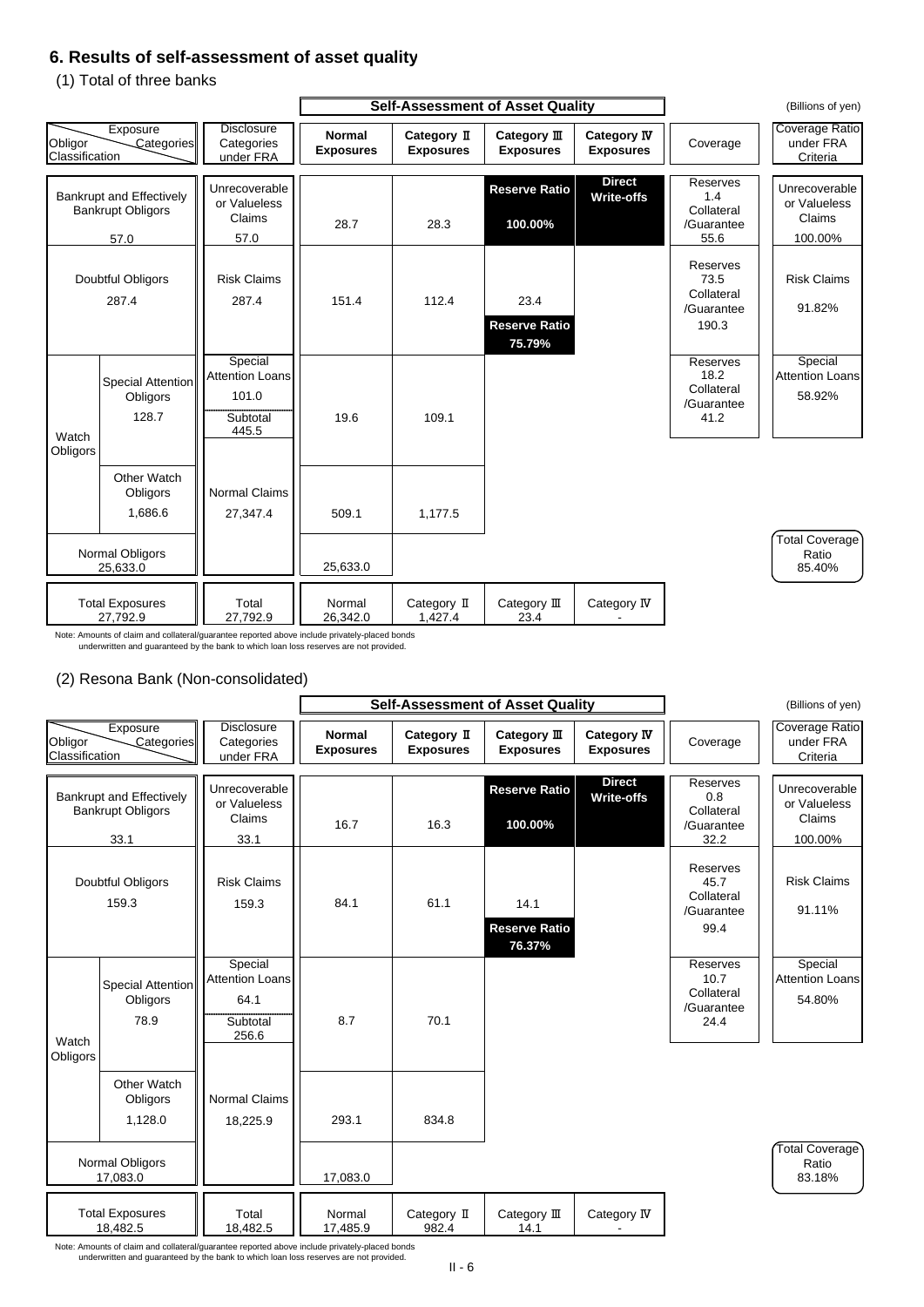### (3) Saitama Resona Bank

### (4) Kinki Osaka Bank (Non-consolidated)

Note: Amounts of claim and collateral/guarantee reported above include privately-placed bonds underwritten and guaranteed by the bank to which loan loss reserves are not provided.

Note: Amounts of claim and collateral/guarantee reported above include privately-placed bonds underwritten and guaranteed by the bank to which loan loss reserves are not provided.

|                           |                                                                     |                                                                |                                   | <b>Self-Assessment of Asset Quality</b> |                                       | (Billions of yen)                      |                                                             |                                                    |
|---------------------------|---------------------------------------------------------------------|----------------------------------------------------------------|-----------------------------------|-----------------------------------------|---------------------------------------|----------------------------------------|-------------------------------------------------------------|----------------------------------------------------|
| Obligor<br>Classification | Exposure<br>Categories                                              | <b>Disclosure</b><br>Categories<br>under FRA                   | <b>Normal</b><br><b>Exposures</b> | Category II<br><b>Exposures</b>         | Category III<br><b>Exposures</b>      | <b>Category IV</b><br><b>Exposures</b> | Coverage                                                    | Coverage Ratio<br>under FRA<br>Criteria            |
|                           | <b>Bankrupt and Effectively</b><br><b>Bankrupt Obligors</b><br>14.6 | Unrecoverable<br>or Valueless<br>Claims<br>14.6                | 7.5                               | 7.0                                     | <b>Reserve Ratio</b><br>100.00%       | <b>Direct</b><br><b>Write-offs</b>     | <b>Reserves</b><br>0.3<br>Collateral<br>/Guarantee<br>14.3  | Unrecoverable<br>or Valueless<br>Claims<br>100.00% |
|                           | <b>Doubtful Obligors</b><br>72.4                                    | <b>Risk Claims</b><br>72.4                                     | 31.6                              | 35.8                                    | 4.9<br><b>Reserve Ratio</b><br>74.28% |                                        | <b>Reserves</b><br>14.1<br>Collateral<br>/Guarantee<br>53.3 | <b>Risk Claims</b><br>93.22%                       |
| Watch<br>Obligors         | <b>Special Attention</b><br>Obligors<br>32.7                        | Special<br><b>Attention Loans</b><br>23.3<br>Subtotal<br>110.4 | 6.5                               | 26.1                                    |                                       |                                        | <b>Reserves</b><br>4.0<br>Collateral<br>/Guarantee<br>11.6  | Special<br><b>Attention Loans</b><br>66.78%        |
|                           | <b>Other Watch</b><br>Obligors<br>331.7                             | Normal Claims<br>6,684.1                                       | 123.9                             | 207.8                                   |                                       |                                        |                                                             |                                                    |
|                           | <b>Normal Obligors</b><br>6,343.0                                   |                                                                | 6,343.0                           |                                         |                                       |                                        |                                                             | Total Coverage<br>Ratio<br>88.53%                  |
|                           | <b>Total Exposures</b><br>6,794.6                                   | Total<br>6,794.6                                               | Normal<br>6,512.8                 | Category II<br>276.9                    | Category III<br>4.9                   | Category IV                            |                                                             |                                                    |



|                                                             |                                                | <b>Self-Assessment of Asset Quality</b> |                                 |                                        |                                        |                                                      | (Billions of yen)                              |  |
|-------------------------------------------------------------|------------------------------------------------|-----------------------------------------|---------------------------------|----------------------------------------|----------------------------------------|------------------------------------------------------|------------------------------------------------|--|
| Exposure<br>Obligor<br>Categories<br>Classification         | <b>Disclosure</b><br>Categories<br>under FRA   | <b>Normal</b><br><b>Exposures</b>       | Category II<br><b>Exposures</b> | Category $I\!I\!I$<br><b>Exposures</b> | <b>Category IV</b><br><b>Exposures</b> | Coverage                                             | Coverage Ratio<br>under FRA<br>Criteria        |  |
| <b>Bankrupt and Effectively</b><br><b>Bankrupt Obligors</b> | Unrecoverable<br>or Valueless<br><b>Claims</b> |                                         |                                 | <b>Reserve Ratio</b>                   | <b>Direct</b><br><b>Write-offs</b>     | Reserves<br>0.1<br>Collateral                        | Unrecoverable<br>or Valueless<br><b>Claims</b> |  |
| 9.2                                                         | 9.2                                            | 4.3                                     | 4.9                             | 100.00%                                |                                        | /Guarantee<br>9.1                                    | 100.00%                                        |  |
| Doubtful Obligors<br>55.5                                   | <b>Risk Claims</b><br>55.5                     | 35.6                                    | 15.4                            | 4.4<br><b>Reserve Ratio</b><br>75.44%  |                                        | Reserves<br>13.6<br>Collateral<br>/Guarantee<br>37.5 | <b>Risk Claims</b><br>92.02%                   |  |
| <b>Special Attention</b>                                    | Special<br><b>Attention Loans</b>              |                                         |                                 |                                        |                                        | Reserves<br>3.5<br>$O = H = 1 - 1$                   | Special<br><b>Attention Loans</b>              |  |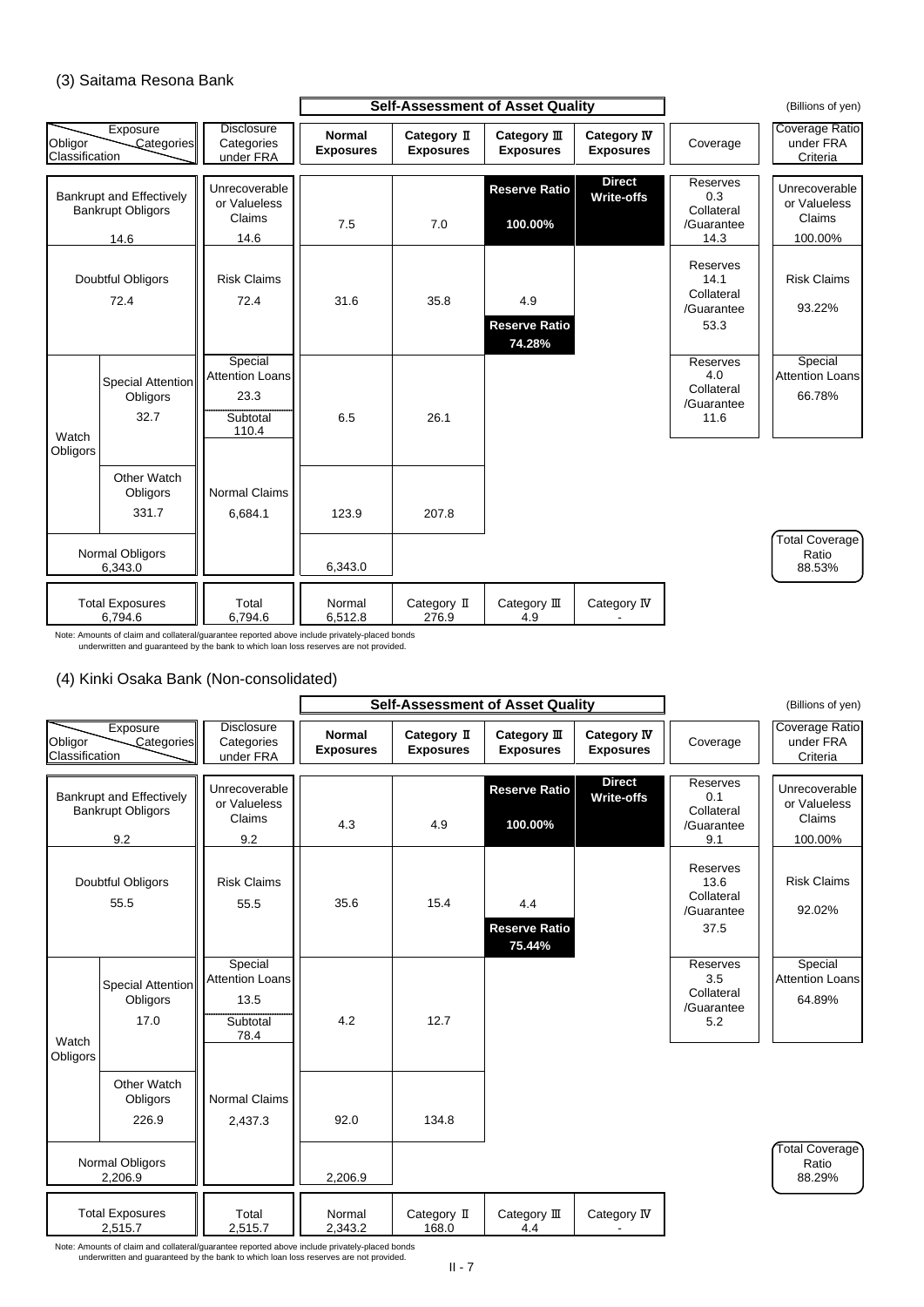## **7.Progress in off-balancing of claims (Banking and trust accounts)**

<Total of three banks, Non-consolidated figures of each bank>

| (1) Performance of 1st half of FY2014            |                         |             |                               |                            | (Billions of yen)       |
|--------------------------------------------------|-------------------------|-------------|-------------------------------|----------------------------|-------------------------|
| <total banks="" of="" three=""></total>          | End of Sep.<br>2014 [A] | $[A]-[B]$   | Claims newly<br>classified    | Amount of<br>off-balancing | End of Mar.<br>2014 [B] |
| Unrecoverable or valueless claims                | 57.0                    | (2.0)       | 16.2                          | (18.2)                     | 59.1                    |
| <b>Risk claims</b>                               | 287.4                   | (23.3)      | 53.9                          | (77.3)                     | 310.7                   |
| Total                                            | 344.4                   | (25.4)      | 70.1                          | (95.6)                     | 369.9                   |
| Result of measures connected to off-balancing    | 44.4                    |             |                               |                            | 54.6                    |
| <resona bank=""></resona>                        |                         |             |                               |                            |                         |
| Unrecoverable or valueless claims                | 33.1                    | (5.7)       | 7.2                           | (12.9)                     | 38.8                    |
| <b>Risk claims</b>                               | 159.3                   | (17.9)      | 33.9                          | (51.9)                     | 177.3                   |
| Total                                            | 192.4                   | (23.7)      | 41.1                          | (64.8)                     | 216.2                   |
| Result of measures connected to off-balancing    | 20.7                    |             |                               |                            | 26.1                    |
| <saitama bank="" resona=""></saitama>            |                         |             |                               |                            |                         |
| Unrecoverable or valueless claims                | 14.6                    | 3.4         | 6.5                           | (3.0)                      | 11.1                    |
| <b>Risk claims</b>                               | 72.4                    | (2.4)       | 13.3                          | (15.7)                     | 74.8                    |
| Total                                            | 87.1                    | 1.0         | 19.8                          | (18.7)                     | 86.0                    |
| Result of measures connected to off-balancing    | 14.2                    |             |                               |                            | 11.1                    |
| <kinki bank="" osaka=""></kinki>                 |                         |             |                               |                            |                         |
| Unrecoverable or valueless claims                | 9.2                     | 0.1         | 2.4                           | (2.2)                      | 9.1                     |
| <b>Risk claims</b>                               | 55.5                    | (2.9)       | 6.7                           | (9.7)                      | 58.5                    |
| Total                                            | 64.8                    | (2.8)       | 9.1                           | (11.9)                     | 67.6                    |
| Result of measures connected to off-balancing    | 9.4                     |             |                               |                            | 17.3                    |
| Placement of loans off the balance sheets<br>(2) |                         |             |                               | (Billions of yen)          |                         |
|                                                  | Total of<br>three banks | Resona Bank | Saitama Resona<br><b>Bank</b> | Kinki Osaka<br><b>Bank</b> |                         |

|                                                                          | three banks | Resona Bank | <b>Bank</b> | <b>Bank</b> |  |
|--------------------------------------------------------------------------|-------------|-------------|-------------|-------------|--|
| Disposition by borrowers' liquidation                                    | (1.7)       | (1.2)       | (0.0)       | (0.4)       |  |
| <b>Reconstructive disposition</b>                                        | (0.4)       | (0.4)       |             | (0.0)       |  |
| Improvement in debtors' performance<br>due to reconstructive disposition |             |             |             |             |  |
| Loan sales to market                                                     | (6.1)       | (1.0)       | (1.1)       | (3.8)       |  |
| Direct write-offs                                                        | 0.9         | 2.3         | (3.4)       | 2.0         |  |
| <b>Others</b>                                                            | (88.1)      | (64.4)      | (14.0)      | (9.6)       |  |
| Collection/repayment, etc.                                               | (47.7)      | (33.7)      | (6.2)       | (7.7)       |  |
| Improvement in debtors' performance                                      | (40.3)      | (30.6)      | (7.8)       | (1.8)       |  |
| Total                                                                    | (95.6)      | (64.8)      | (18.7)      | (11.9)      |  |

 2. The measures connected to off-balancing are legal reorganizations and other similar measures, corporate splits to good companies and bad companies, partial direct write-offs of retail exposure to individuals and small- and medium-sized enterprises, and trusts to RCC for the purpose of revitalization which is scheduled to be off balanced before the maturity.

Notes: 1. Placing loans off the balance sheet means 1) removing risk claims/unrecoverable or valueless claims from the balance sheet through sale, collection and debt forgiveness, or 2) upward migration of loan claims to "special attention" or upper categories.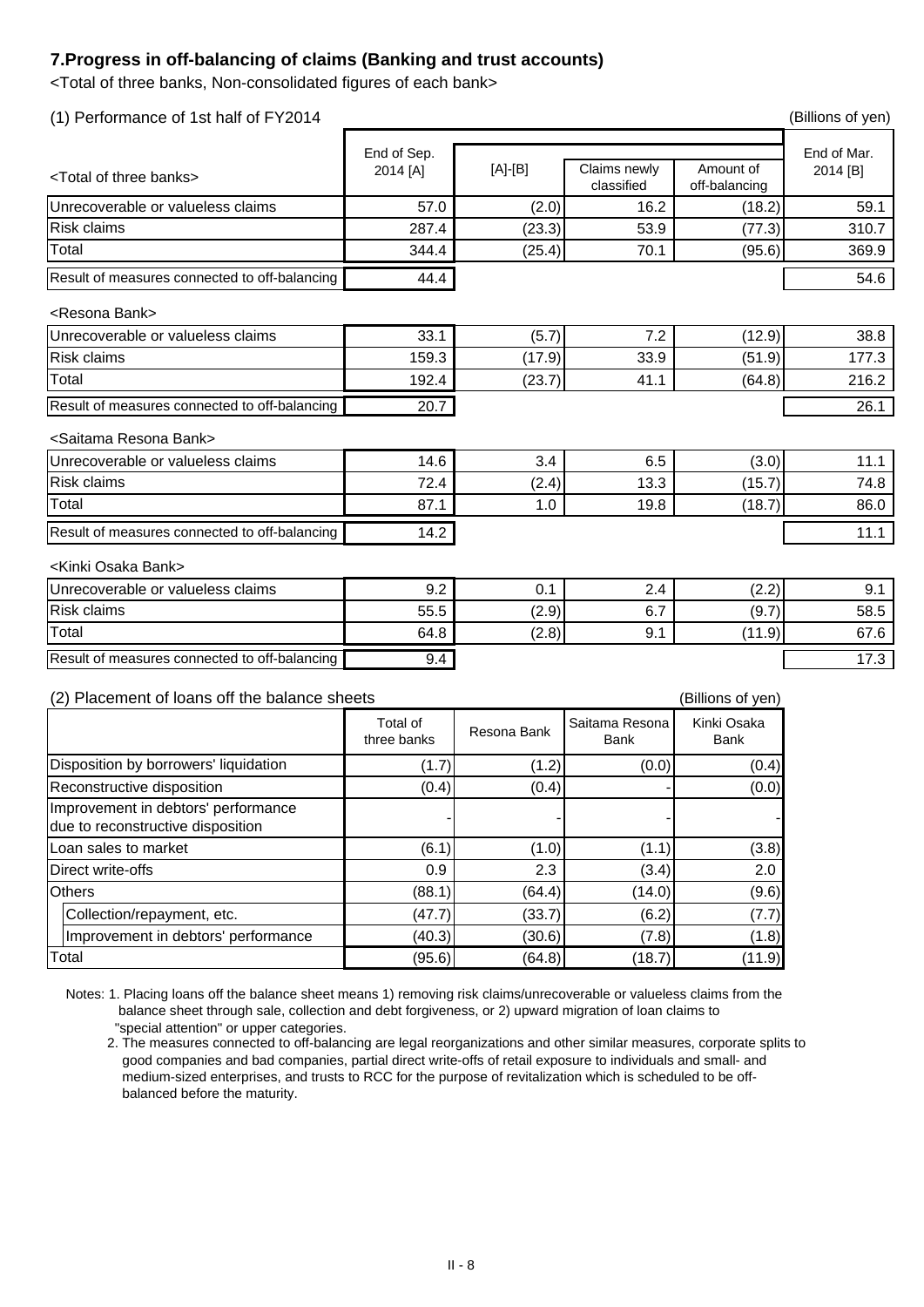## **8. Loans and bills discounted by industry**

<Total of three banks, Non-consolidated figures of each bank>

## **(1) Industry breakdown of total loans and bills discounted** (Billions of yen)

|                                               | Total of three banks |                     |                   |                   |                    |                   |
|-----------------------------------------------|----------------------|---------------------|-------------------|-------------------|--------------------|-------------------|
|                                               | End of Sep.          |                     | End of Mar.       | End of Sep.       |                    | End of Mar.       |
|                                               | 2014 [A]             | $[A]-[B]$           | 2014 [B]          | 2014 [A]          | $[A]-[B]$          | 2014 [B]          |
| Manufacturing                                 | 2,684.3              | 27.0                | 2,657.2           | 1,972.9           | 22.0               | 1,950.9           |
| Agriculture, forestry                         | 11.2                 | (0.8)               | 12.0              | 5.1               | (0.8)              | 6.0               |
| Fishery                                       | 1.2                  | (0.1)               | 1.4               | 0.9               | (0.1)              | 1.1               |
| Mining, quarrying of stone, gravel extraction | 12.4                 | 0.4                 | 12.0              | 10.0              | 0.0                | 9.9               |
| Construction                                  | 650.1                | (16.2)              | 666.4             | 369.4             | (6.6)              | 376.0             |
| Electricity, gas, heating, water              | 146.0                | 12.0                | 133.9             | 128.7             | 11.4               | 117.2             |
| Information and communication                 | 242.8                | 6.4                 | 236.4             | 211.2             | 11.7               | 199.4             |
| Transportation, postal service                | 512.6                | 9.3                 | 503.2             | 346.0             | 10.3               | 335.7             |
| Wholesale and retail trade                    | 2,472.1              | (24.7)              | 2,496.8           | 1,828.9           | (14.8)             | 1,843.7           |
| Finance and insurance                         | 1,001.1              | (22.4)              | 1,023.6           | 951.9             | (18.4)             | 970.4             |
| Real estate                                   | 2,920.1              | 86.9                | 2,833.2           | 2,107.9           | 68.7               | 2,039.2           |
| Goods rental and leasing                      | 321.0                | 7.8                 | 313.2             | 264.3             | 8.3                | 256.0             |
| <b>Services</b>                               | 1,527.9              | (2.2)               | 1,530.2           | 1,047.5           | (11.7)             | 1,059.3           |
| Government, local government                  | 757.4                | (88.8)              | 846.2             | 246.4             | (27.8)             | 274.3             |
| <b>Others</b>                                 | 13,791.8             | 72.1                | 13,719.7          | 8,320.2           | 22.2               | 8,298.0           |
| Domestic total                                | 27,052.8             | 66.7                | 26,986.0          | 17,812.2          | 74.3               | 17,737.8          |
| Japan offshore banking account                |                      |                     |                   |                   |                    |                   |
| Total                                         | 27,052.8             | 66.7                | 26,986.0          | 17,812.2          | 74.3               | 17,737.8          |
|                                               |                      |                     |                   |                   |                    |                   |
|                                               |                      |                     |                   |                   |                    |                   |
|                                               |                      | Saitama Resona Bank |                   |                   | Kinki Osaka Bank   |                   |
|                                               | End of Sep.          |                     | End of Mar.       | End of Sep.       |                    | End of Mar.       |
| Manufacturing                                 | 2014 [A]<br>464.8    | $[A]-[B]$<br>9.0    | 2014 [B]<br>455.8 | 2014 [A]<br>246.4 | $[A]-[B]$<br>(4.0) | 2014 [B]<br>250.5 |
| Agriculture, forestry                         | 5.3                  | 0.0                 | 5.2               | 0.6 <sub>1</sub>  | (0.1)              | 0.7               |
| Fishery                                       | 0.0                  | (0.0)               | 0.0               | 0.2               | 0.0                | 0.2               |
| Mining, quarrying of stone, gravel extraction | 2.1                  | 0.1                 | 1.9               | 0.2               | 0.1                | 0.0               |
| Construction                                  | 174.5                |                     | 181.9             | 106.1             |                    | 108.4             |
| Electricity, gas, heating, water              | 14.8                 | (7.3)<br>0.2        | 14.6              | 2.4               | (2.2)<br>0.4       | 2.0               |
| Information and communication                 | 18.0                 | (5.8)               | 23.8              | 13.6              | 0.5                | 13.0              |
| Transportation, postal service                | 134.3                | (0.8)               | 135.2             | 32.2              | (0.0)              | 32.3              |
| Wholesale and retail trade                    | 381.9                | 2.1                 | 379.7             | 261.2             | (12.1)             | 273.3             |
| Finance and insurance                         | 31.1                 |                     | 33.4              | 18.0              |                    | 19.8              |
| Real estate                                   | 577.4                | (2.2)<br>12.0       | 565.4             | 234.7             | (1.7)<br>6.1       | 228.5             |
| Goods rental and leasing                      | 35.6                 | (0.4)               | 36.1              | 21.0              | (0.0)              | 21.1              |
| <b>Services</b>                               | 352.3                | 4.6                 | 347.6             | 128.0             | 4.8                | 123.1             |
| Government, local government                  | 356.3                | 12.9                | 343.4             | 154.5             | (73.8)             | 228.4             |
| <b>Others</b>                                 | 4,201.9              | 34.2                | 4,167.7           | 1,269.6           | 15.7               | 1,253.9           |
| Domestic total                                | 6,751.0              | 58.6                | 6,692.4           | 2,489.5           | (66.2)             | 2,555.7           |
| Japan offshore banking account                |                      |                     |                   |                   |                    |                   |

Note: Resona Bank's figures include trust account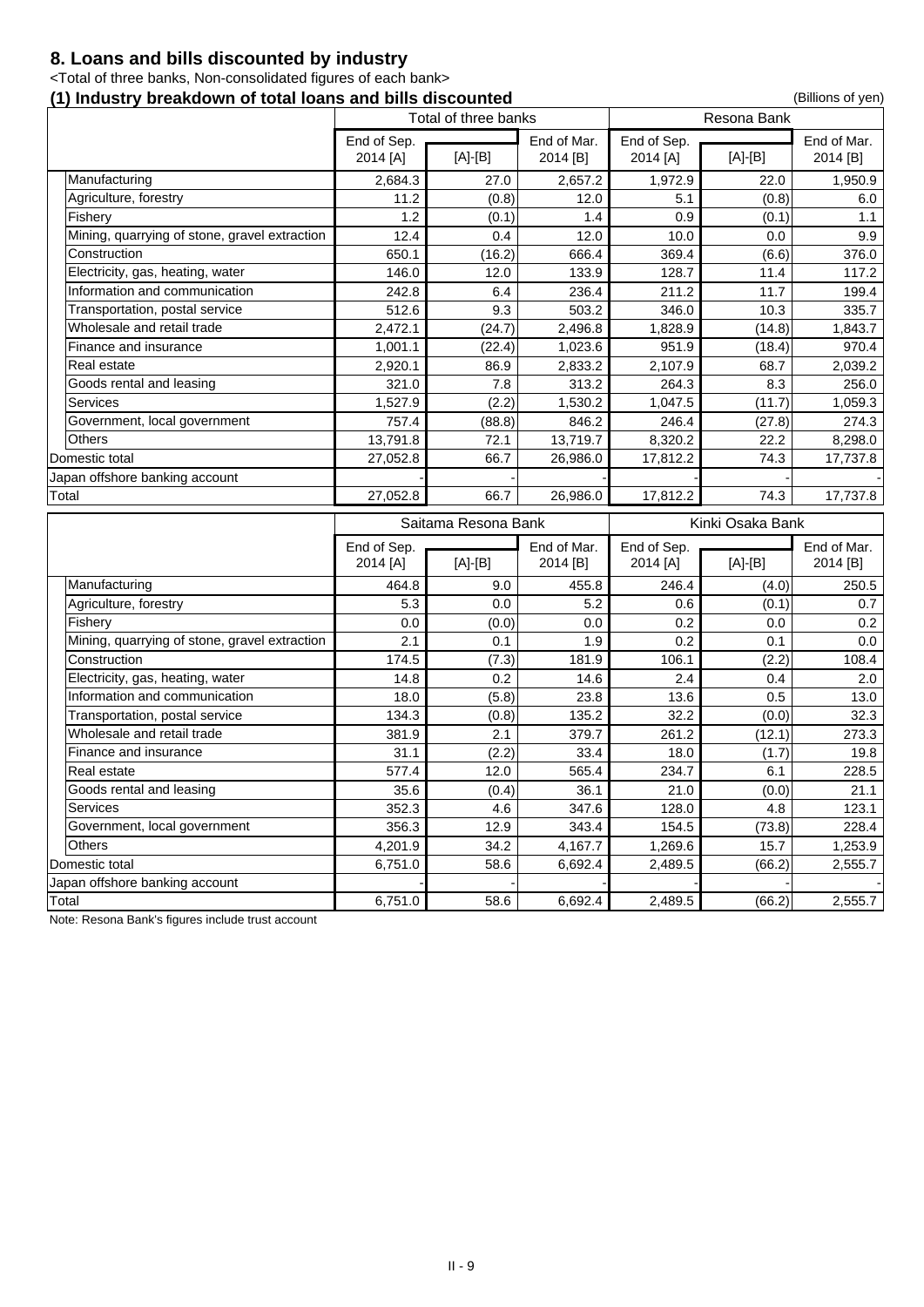## **(2) Risk-managed loans by industry** (2) **Risk-managed loans by industry** (Billions of yen)

|                                               | Total of three banks<br><b>Resona Bank</b> |                     |             |                  |                  |                  |
|-----------------------------------------------|--------------------------------------------|---------------------|-------------|------------------|------------------|------------------|
|                                               | End of Sep.                                |                     | End of Mar. | End of Sep.      |                  | End of Mar.      |
|                                               | 2014 [A]                                   | $[A]-[B]$           | 2014 [B]    | 2014 [A]         | $[A]-[B]$        | 2014 [B]         |
| Manufacturing                                 | 71.5                                       | (4.1)               | 75.6        | 36.0             | (2.6)            | 38.6             |
| Agriculture, forestry                         | 1.7                                        | (0.1)               | 1.8         | 1.5              | (0.0)            | 1.5              |
| Fishery                                       |                                            | (0.0)               | 0.0         |                  |                  |                  |
| Mining, quarrying of stone, gravel extraction | 0.0                                        | (0.1)               | 0.1         | 0.0              | (0.1)            | 0.1              |
| Construction                                  | 23.6                                       | (1.1)               | 24.7        | 9.9              | (0.4)            | 10.3             |
| Electricity, gas, heating, water              | 0.0                                        | (0.0)               | 0.0         | 0.0              | (0.0)            | 0.0              |
| Information and communication                 | 8.6                                        | 0.0                 | 8.5         | 7.2              | 0.0              | 7.2              |
| Transportation, postal service                | 19.1                                       | 1.0                 | 18.1        | 11.2             | 1.5              | 9.7              |
| Wholesale and retail trade                    | 97.7                                       | 0.9                 | 96.8        | 63.0             | (0.2)            | 63.2             |
| Finance and insurance                         | 1.2                                        | (2.7)               | 3.9         | 0.4              | (2.6)            | 3.1              |
| Real estate                                   | 53.9                                       | (21.5)              | 75.4        | 21.8             | (15.3)           | 37.1             |
| Goods rental and leasing                      | 1.0                                        | (0.5)               | 1.6         | 0.5              | (0.5)            | 1.0              |
| <b>Services</b>                               | 42.6                                       | (3.8)               | 46.4        | 23.2             | (2.8)            | 26.1             |
| Government, local government                  |                                            |                     |             |                  |                  |                  |
| <b>Others</b>                                 | 119.6                                      | (2.0)               | 121.6       | 77.6             | (1.1)            | 78.7             |
| Domestic total                                | 441.0                                      | (34.2)              | 475.2       | 252.8            | (24.5)           | 277.3            |
| Japan offshore banking account                |                                            |                     |             |                  |                  |                  |
| Total                                         | 441.0                                      | (34.2)              | 475.2       | 252.8            | (24.5)           | 277.3            |
|                                               |                                            |                     |             |                  |                  |                  |
|                                               |                                            |                     |             |                  |                  |                  |
|                                               |                                            | Saitama Resona Bank |             |                  | Kinki Osaka Bank |                  |
|                                               | End of Sep.                                |                     | End of Mar. | End of Sep.      |                  | End of Mar.      |
|                                               | 2014 [A]                                   | $[A]-[B]$           | 2014 [B]    | 2014 [A]         | $[A]-[B]$        | 2014 [B]         |
| Manufacturing                                 | 21.2                                       | 0.4                 | 20.8        | 14.2             | (1.9)            | 16.1             |
| Agriculture, forestry                         | 0.2 <sub>0</sub>                           | (0.0)               | 0.2         | 0.0 <sub>1</sub> | (0.0)            | 0.0 <sub>1</sub> |
| Fishery                                       |                                            |                     |             |                  | (0.0)            | 0.0              |
| Mining, quarrying of stone, gravel extraction |                                            |                     |             |                  |                  |                  |
| Construction                                  | 6.1                                        | (0.0)               | 6.1         | 7.6              | (0.5)            | 8.2              |
| Electricity, gas, heating, water              |                                            | (0.0)               | 0.0         |                  |                  |                  |
| Information and communication                 | 0.5                                        | 0.0                 | 0.5         | 0.8              | 0.0              | 0.8              |
| Transportation, postal service                | 5.9                                        | (0.4)               | 6.3         | 1.9              | (0.0)            | 2.0              |
| Wholesale and retail trade                    | 18.5                                       | 3.2                 | 15.2        | 16.2             | (2.0)            | 18.3             |
| Finance and insurance                         | 0.0                                        |                     | 0.0         | 0.7              | (0.1)            | 0.8              |
| Real estate                                   | 18.5                                       | (2.5)               | 21.0        | 13.5             | (3.6)            | 17.2             |
| Goods rental and leasing                      | 0.3                                        | (0.0)               | 0.3         | 0.1              | (0.0)            | 0.1              |
| <b>Services</b>                               | 8.7                                        | 0.0                 | 8.7         | 10.6             | (0.9)            |                  |
| Government, local government                  |                                            |                     |             |                  |                  |                  |
| <b>Others</b>                                 | 29.8                                       | (0.6)               | 30.4        | 12.0             | (0.3)            | 11.5<br>12.4     |
| Domestic total                                | 110.1                                      | 0.0                 | 110.1       | 78.0             | (9.7)            | 87.8             |
| Japan offshore banking account                |                                            |                     |             |                  |                  |                  |

Note: Resona Bank's figures include trust account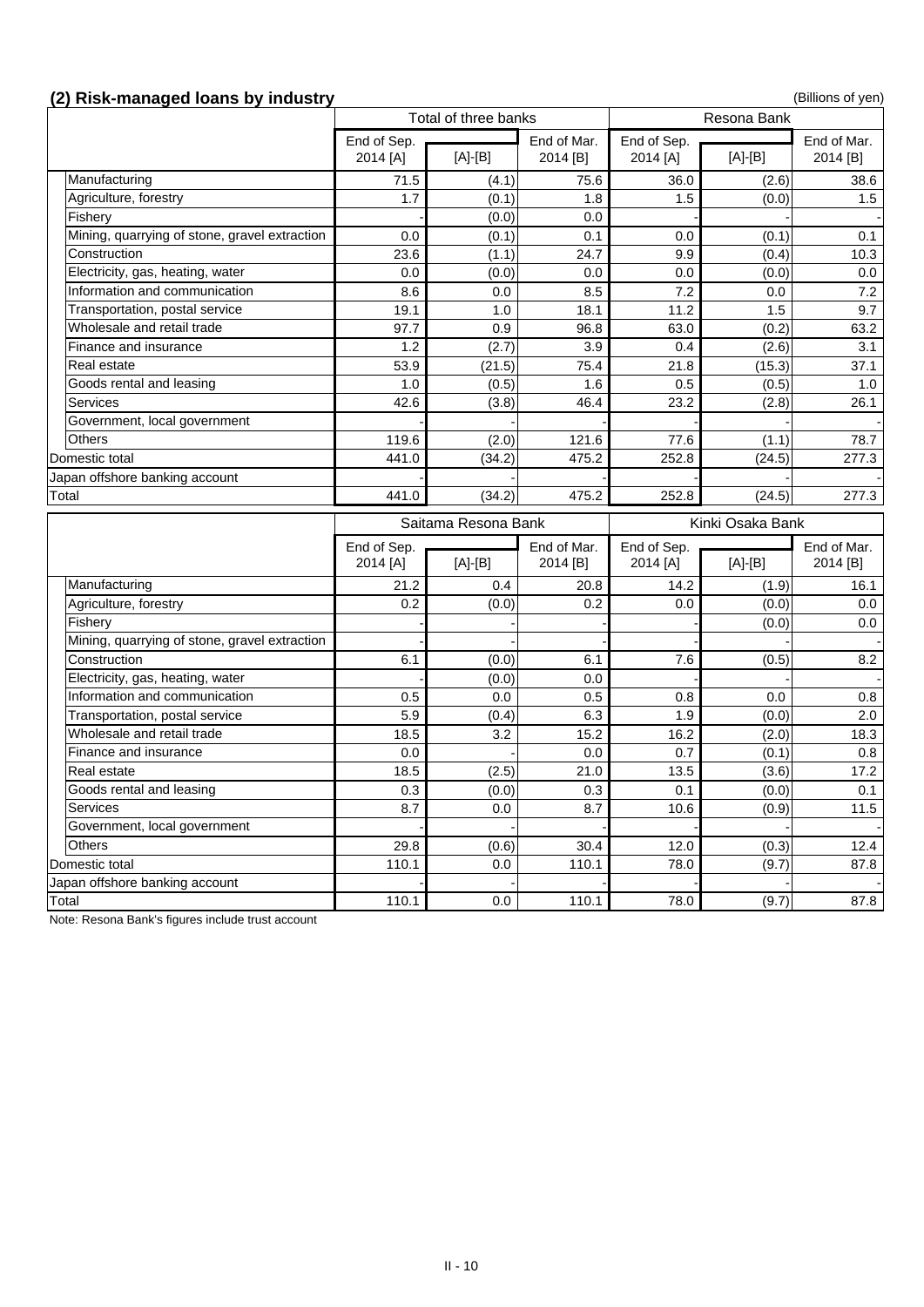## <Resona Bank>

## <Saitama Resona Bank>

## (3) Loans to consumers **and a set of the consumers** (Millions of yen)

|                          | <b><total banks="" of="" three=""></total></b> | End of Sep.<br>2014 [A] | $[A]-[B]$ | $[A]-[C]$ | End of Mar.<br>2014 [B] | End of Sep.<br>2013 [C] |
|--------------------------|------------------------------------------------|-------------------------|-----------|-----------|-------------------------|-------------------------|
|                          | <b>Housing loans</b>                           | 12,984,492              | 66,187    | 257,157   | 12,918,304              | 12,727,334              |
|                          | Before securitization                          | 13,142,263              | 54,797    | 233,160   | 13,087,466              | 12,909,102              |
|                          | <b>Residential housing loans</b>               | 9,773,015               | 67,744    | 242,846   | 9,705,270               | 9,530,169               |
|                          | Before securitization                          | 9,930,676               | 56,356    | 218,853   | 9,874,320               | 9,711,823               |
|                          | Other consumer loans                           | 303,458                 | 3,046     | 3,447     | 300,411                 | 300,011                 |
| Total loans to consumers |                                                | 13,287,951              | 69,234    | 260,604   | 13,218,716              | 13,027,346              |
|                          | Before securitization of housing loans         | 13,445,721              | 57,844    | 236,607   | 13,387,877              | 13,209,114              |

|                          | <b>Housing loans</b>                   | 7,759,937 | 20,937 | 116,954 | 7,739,000 | 7,642,983 |
|--------------------------|----------------------------------------|-----------|--------|---------|-----------|-----------|
|                          | Before securitization                  | 7,861,132 | 13,994 | 101,904 | 7,847,138 | 7,759,227 |
|                          | <b>Residential housing loans</b>       | 5,667,196 | 32,649 | 140,621 | 5,634,546 | 5,526,574 |
|                          | Before securitization                  | 5,768,280 | 25,708 | 125,575 | 5,742,571 | 5,642,704 |
|                          | <b>Other consumer loans</b>            | 154,435   | 510    | 631     | 153,924   | 153,803   |
| Total loans to consumers |                                        | 7,914,373 | 21,447 | 117,586 | 7,892,925 | 7,796,786 |
|                          | Before securitization of housing loans | 8,015,567 | 14,504 | 102,536 | 8,001,062 | 7,913,031 |

<Kinki Osaka Bank>

|                          | <b>Housing loans</b> |                                        | 4,000,175 | 29,199  | 97,490    | 3,970,976 | 3,902,685 |
|--------------------------|----------------------|----------------------------------------|-----------|---------|-----------|-----------|-----------|
|                          |                      | Before securitization                  | 4,056,752 | 24,751  | 88,543    | 4,032,000 | 3,968,208 |
|                          |                      | <b>Residential housing loans</b>       | 3,057,683 | 25,485  | 75,829    | 3,032,198 | 2,981,854 |
|                          |                      | Before securitization                  | 3,114,259 | 21,037  | 66,881    | 3,093,222 | 3,047,378 |
|                          |                      | <b>Other consumer loans</b>            | 117,920   | 3,664   | 5,612     | 114,255   | 112,308   |
| Total loans to consumers |                      | 4,118,096                              | 32,863    | 103,103 | 4,085,232 | 4,014,993 |           |
|                          |                      | Before securitization of housing loans | 4,174,672 | 28,415  | 94,155    | 4,146,256 | 4,080,516 |

|                          | Housing loans |                                        | 1,224,378 | 16,051   | 42.712    | 1,208,327 | 1,181,666 |
|--------------------------|---------------|----------------------------------------|-----------|----------|-----------|-----------|-----------|
|                          |               | Before securitization                  | 1,224,378 | 16,051   | 42,712    | 1,208,327 | 1,181,666 |
|                          |               | <b>Residential housing loans</b>       | 1,048,136 | 9,610    | 26,395    | 1,038,526 | 1,021,740 |
|                          |               | Before securitization                  | 1,048,136 | 9,610    | 26,395    | 1,038,526 | 1,021,740 |
|                          |               | <b>Other consumer loans</b>            | 31,103    | (1, 127) | (2,796)   | 32,231    | 33,899    |
| Total loans to consumers |               | 1,255,481                              | 14,923    | 39,915   | 1,240,558 | 1,215,566 |           |
|                          |               | Before securitization of housing loans | 1,255,481 | 14,923   | 39,915    | 1,240,558 | 1,215,566 |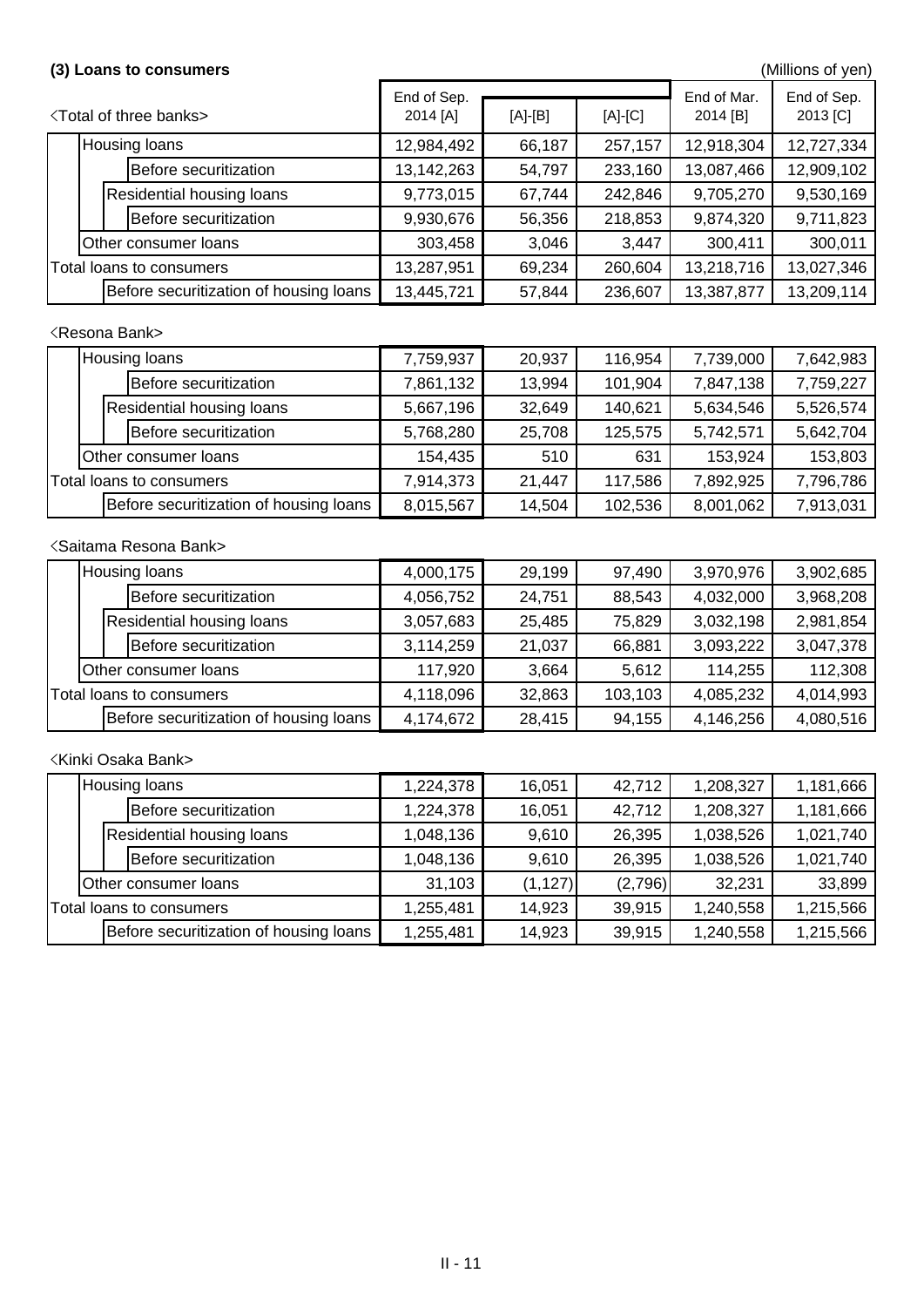| (4) Loans to small and medium-sized corporations and consumers |                         | (Millions of yen, %) |           |                         |                         |
|----------------------------------------------------------------|-------------------------|----------------------|-----------|-------------------------|-------------------------|
| <b>Total of three banks&gt;</b>                                | End of Sep.<br>2014 [A] | $[A]-[B]$            | $[A]-[C]$ | End of Mar.<br>2014 [B] | End of Sep.<br>2013 [C] |
| Loans to SMEs and consumers                                    | 23,044,525              | 131,859              | 438,921   | 22,912,666              | 22,605,604              |
| Ratio of loans to SMEs and consumers                           | 85.18                   | 0.27                 | 0.50      | 84.90                   | 84.67                   |
| <b>KResona Bank&gt;</b>                                        |                         |                      |           |                         |                         |
| Loans to SMEs and consumers                                    | 14,724,225              | 96,119               | 321,498   | 14,628,105              | 14,402,726              |
| Ratio of loans to SMEs and consumers                           | 82.66                   | 0.19                 | 0.43      | 82.46                   | 82.23                   |
| <saitama bank="" resona=""></saitama>                          |                         |                      |           |                         |                         |
| Loans to SMEs and consumers                                    | 6,027,847               | 25,781               | 91,377    | 6,002,066               | 5,936,470               |
| Ratio of loans to SMEs and consumers                           | 89.28                   | (0.39)               | (0.31)    | 89.68                   | 89.60                   |
| <b>Kinki Osaka Bank&gt;</b>                                    |                         |                      |           |                         |                         |
| Loans to SMEs and consumers                                    | 2,292,452               | 9,959                | 26,044    | 2,282,493               | 2,266,408               |
| Ratio of loans to SMEs and consumers                           | 92.08                   | 2.77                 | 3.42      | 89.30                   | 88.65                   |

Note: Based on the figures reported to Bank of Japan (excluding overseas loans and loans in Japan offshore banking account)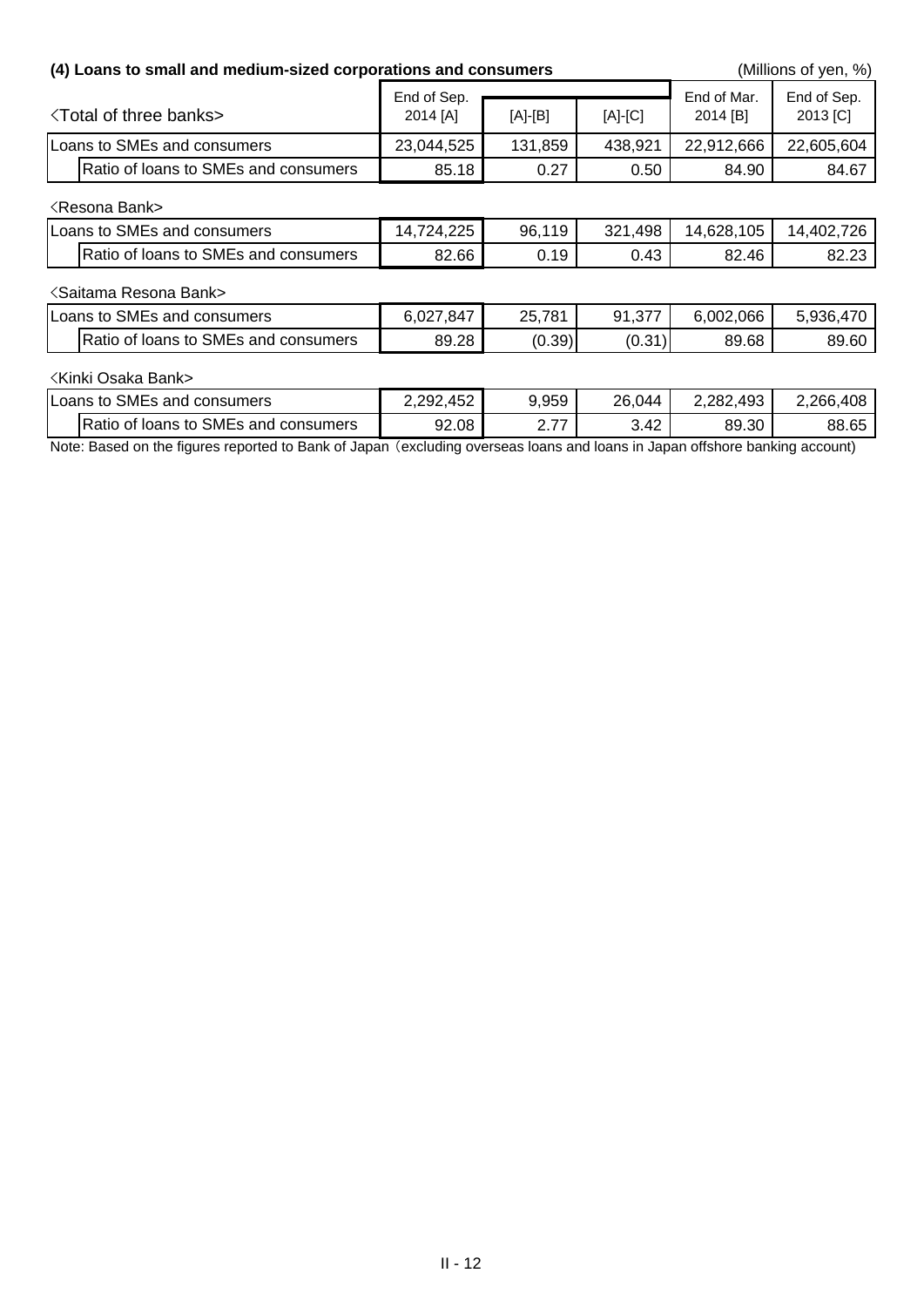## **9. Balance of deposits and loans**

(Millions of yen)

|                                              | End of Sep. |            | End of Mar. | End of Sep. |            |
|----------------------------------------------|-------------|------------|-------------|-------------|------------|
| <total banks="" of="" three=""></total>      | 2014 [A]    | [A]-[B]    | $[A]-[C]$   | 2014 [B]    | 2013 [C]   |
| Deposits (Term-end)                          | 35,623,268  | (170, 454) | 677,391     | 35,793,723  | 34,945,877 |
| Deposits (average balance)                   | 35,096,890  | 555,184    | 569,969     | 34,541,705  | 34,526,921 |
| Trust principal (Term-end)                   | 566,782     | 8,436      | (30, 555)   | 558,345     | 597,338    |
| Trust principal (average balance)            | 586,739     | 1,666      | 23,221      | 585,072     | 563,518    |
| coans and bills discounted (Term-end)        | 27,052,845  | 66,770     | 356,021     | 26,986,074  | 26,696,824 |
| <b>Banking account</b>                       | 27,012,940  | 70,727     | 365,289     | 26,942,212  | 26,647,650 |
| <b>Trust account</b>                         | 39,905      | (3,956)    | (9,268)     | 43,862      | 49,173     |
| Loans and bills discounted (average balance) | 26,360,129  | 216,872    | 308,274     | 26,143,257  | 26,051,855 |
| Banking account                              | 26,317,959  | 223,890    | 317,606     | 26,094,068  | 26,000,352 |
| <b>Trust account</b>                         | 42,170      | (7,018)    | (9, 332)    | 49,189      | 51,502     |
| <resona bank=""></resona>                    |             |            |             |             |            |
| Deposits (Term-end)                          | 21,050,154  | (136, 446) | 348,551     | 21,186,600  | 20,701,602 |
| Deposits (average balance)                   | 20,569,100  | 204,310    | 178,029     | 20,364,789  | 20,391,070 |
| Trust principal (Term-end)                   | 566,782     | 8,436      | (30, 555)   | 558,345     | 597,338    |
| Trust principal (average balance)            | 586,739     | 1,666      | 23,221      | 585,072     | 563,518    |
| oans and bills discounted (Term-end)         | 17,812,220  | 74,390     | 297,180     | 17,737,830  | 17,515,039 |
| <b>Banking account</b>                       | 17,772,315  | 78,346     | 306,449     | 17,693,968  | 17,465,866 |
| Trust account                                | 39,905      | (3,956)    | (9,268)     | 43,862      | 49,173     |
| Loans and bills discounted (average balance) | 17,268,754  | 160,015    | 227,442     | 17,108,739  | 17,041,312 |
| Banking account                              | 17,226,584  | 167,034    | 236,775     | 17,059,550  | 16,989,809 |
| <b>Trust account</b>                         | 42,170      | (7,018)    | (9,332)     | 49,189      | 51,502     |
| <saitama bank="" resona=""></saitama>        |             |            |             |             |            |
| Deposits (Term-end)                          | 11,252,412  | (68, 740)  | 321,994     | 11,321,153  | 10,930,418 |
| Deposits (average balance)                   | 11,283,608  | 349,923    | 388,958     | 10,933,684  | 10,894,650 |
| Loans and bills discounted (Term-end)        | 6,751,054   | 58,601     | 125,759     | 6,692,453   | 6,625,295  |
| Loans and bills discounted (average balance) | 6,648,994   | 69,432     | 93,674      | 6,579,561   | 6,555,319  |
| <kinki bank="" osaka=""></kinki>             |             |            |             |             |            |
| Deposits (Term-end)                          | 3,320,701   | 34,732     | 6,845       | 3,285,969   | 3,313,856  |
| Deposits (average balance)                   | 3,244,181   | 950        | 2,981       | 3,243,231   | 3,241,200  |
| Loans and bills discounted (Term-end)        | 2,489,570   | (66, 220)  | (66, 918)   | 2,555,791   | 2,556,489  |
| Loans and bills discounted (average balance) | 2,442,380   | (12,576)   | (12, 842)   | 2,454,956   | 2,455,223  |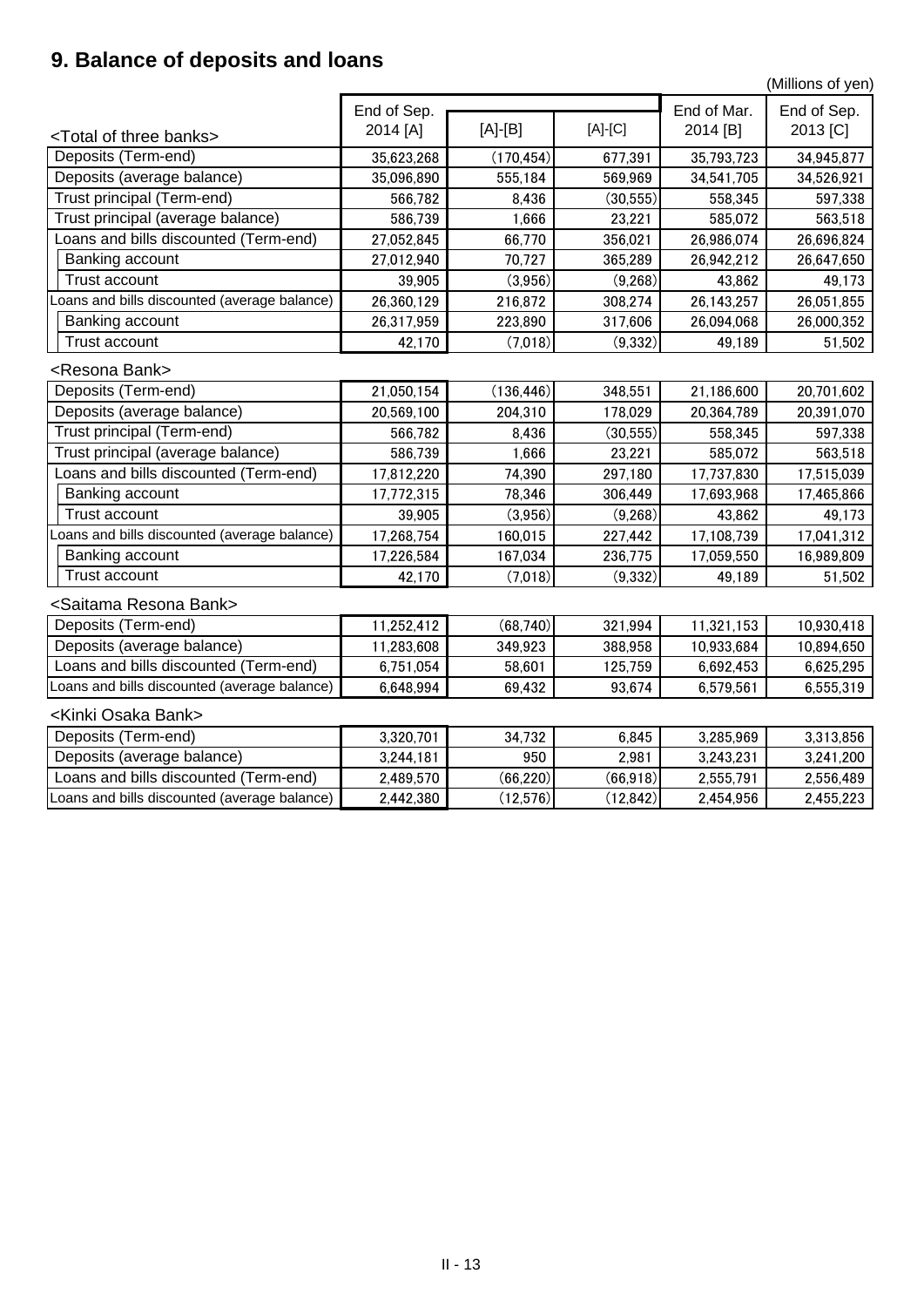## <Reference> Domestic breakdown of individual, corporate and other deposits

(Millions of yen)

Notes: 1. Figures are based on the reports submitted to Bank of Japan. (excluding overseas loans and loans in Japan Offshore Banking Account) 2. Liquid deposits = current deposits + ordinary deposits + saving deposits + deposits at notice

### <Reference> Investment trust and other investment products for individual customers

|                                                                                                                                               | End of Sep. |            |            | End of Mar. | End of Sep. |  |
|-----------------------------------------------------------------------------------------------------------------------------------------------|-------------|------------|------------|-------------|-------------|--|
| <total banks="" of="" three=""></total>                                                                                                       | 2014 [A]    | $[A]-[B]$  | $[A]-[C]$  | 2014 [B]    | 2013 [C]    |  |
| Domestic individual deposits (Term-end)                                                                                                       | 23,818,855  | 158,348    | 417,580    | 23,660,507  | 23,401,274  |  |
| Liquid deposits                                                                                                                               | 15,113,989  | 350,551    | 826,665    | 14,763,437  | 14,287,324  |  |
| Time deposits                                                                                                                                 | 8,510,449   | (190, 976) | (398, 435) | 8,701,426   | 8,908,885   |  |
| Domestic corporate deposits (Term-end)                                                                                                        | 10,305,669  | 172,902    | 393,101    | 10,132,766  | 9,912,567   |  |
| Liquid deposits                                                                                                                               | 7,449,482   | 286,323    | 477,171    | 7,163,158   | 6,972,310   |  |
| Time deposits                                                                                                                                 | 2,404,239   | (123, 853) | (93, 815)  | 2,528,092   | 2,498,054   |  |
| <resona bank=""></resona>                                                                                                                     |             |            |            |             |             |  |
| Domestic individual deposits (Term-end)                                                                                                       | 12,540,965  | 45,596     | 185,350    | 12,495,368  | 12,355,614  |  |
| Liquid deposits                                                                                                                               | 8,080,334   | 186,509    | 463,419    | 7,893,825   | 7,616,914   |  |
| Time deposits                                                                                                                                 | 4,307,528   | (142, 828) | (273, 716) | 4,450,357   | 4,581,244   |  |
| Domestic corporate deposits (Term-end)                                                                                                        | 7,643,620   | 148,922    | 251,964    | 7,494,697   | 7,391,656   |  |
| Liquid deposits                                                                                                                               | 5,598,015   | 235,878    | 421,209    | 5,362,137   | 5,176,805   |  |
| Time deposits                                                                                                                                 | 1,665,273   | (82, 309)  | (188, 141) | 1,747,582   | 1,853,415   |  |
| <saitama bank="" resona=""></saitama>                                                                                                         |             |            |            |             |             |  |
| Domestic individual deposits (Term-end)                                                                                                       | 8,729,241   | 131,650    | 250,957    | 8,597,590   | 8,478,283   |  |
| Liquid deposits                                                                                                                               | 5,724,713   | 143,624    | 309,660    | 5,581,089   | 5,415,052   |  |
| Time deposits                                                                                                                                 | 2,970,493   | (9,916)    | (54,666)   | 2,980,409   | 3,025,159   |  |
| Domestic corporate deposits (Term-end)                                                                                                        | 1,936,135   | 734        | 102,932    | 1,935,401   | 1,833,203   |  |
| Liquid deposits                                                                                                                               | 1,374,687   | 40,907     | 29,331     | 1,333,780   | 1,345,356   |  |
| Time deposits                                                                                                                                 | 523,513     | (44, 662)  | 81,678     | 568,175     | 441,835     |  |
| <kinki bank="" osaka=""></kinki>                                                                                                              |             |            |            |             |             |  |
| Domestic individual deposits (Term-end)                                                                                                       | 2,548,648   | (18, 899)  | (18, 727)  | 2,567,548   | 2,567,376   |  |
| Liquid deposits                                                                                                                               | 1,308,941   | 20,418     | 53,585     | 1,288,523   | 1,255,356   |  |
| Time deposits                                                                                                                                 | 1,232,428   | (38, 231)  | (70,052)   | 1,270,659   | 1,302,480   |  |
| Domestic corporate deposits (Term-end)                                                                                                        | 725,912     | 23,245     | 38,204     | 702,667     | 687,708     |  |
| Liquid deposits                                                                                                                               | 476,778     | 9,538      | 26,630     | 467,240     | 450,148     |  |
| Time deposits                                                                                                                                 | 215,452     | 3,117      | 12,648     | 212,334     | 202,804     |  |
| Notes: 1. Figures are based on the reports submitted to Rapk of Japan. (evoluding overseas leans and leans in Japan Offshore Rapking Account) |             |            |            |             |             |  |

<Resona Bank>

### <Saitama Resona Bank>

### <Kinki Osaka Bank>

| Investment trust       | .075,576    | 51,976    | 84,827                      | .023,599 | 990,748 |
|------------------------|-------------|-----------|-----------------------------|----------|---------|
| <b>Public</b><br>⊹bond | .268<br>321 | (37, 342) | .661)<br>$\left( 49\right)$ | 358,611  | 370,929 |
| Insurance              | 795,542     | 46,978    | 56,684                      | 748,564  | 738,858 |

Note: Investment trust: based on market prices at each period-end

|                                         |             |           |           |             | (Millions of yen) |
|-----------------------------------------|-------------|-----------|-----------|-------------|-------------------|
|                                         | End of Sep. |           |           | End of Mar. | End of Sep.       |
| <total banks="" of="" three=""></total> | 2014 [A]    | $[A]-[B]$ | $[A]-[C]$ | $2014$ [B]  | $2013$ [C]        |
| Investment trust                        | .979,689    | 64.327    | 111,229   | 1,915,361   | 1,868,459         |
| Public bond                             | 732,019     | (26.955)  | (30, 390) | 758,975     | 762,410           |
| <b>Insurance</b>                        | ,694,024    | 70,462    | 96,869    | 1,623,561   | 1,597,154         |

Public bond: Government bonds, local government bonds, and government-guaranteed bonds in custody accounts.

| Investment trust   | 613,639     | 10,905       | .4.21  | ר פר<br>602,733 | 599,428     |
|--------------------|-------------|--------------|--------|-----------------|-------------|
| <b>Public bond</b> | .023<br>394 | 2,521<br>1 ∩ | 22,933 | 381,501         | ,089<br>371 |
| Insurance          | 665,933     | 20,054       | 39,891 | 645,878         | 626,041     |

(amounts in par value and on a delivery date basis)

| Investment trust   | 290,473                       | .445           | 12.190  | 289,027 | 278,282 |
|--------------------|-------------------------------|----------------|---------|---------|---------|
| <b>Public bond</b> | 707<br>$\epsilon$<br>v.<br>12 | (2, 134)<br>╮◟ | (3,662) | 18,862  | 20,390  |
| <b>Insurance</b>   | 232,548                       | 3,429          | 293     | 229,118 | 232,254 |

Insurance: based on insurance premiums paid (yen equivalent)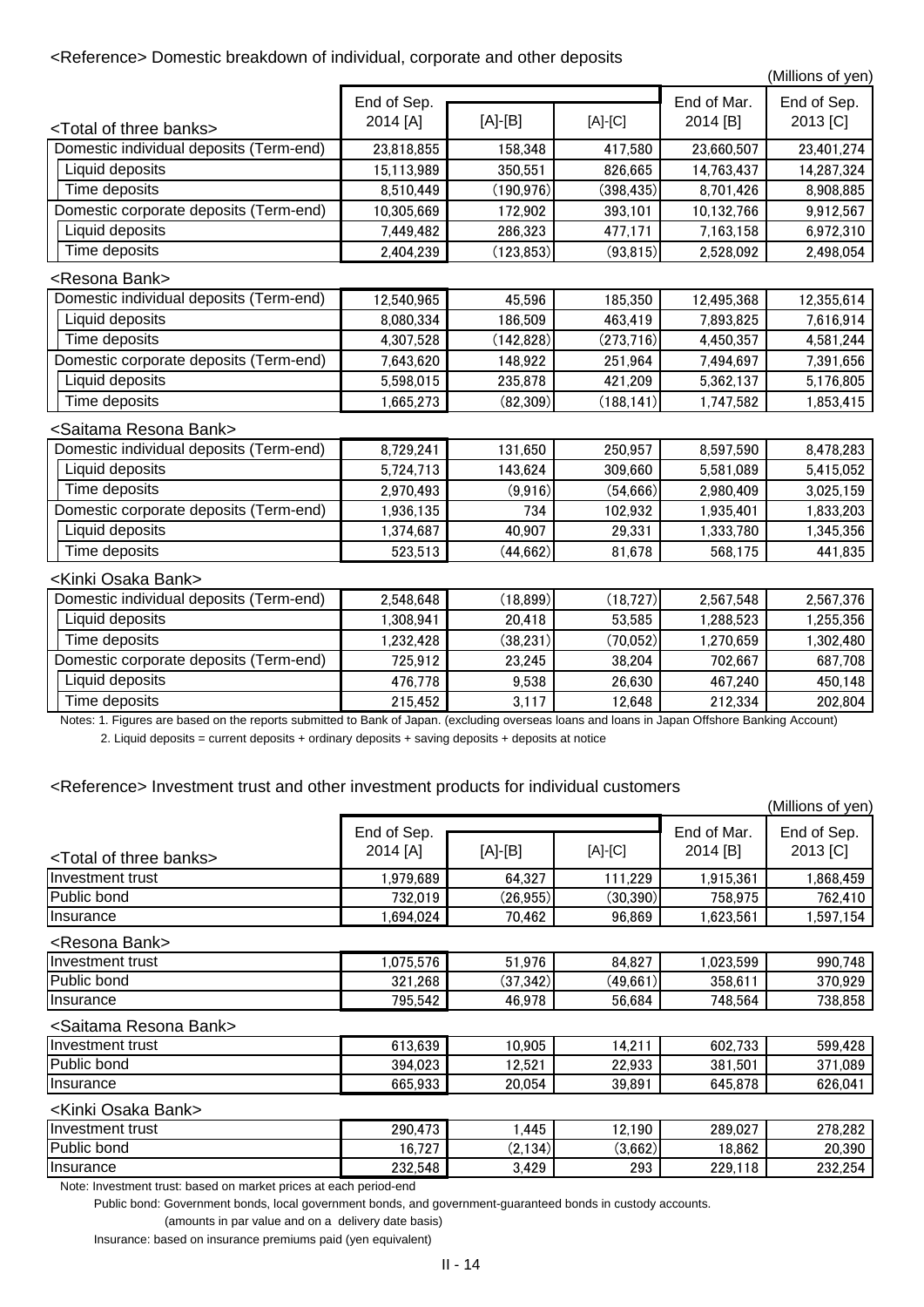## **III. Computation of Deferred Tax Assets**

### **1. Computation of deferred tax assets and estimated period of future taxable income**

### **4. Description of the types of deferred tax assets and liabilities**

|                                                    |                         |                  |                         |                         |                     | (Billions of yen)       |
|----------------------------------------------------|-------------------------|------------------|-------------------------|-------------------------|---------------------|-------------------------|
|                                                    | Resona Bank             |                  |                         |                         | Saitama Resona Bank |                         |
|                                                    | End of Sep.<br>2014 [A] | $[A]-[B]$        | End of Mar.<br>2014 [B] | End of Sep.<br>2014 [A] | $[A]-[B]$           | End of Mar.<br>2014 [B] |
| Reserve for loan losses                            | 105.2                   | (11.3)           | 116.5                   | 18.8                    | (1.8)               | 20.7                    |
| Write-down on securities                           | 72.4                    | (0.6)            | 73.0                    | 7.7                     | 0.1                 | 7.6                     |
| Unrealized losses on available-for-sale securities |                         |                  |                         |                         |                     |                         |
| Reserve for employees' retirement benefits         | 22.7                    | (3.0)            | 25.7                    | 6.0                     | (0.9)               | 6.9                     |
| Net loss carry forward                             | 1.5                     | (3.0)            | 4.6                     |                         |                     |                         |
| <b>Others</b>                                      | 55.6                    | (3.3)            | 59.0                    | 10.3                    | (0.6)               | 10.9                    |
| Subtotal of deferred tax assets                    | 257.6                   | (21.4)           | 279.1                   | 43.0                    | (3.2)               | 46.2                    |
| Valuation allowance                                | (114.0)                 | 9.7              | (123.7)                 | (11.4)                  | 0.0                 | (11.4)                  |
| Deferred tax assets                                | 143.6                   | (11.7)           | 155.3                   | 31.5                    | (3.2)               | 34.8                    |
| Gains on placing trust for retirement benefits     | 2.8                     | (0.0)            | 2.8                     |                         |                     |                         |
| Unrealized gains on available-for-sale securities  | 84.6                    | 24.2             | 60.4                    | 20.2                    | 3.6                 | 16.5                    |
| Deferred gains on hedges                           | 18.5                    | 2.8              | 15.6                    |                         |                     |                         |
| <b>Others</b>                                      | 2.7                     | (0.7)            | 3.4                     | 6.4                     | (0.0)               | 6.5                     |
| Deferred tax liabilities                           | 108.7                   | 26.3             | 82.4                    | 26.6                    | 3.5                 | 23.1                    |
| Net deferred tax assets                            | 34.8                    | (38.0)           | 72.9                    | 4.8                     | (6.8)               | 11.7                    |
|                                                    |                         | Kinki Osaka Bank |                         |                         |                     |                         |
|                                                    | End of Sep.<br>2014 [A] | $[A]-[B]$        | End of Mar.<br>2014 [B] |                         |                     |                         |
| Reserve for loan losses                            | 15.0                    | (2.1)            | 17.1                    |                         |                     |                         |

| Write-down on securities                           | 4.3    | (0.1) | 4.5    |
|----------------------------------------------------|--------|-------|--------|
| Unrealized losses on available-for-sale securities |        |       |        |
| Reserve for employees' retirement benefits         | 1.6    | (0.3) | 1.9    |
| Net loss carry forward                             | 3.9    | (0.8) | 4.8    |
| <b>Others</b>                                      | 6.6    | (0.4) | 7.0    |
| Subtotal of deferred tax assets                    | 31.6   | (3.9) | 35.6   |
| Valuation allowance                                | (28.1) | 2.8   | (30.9) |
| Deferred tax assets                                | 3.5    | (1.0) | 4.6    |
| Gains on placing trust for retirement benefits     |        |       |        |
| Unrealized gains on available-for-sale securities  | 5.0    | 1.4   | 3.6    |
| Deferred gains on hedges                           |        |       |        |
| <b>Others</b>                                      | 0.8    | 0.1   | 0.7    |
| Deferred tax liabilities                           | 5.9    | 1.5   | 4.3    |
| Net deferred tax assets                            | (2.3)  | (2.6) | 0.2    |

|                  |                  |                                |                               | (Billions of yen)                    |
|------------------|------------------|--------------------------------|-------------------------------|--------------------------------------|
|                  | Estimated period | Actual net<br>operating profit | Income before<br>income taxes | Taxable income<br>before adjustments |
| Kinki Osaka Bank | vear             | 10.2                           | 4.1                           | 11 1                                 |

|                     |         |         |         |         | (Billions of yen)   |
|---------------------|---------|---------|---------|---------|---------------------|
|                     | FY 2009 | FY 2010 | FY 2011 | FY 2012 | FY 2013             |
| Resona Bank         | 83.7    | 136.2   | 276.0   | 70.4    | 25.7                |
| Saitama Resona Bank | 76.4    | 54.9    | 60.0    | 46.1    | 42.4                |
| Kinki Osaka Bank    | 8.4     | 4.5     | 7.9     | (0.0)   | $\sim$ $\sim$<br>Ζ. |

(Consolidated corporate-tax system has been applied since FY 2005. Deferred tax assets and liabilities are calculated on the assumption of the consolidated corporate-tax system)

|                     | Classification of<br>exemplification <sup>*1</sup> | Estimated period of<br>future taxable<br>income |
|---------------------|----------------------------------------------------|-------------------------------------------------|
| Resona Bank         | No. 2                                              |                                                 |
| Saitama Resona Bank | No. 2                                              |                                                 |
| Kinki Osaka Bank    | No. 4                                              | 1 year                                          |

### **3. The estimated amounts of actual net operating profit, income before income taxes, taxable income before adjustments used for the estimation**

Notes: \*1.Classification of exemplification: Auditing Treatment concerning Determination of Recoverability of Deferred Tax Assets (JICPA Audit Committee Report No. 66, issued on November 9, 1999)

## **2. The amounts of taxable income/non-consolidated taxable income allocated from consolidation (Before deduction of net operating losses carry forward / consolidated net operating losses) for the past five years**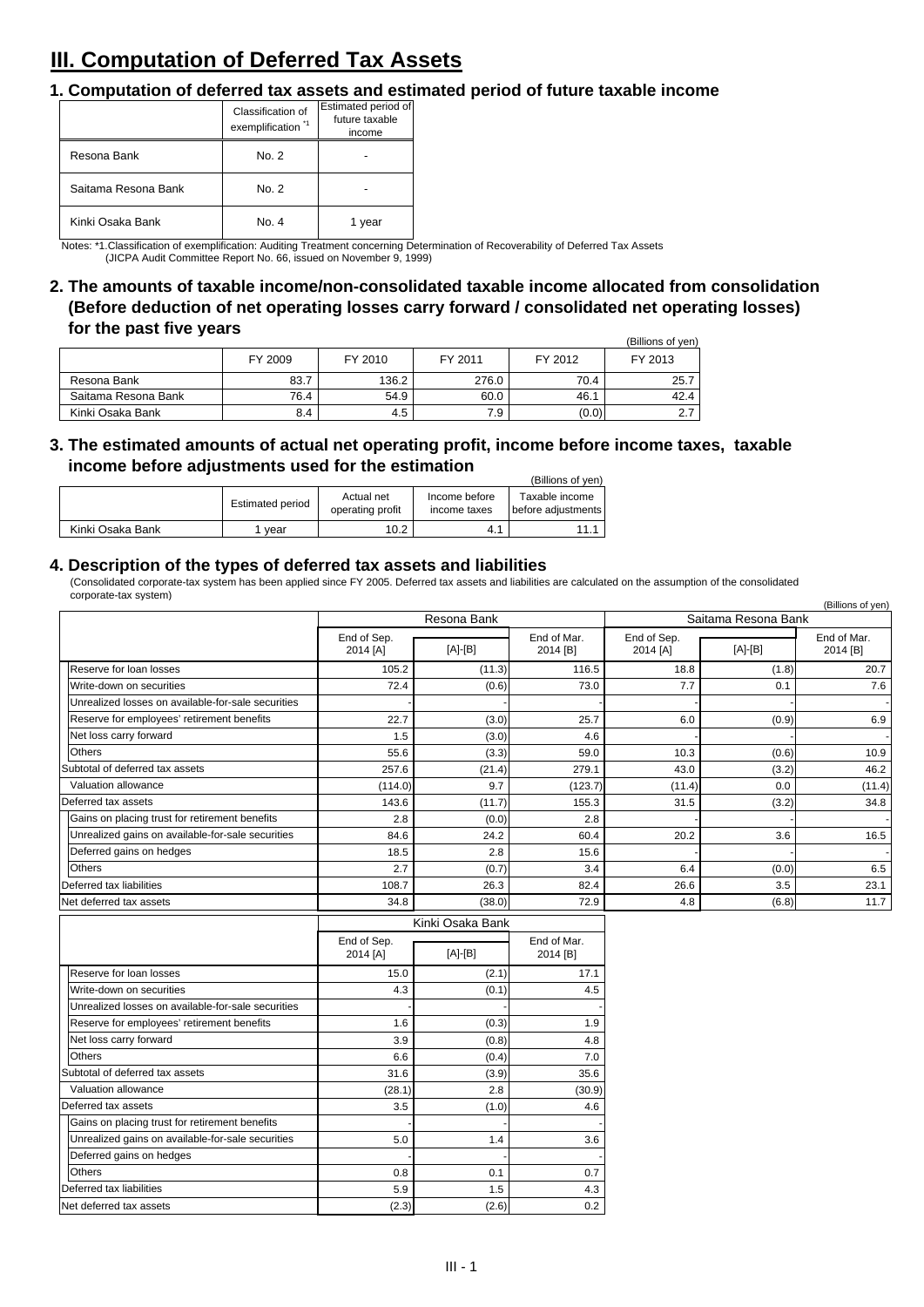### **IV. Reference Materials (Group Banks' Financial Statements)**

#### **Resona Bank, Limited**

<under Japanese GAAP> Summary of Financial Results for the First Half of Fiscal Year 2014 (Six months ended September 30, 2014/ Unaudited)

#### **[Consolidated Balance Sheet]**

| (Millions of yen) |  |
|-------------------|--|
|                   |  |

|                                                       |   | March 31, 2014 |   | September 30, 2014 |
|-------------------------------------------------------|---|----------------|---|--------------------|
| <b>Assets</b>                                         |   |                |   |                    |
| Cash and due from banks                               | ¥ | 3,785,711      | ¥ | 4,440,707          |
| Call loans and bills bought                           |   | 74,085         |   | 109,910            |
| Monetary claims bought                                |   | 50,053         |   | 45,091             |
| <b>Trading assets</b>                                 |   | 590,366        |   | 557,875            |
| <b>Securities</b>                                     |   | 5,080,384      |   | 4,383,924          |
| Loans and bills discounted                            |   | 17,756,969     |   | 17,834,842         |
| Foreign exchange assets                               |   | 65,616         |   | 63,253             |
| Other assets                                          |   | 833,844        |   | 1,214,311          |
| Tangible fixed assets                                 |   | 216,667        |   | 217,172            |
| Intangible fixed assets                               |   | 36,669         |   | 34,859             |
| Net defined benefit asset                             |   | 24,548         |   | 30,100             |
| Deferred tax assets                                   |   | 84,786         |   | 46,926             |
| Customers' liabilities for acceptances and guarantees |   | 296,640        |   | 303,930            |
| Reserve for possible loan losses                      |   | (128, 477)     |   | (110, 210)         |
| <b>Total Assets</b>                                   |   | 28,767,867     |   | 29,172,695         |
| <b>Liabilities and Net Assets</b>                     |   |                |   |                    |
| <b>Liabilities</b>                                    |   |                |   |                    |
| Deposits                                              |   | 21,243,368     |   | 21,104,144         |
| Negotiable certificates of deposit                    |   | 2,210,370      |   | 2,552,330          |
| Call money and bills sold                             |   | 733,654        |   | 954,046            |
| Payables under repurchase agreements                  |   | 38,994         |   | 60,993             |
| Payables under securities lending transactions        |   | 49,891         |   | 49,911             |
| <b>Trading liabilities</b>                            |   | 306,763        |   | 337,443            |
| Borrowed money                                        |   | 918,021        |   | 546,784            |
| Foreign exchange liabilities                          |   | 4,637          |   | 8,111              |
| <b>Bonds</b>                                          |   | 520,918        |   | 488,082            |
| Due to trust account                                  |   | 533,844        |   | 544,448            |
| <b>Other liabilities</b>                              |   | 544,052        |   | 714,477            |
| Reserve for employees' bonuses                        |   | 10,660         |   | 5,473              |
| Net defined benefit liability                         |   | 2              |   | 2                  |
| Other reserves                                        |   | 27,022         |   | 18,602             |
| Deferred tax liabilities                              |   | 290            |   | 370                |
| Deferred tax liabilities for land revaluation         |   | 23,696         |   | 23,696             |
| Acceptances and guarantees                            |   | 296,640        |   | 303,930            |
| <b>Total Liabilities</b>                              |   | 27,462,831     |   | 27,712,850         |
| <b>Net Assets</b>                                     |   |                |   |                    |
| Capital stock                                         |   | 279,928        |   | 279,928            |
| Capital surplus                                       |   | 429,378        |   | 429,378            |
| Retained earnings                                     |   | 227,450        |   | 323,823            |
| Total stockholders' equity                            |   | 936,758        |   | 1,033,130          |
| Net unrealized gains on available-for-sale securities |   | 190,901        |   | 241,409            |
| Net deferred gains on hedges                          |   | 28,281         |   | 33,526             |
| Revaluation reserve for land                          |   | 41,213         |   | 41,213             |
| Foreign currency translation adjustments              |   | (4,081)        |   | (4, 111)           |
| Remeasurements of defined benefit plans               |   | (21, 362)      |   | (21, 871)          |
| Total accumulated other comprehensive income          |   | 234,952        |   | 290,166            |
| Minority interests in consolidated subsidiaries       |   | 133,325        |   | 136,548            |
| <b>Total Net Assets</b>                               |   | 1,305,035      |   | 1,459,845          |
| <b>Total Liabilities and Net Assets</b>               | ¥ | 28,767,867     | ¥ | 29,172,695         |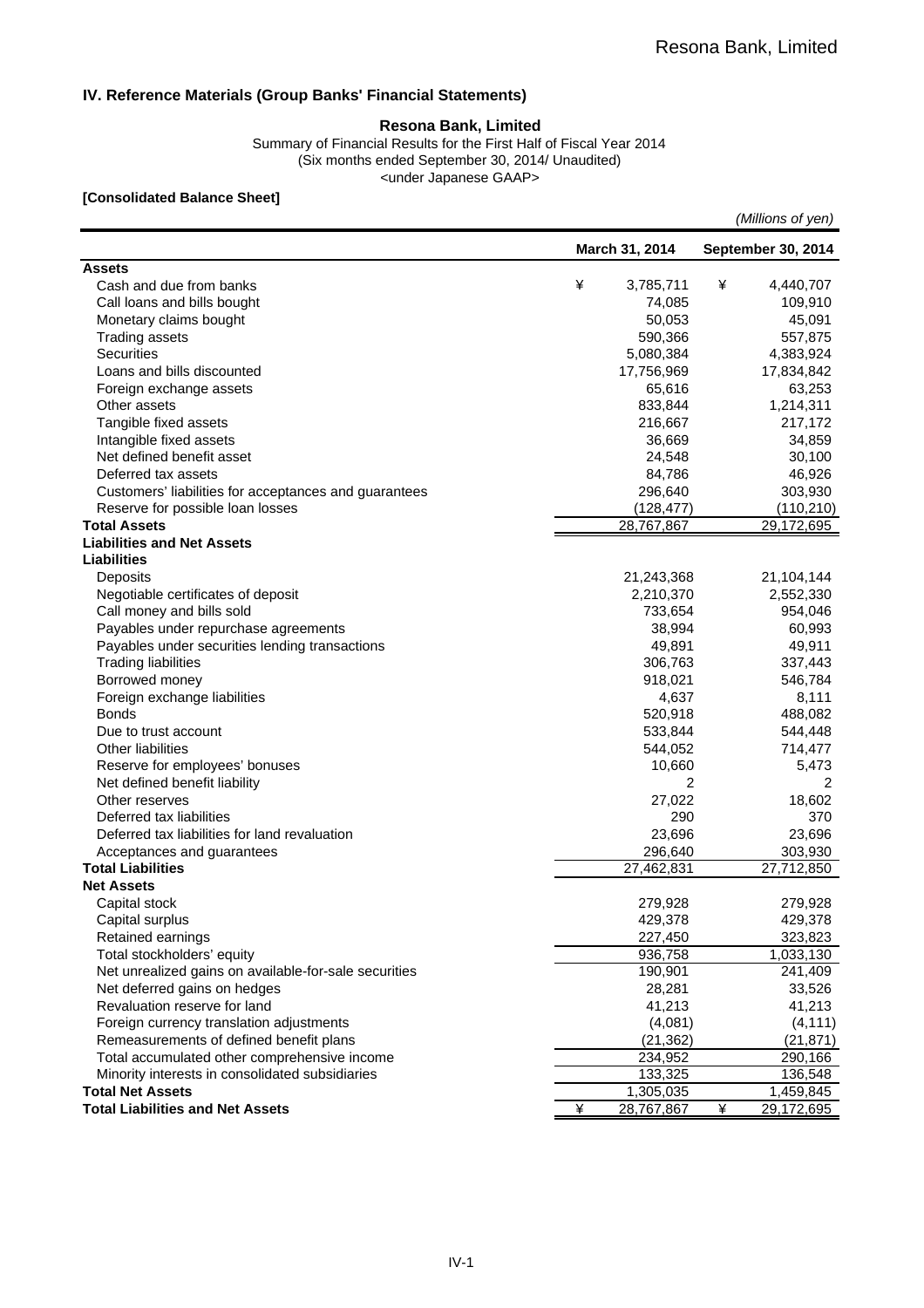### **[Consolidated Statement of Income]**

|                                                       |                           | (Millions of yen)  |
|-------------------------------------------------------|---------------------------|--------------------|
|                                                       | For the six months        | For the six months |
|                                                       | ended                     | ended              |
|                                                       | <b>September 30, 2013</b> | September 30, 2014 |
| <b>Ordinary income</b>                                | ¥<br>294,285              | ¥<br>307,641       |
| Interest income                                       | 152,319                   | 148,875            |
| Interest on loans and bills discounted                | 126,586                   | 119,829            |
| Interest and dividends on securities                  | 16,496                    | 17,267             |
| Trust fees                                            | 11,877                    | 11,257             |
| Fees and commissions                                  | 58,573                    | 60,289             |
| Trading income                                        | 329                       | 2,109              |
| Other operating income                                | 16,343                    | 14,741             |
| Other ordinary income                                 | 54,841                    | 70,368             |
| <b>Ordinary expenses</b>                              | 167,679                   | 170,486            |
| Interest expenses                                     | 17,376                    | 15,472             |
| Interest on deposits                                  | 6,682                     | 4,782              |
| Fees and commissions                                  | 23,669                    | 23,518             |
| Trading expenses                                      | 3,055                     | 587                |
| Other operating expenses                              | 2,953                     | 2,981              |
| General and administrative expenses                   | 108,830                   | 110,333            |
| Other ordinary expenses                               | 11,792                    | 17,592             |
| <b>Ordinary profits</b>                               | 126,606                   | 137,154            |
| <b>Extraordinary gains</b>                            | 3,120                     | 14                 |
| Gains on disposal of fixed assets                     | 3,120                     | 14                 |
| <b>Extraordinary losses</b>                           | 1,368                     | 1,500              |
| Losses on disposal of fixed assets                    | 536                       | 580                |
| Impairment losses on fixed assets                     | 831                       | 920                |
| Net income before income taxes and minority interests | 128,358                   | 135,668            |
| Income taxes - current                                | 17,292                    | 23,751             |
| Income taxes - deferred                               | 17,148                    | 10,840             |
| Total income taxes                                    | 34,441                    | 34,591             |
| Net income before minority interests                  | 93,916                    | 101,076            |
| Minority interests in net income                      | 4,140                     | 2,322              |
| Net income                                            | ¥<br>89.775               | ¥<br>98,753        |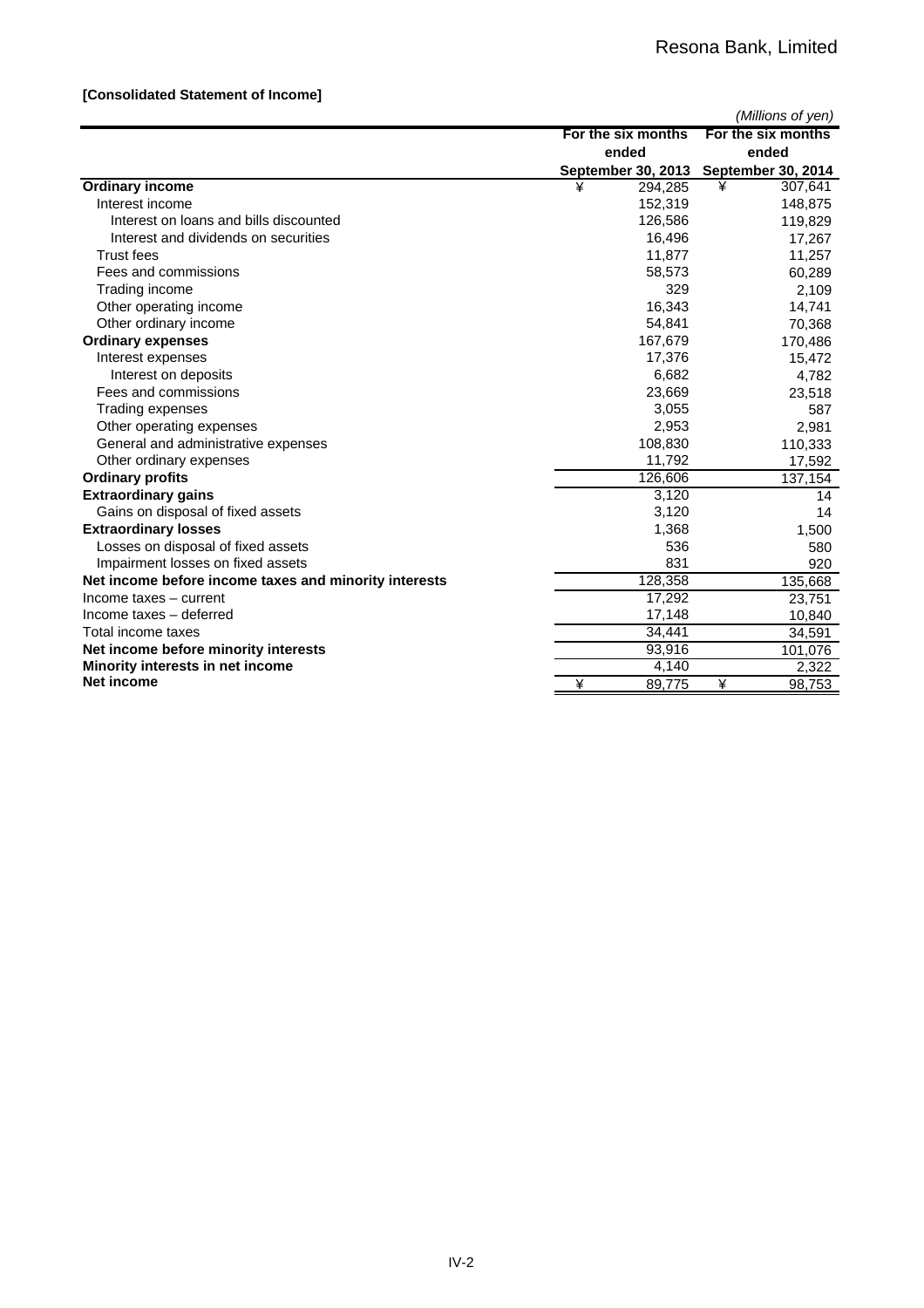### **[Consolidated Statement of Comprehensive Income]**

|                                                                       |   |                    |   | (Millions of yen)                     |
|-----------------------------------------------------------------------|---|--------------------|---|---------------------------------------|
|                                                                       |   | For the six months |   | For the six months                    |
|                                                                       |   | ended              |   | ended                                 |
|                                                                       |   |                    |   | September 30, 2013 September 30, 2014 |
| Net income before minority interests                                  | ¥ | 93.916             | ¥ | 101,076                               |
| Other comprehensive income                                            |   | 29,313             |   | 62,873                                |
| Net unrealized gains (losses) on available-for-sale securities        |   | 30,878             |   | 50,507                                |
| Net deferred gains (losses) on hedges                                 |   | (9,689)            |   | 5,245                                 |
| Revaluation reserve for land                                          |   | 8.126              |   | 7,628                                 |
| Foreign currency translation adjustments                              |   |                    |   | (511)                                 |
| Share of other comprehensive income of affiliates accounted for using |   |                    |   |                                       |
| the equity method                                                     |   | (2)                |   | 2                                     |
| <b>Total comprehensive income</b>                                     |   | 123,230            |   | 163,949                               |
| Comprehensive income attributable to:                                 |   |                    |   |                                       |
| Owners of the parent                                                  |   |                    |   |                                       |
|                                                                       |   | 113,152            |   | 153,967                               |
| Minority interests                                                    | ¥ | 10.077             | ¥ | 9,982                                 |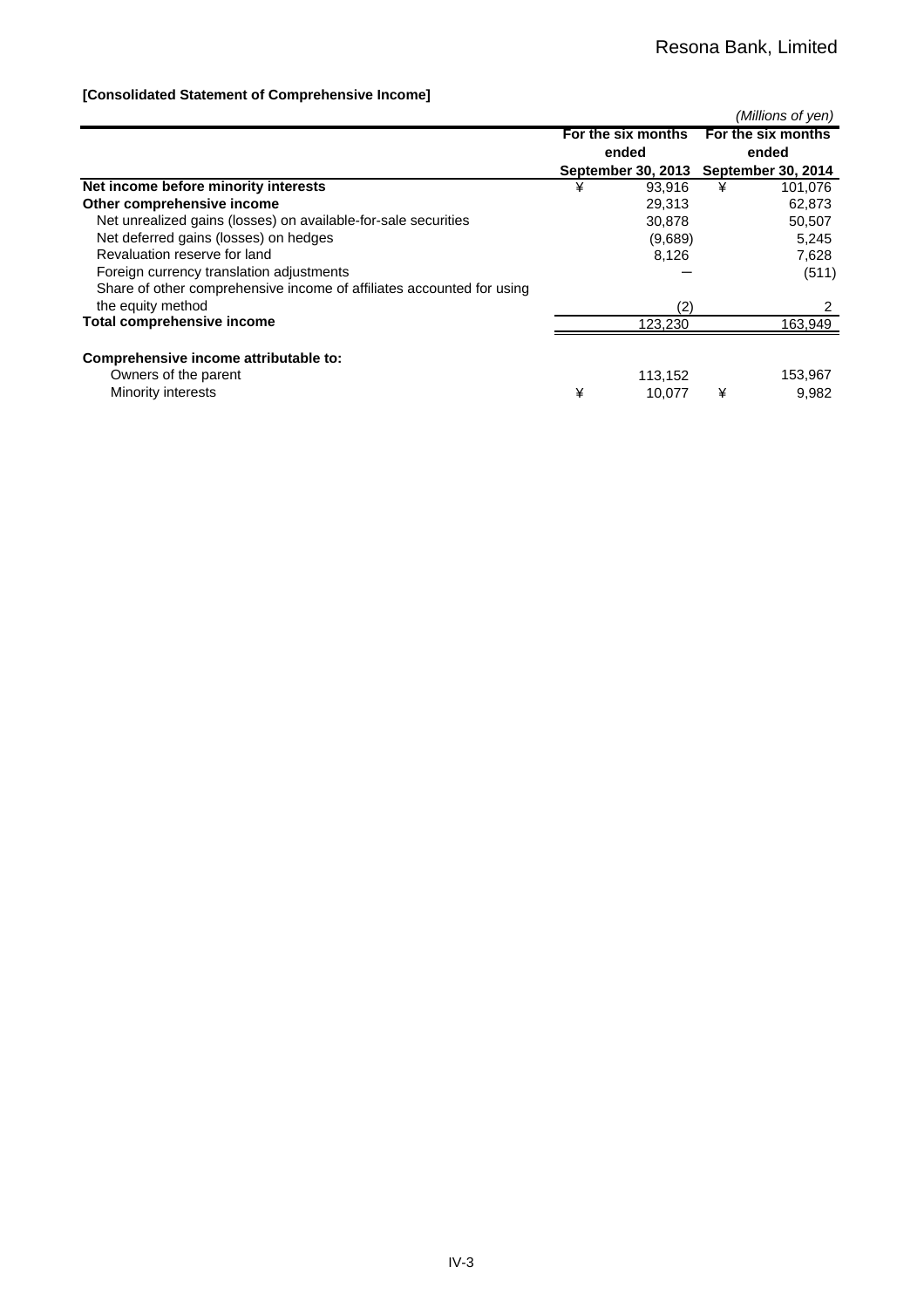### **[Consolidated Statement of Changes in Net Assets] For the six months ended September 30, 2013**

| (Millions of yen)                                              |               |                      |                      |                                  |  |  |
|----------------------------------------------------------------|---------------|----------------------|----------------------|----------------------------------|--|--|
|                                                                |               | Stockholders' equity |                      |                                  |  |  |
|                                                                | Capital stock | Capital surplus      | Retained<br>earnings | Total<br>stockholders'<br>equity |  |  |
| Balance at the beginning of the fiscal year                    | ¥279,928      | ¥429,378             | ¥466.441             | ¥1,175,749                       |  |  |
| Changes during the term                                        |               |                      |                      |                                  |  |  |
| Dividends paid                                                 |               |                      | (102, 159)           | (102, 159)                       |  |  |
| Net income                                                     |               |                      | 89,775               | 89,775                           |  |  |
| Net changes except for stockholders' equity<br>during the term |               |                      |                      |                                  |  |  |
| Total changes during the term                                  |               |                      | (12, 383)            | (12, 383)                        |  |  |
| Balance at the end of the term                                 | ¥279,928      | ¥429,378             | ¥454,058             | ¥1,163,365                       |  |  |

|                                                                |                                                                 | Accumulated other comprehensive income      |                                           |                                                   |                                                           |                                                          |                     |
|----------------------------------------------------------------|-----------------------------------------------------------------|---------------------------------------------|-------------------------------------------|---------------------------------------------------|-----------------------------------------------------------|----------------------------------------------------------|---------------------|
|                                                                | Net unrealized<br>gains on<br>available-for-<br>sale securities | Net deferred<br>gains (losses)<br>on hedges | <b>Revaluation</b><br>reserve for<br>land | Foreign<br>currency<br>translation<br>adjustments | Гоtal<br>accmulated<br>other<br>comprehen<br>-sive income | Minority<br>interests in<br>consolidated<br>subsidiaries | Total net<br>assets |
| Balance at the beginning of the fiscal year                    | ¥130,035                                                        | ¥36,903                                     | ¥41,219                                   | $*(4,350)$                                        | ¥203,809                                                  | ¥120,712                                                 | ¥1,500,270          |
| Changes during the term                                        |                                                                 |                                             |                                           |                                                   |                                                           |                                                          |                     |
| Dividends paid                                                 |                                                                 |                                             |                                           |                                                   |                                                           |                                                          | (102, 159)          |
| Net income                                                     |                                                                 |                                             |                                           |                                                   |                                                           |                                                          | 89,775              |
| Net changes except for stockholders' equity<br>during the term | 30,876                                                          | (9,689)                                     |                                           | 2,189                                             | 23,377                                                    | 4,420                                                    | 27,797              |
| Total changes during the term                                  | 30,876                                                          | (9,689)                                     |                                           | 2.189                                             | 23,377                                                    | 4,420                                                    | 15.413              |
| Balance at the end of the term                                 | ¥160.912                                                        | ¥27,214                                     | ¥41,219                                   | ¥(2,160)                                          | ¥227,186                                                  | ¥125,132                                                 | ¥1,515,684          |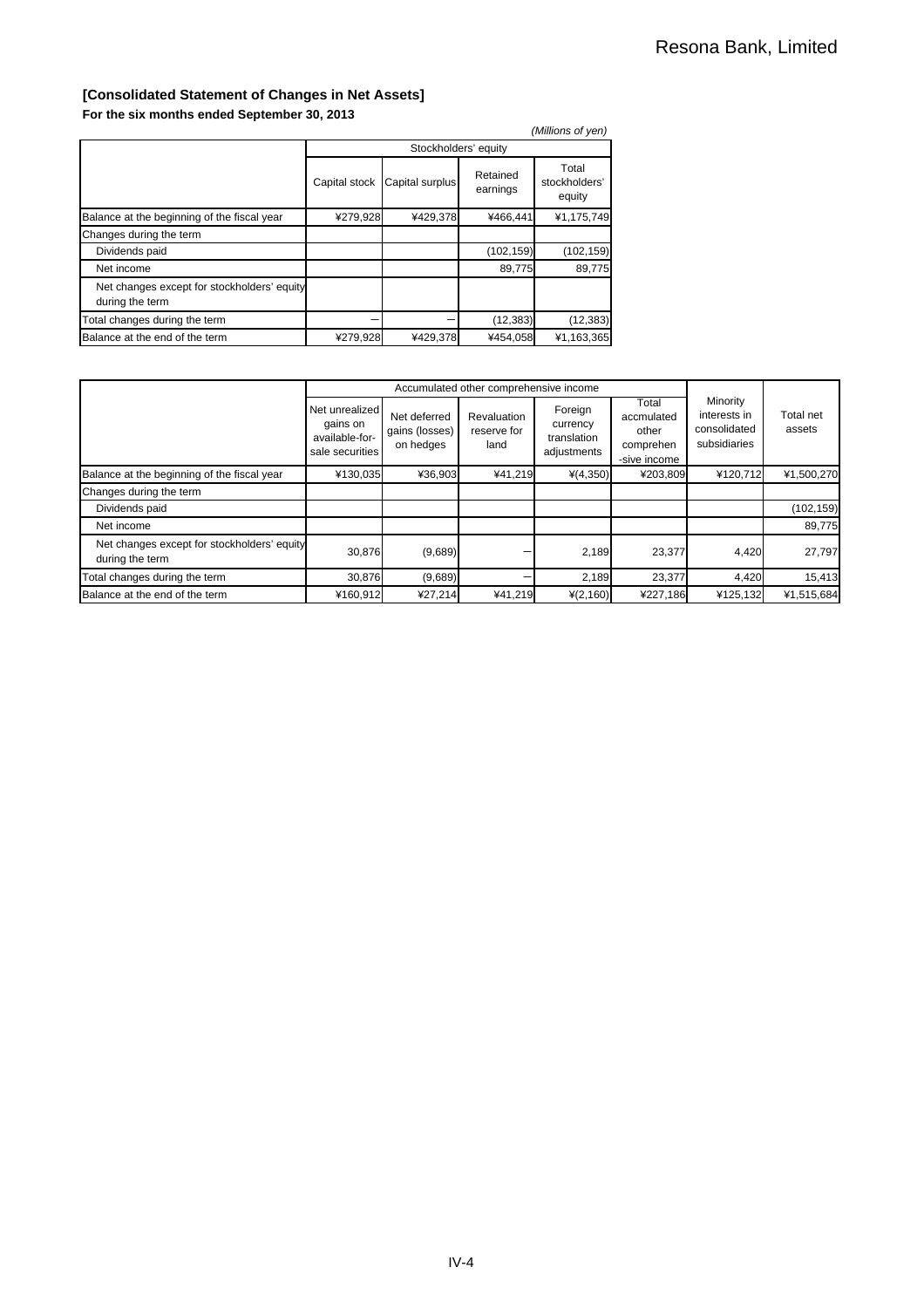#### **[Consolidated Statement of Changes in Net Assets - Continued] For the six months ended September 30, 2014**

|                                                                                                                     |               |                      |                      | (Millions of yen)                |
|---------------------------------------------------------------------------------------------------------------------|---------------|----------------------|----------------------|----------------------------------|
|                                                                                                                     |               | Stockholders' equity |                      |                                  |
|                                                                                                                     | Capital stock | Capital surplus      | Retained<br>earnings | Total<br>stockholders'<br>equity |
| Balance at the beginning of the fiscal year                                                                         | ¥279,928      | ¥429,378             | ¥227,450             | ¥936,758                         |
| Cumulative effect of the changes<br>in accounting policies                                                          |               |                      | 462                  | 462                              |
| Balance at the beginning of the fiscal year<br>after reflecting the effect of the<br>changes in accounting policies | 279,928       | 429,378              | 227,913              | 937,221                          |
| Changes during the term                                                                                             |               |                      |                      |                                  |
| Dividends paid                                                                                                      |               |                      | (2,843)              | (2, 843)                         |
| Net income                                                                                                          |               |                      | 98,753               | 98,753                           |
| Net changes except for stockholders'<br>equity during the term                                                      |               |                      |                      |                                  |
| Total changes during the term                                                                                       |               |                      | 95,909               | 95,909                           |
| Balance at the end of the term                                                                                      | ¥279,928      | ¥429.378             | ¥323,823             | ¥1,033,130                       |

|                                                                                                                     |                                                                 |                                    | Accumulated other comprehensive income |                                                   |                                               |                                                           |                                                          |                     |
|---------------------------------------------------------------------------------------------------------------------|-----------------------------------------------------------------|------------------------------------|----------------------------------------|---------------------------------------------------|-----------------------------------------------|-----------------------------------------------------------|----------------------------------------------------------|---------------------|
|                                                                                                                     | Net unrealized<br>gains on<br>available-for-<br>sale securities | Net deferred<br>gains on<br>hedges | Revaluation<br>reserve for<br>land     | Foreign<br>currency<br>translation<br>adjustments | Remeasurements<br>of defined benefit<br>plans | Total<br>accmulated<br>other<br>comprehen<br>-sive income | Minority<br>interests in<br>consolidated<br>subsidiaries | Total net<br>assets |
| Balance at the beginning of the fiscal year                                                                         | ¥190,901                                                        | ¥28,281                            | ¥41,213                                | $*(4,081)$                                        | ¥(21,362)                                     | ¥234,952                                                  | ¥133,325                                                 | ¥1,305,035          |
| Cumulative effect of the changes<br>in accounting policies                                                          |                                                                 |                                    |                                        |                                                   |                                               |                                                           |                                                          | 462                 |
| Balance at the beginning of the fiscal year<br>after reflecting the effect of the<br>changes in accounting policies | 190,901                                                         | 28,281                             | 41,213                                 | (4,081)                                           | (21, 362)                                     | 234,952                                                   | 133,325                                                  | 1,305,498           |
| Changes during the term                                                                                             |                                                                 |                                    |                                        |                                                   |                                               |                                                           |                                                          |                     |
| Dividends paid                                                                                                      |                                                                 |                                    |                                        |                                                   |                                               |                                                           |                                                          | (2,843)             |
| Net income                                                                                                          |                                                                 |                                    |                                        |                                                   |                                               |                                                           |                                                          | 98,753              |
| Net changes except for stockholders'<br>equity during the term                                                      | 50,507                                                          | 5,245                              |                                        | (30)                                              | (508)                                         | 55,214                                                    | 3,223                                                    | 58,437              |
| Total changes during the term                                                                                       | 50,507                                                          | 5,245                              |                                        | (30)                                              | (508)                                         | 55,214                                                    | 3,223                                                    | 154,346             |
| Balance at the end of the term                                                                                      | ¥241,409                                                        | ¥33,526                            | ¥41,213                                | $*(4, 111)$                                       | ¥(21,871)                                     | ¥290,166                                                  | ¥136,548                                                 | ¥1,459,845          |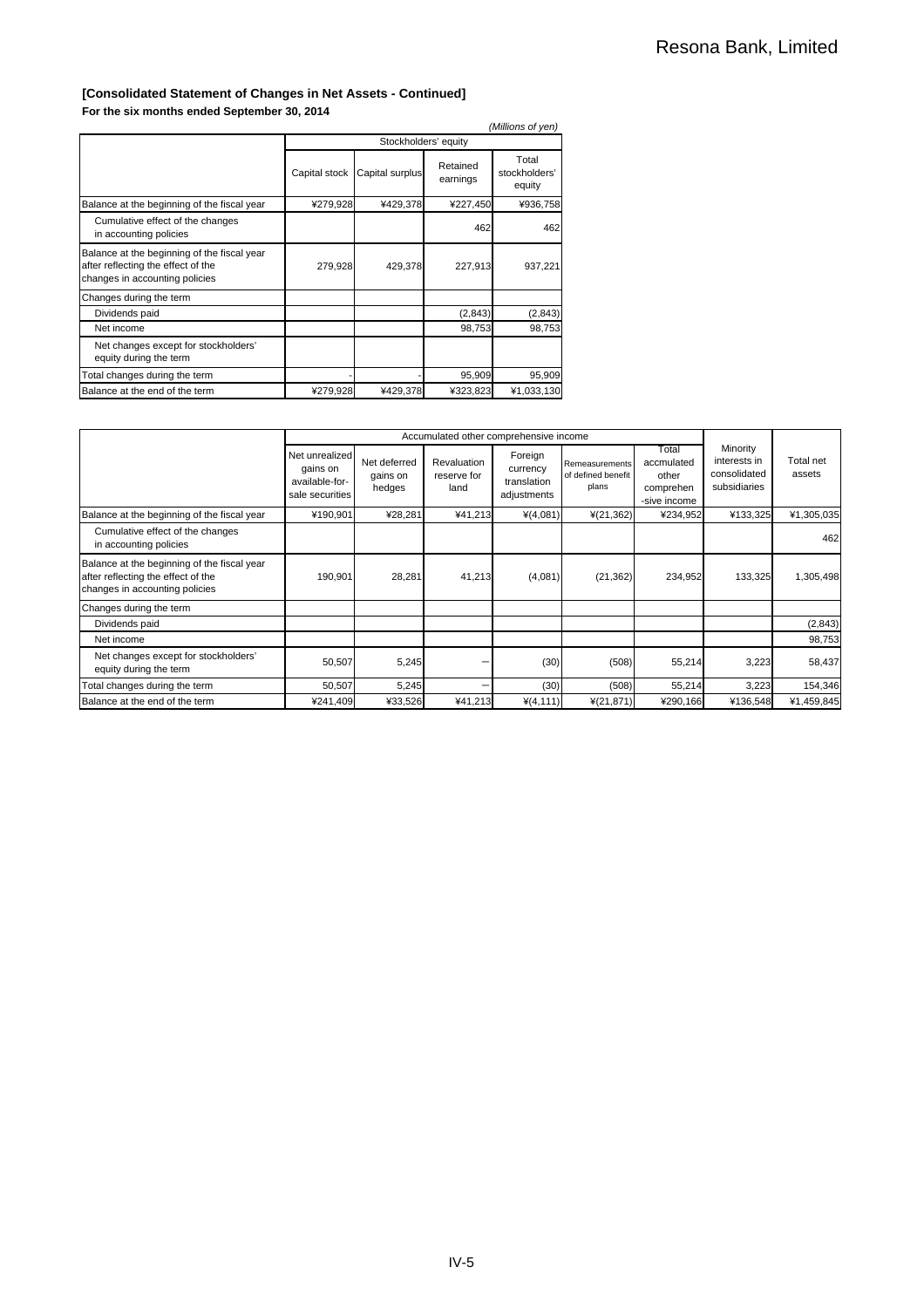### [**Non-Consolidated Balance Sheet]**

|                                                                              | (Millions of yen) |                     |   |                       |
|------------------------------------------------------------------------------|-------------------|---------------------|---|-----------------------|
|                                                                              |                   | March 31, 2014      |   | September 30, 2014    |
| <b>Assets</b><br>Cash and due from banks                                     | ¥                 |                     | ¥ | 4,427,566             |
| Call loans                                                                   |                   | 3,777,886<br>62,082 |   | 103,408               |
| Monetary claims bought                                                       |                   | 50,053              |   | 45,091                |
| <b>Trading assets</b>                                                        |                   | 590,366             |   | 557,875               |
| <b>Securities</b>                                                            |                   | 5,040,457           |   | 4,340,784             |
| Loans and bills discounted                                                   |                   | 17,693,968          |   | 17,772,315            |
| Foreign exchange assets                                                      |                   | 58,026              |   | 58,832                |
| Other assets                                                                 |                   | 829,390             |   | 1,210,725             |
| Other                                                                        |                   | 829,390             |   | 1,210,725             |
| Tangible fixed assets                                                        |                   | 216,626             |   | 216,899               |
| Intangible fixed assets                                                      |                   | 36,624              |   | 34,821                |
| Prepaid pension cost                                                         |                   | 57,707              |   | 64,053                |
| Deferred tax assets<br>Customers' liabilities for acceptances and guarantees |                   | 72,942<br>292,716   |   | 34,848                |
| Reserve for possible loan losses                                             |                   | (126,457)           |   | 299,165<br>(107, 471) |
| <b>Total Assets</b>                                                          | ¥                 | 28,652,391          | ¥ | 29,058,915            |
| <b>Liabilities and Net Assets</b>                                            |                   |                     |   |                       |
| Liabilities                                                                  |                   |                     |   |                       |
| Deposits                                                                     | ¥                 | 21,186,600          | ¥ | 21,050,154            |
| Negotiable certificates of deposit                                           |                   | 2,210,370           |   | 2,552,330             |
| Call money                                                                   |                   | 730,514             |   | 954,046               |
| Payables under repurchase agreements                                         |                   | 38,994              |   | 60,993                |
| Payables under securities lending transactions                               |                   | 49,891              |   | 49,911                |
| <b>Trading liabilities</b>                                                   |                   | 306,763             |   | 337,443               |
| Borrowed money                                                               |                   | 905,370             |   | 532,818               |
| Foreign exchange liabilities                                                 |                   | 4,774               |   | 8,195                 |
| <b>Bonds</b>                                                                 |                   | 637,469             |   | 612,326               |
| Due to trust account                                                         |                   | 533,844             |   | 544,448               |
| <b>Other liabilities</b>                                                     |                   | 548,942             |   | 715,075               |
| Accrued income taxes                                                         |                   | 850                 |   | 6,513                 |
| Lease obligation                                                             |                   | 33,627              |   | 33,965                |
| Asset retirement obligations                                                 |                   | 726                 |   | 756                   |
| Other                                                                        |                   |                     |   |                       |
|                                                                              |                   | 513,738             |   | 673,840               |
| Reserve for employees' bonuses                                               |                   | 10,660              |   | 5,473                 |
| Other reserves                                                               |                   | 27,022              |   | 18,602                |
| Deferred tax liabilities for land revaluation                                |                   | 23,696              |   | 23,696                |
| Acceptances and guarantees                                                   |                   | 292,716             |   | 299,165               |
| <b>Total Liabilities</b>                                                     |                   | 27,507,634          |   | 27,764,683            |
| <b>Net Assets</b>                                                            |                   |                     |   |                       |
| Capital stock                                                                |                   | 279,928             |   | 279,928               |
| Capital surplus                                                              |                   | 377,178             |   | 377,178               |
| Capital reserve                                                              |                   | 279,928             |   | 279,928               |
| Other capital surplus                                                        |                   | 97,250              |   | 97,250                |
| Retained earnings                                                            |                   | 227,151             |   | 320,959               |
| Other retained earnings                                                      |                   | 227,151             |   | 320,959               |
| Retained earnings carried forward                                            |                   | 227,151             |   | 320,959               |
| Total stockholders' equity                                                   |                   | 884,258             |   | 978,066               |
| Net unrealized gains on available-for-sale securities                        |                   | 190,897             |   | 241,405               |
| Net deferred gains on hedges                                                 |                   | 28,388              |   | 33,547                |
| Revaluation reserve for land                                                 |                   | 41,213              |   | 41,213                |
| Total valuation and translation differences                                  |                   | 260,498             |   | 316,165               |
| <b>Total Net Assets</b>                                                      |                   | 1,144,757           |   | 1,294,232             |
| <b>Total Liabilities and Net Assets</b>                                      | ¥                 | 28,652,391          | ¥ | 29,058,915            |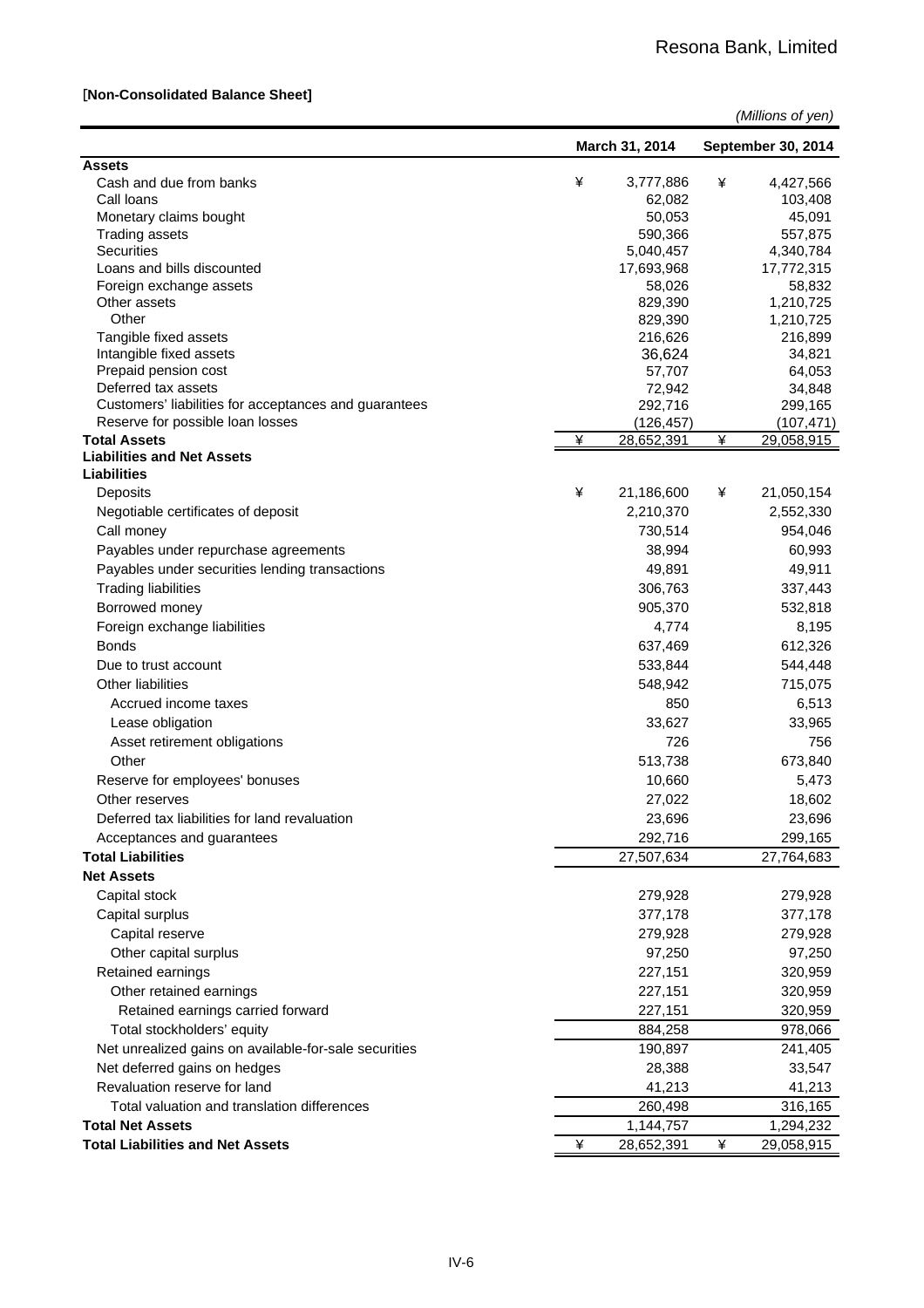### **[Non-Consolidated Statement of Income]**

|                                        |                           | (Millions of yen)         |
|----------------------------------------|---------------------------|---------------------------|
|                                        | For the six months        | For the six months        |
|                                        | ended                     | ended                     |
|                                        | <b>September 30, 2013</b> | <b>September 30, 2014</b> |
| <b>Ordinary income</b>                 | 285,442<br>¥              | ¥<br>301,997              |
| Interest income                        | 149.641                   | 146,615                   |
| Interest on loans and bills discounted | 123,811                   | 117,049                   |
| Interest and dividends on securities   | 16,824                    | 18,065                    |
| <b>Trust fees</b>                      | 11,877                    | 11,257                    |
| Fees and commissions                   | 58,433                    | 60,146                    |
| Trading income                         | 329                       | 2,109                     |
| Other operating income                 | 15,847                    | 14,528                    |
| Other ordinary income                  | 49,312                    | 67,340                    |
| <b>Ordinary expenses</b>               | 166,491                   | 170,045                   |
| Interest expenses                      | 17,508                    | 16,168                    |
| Interest on deposits                   | 6,133                     | 4,243                     |
| Fees and commissions                   | 23,574                    | 23,416                    |
| Trading expenses                       | 3.055                     | 587                       |
| Other operating expenses               | 2,953                     | 2,981                     |
| General and administrative expenses    | 108,115                   | 109,427                   |
| Other ordinary expenses                | 11,283                    | 17,463                    |
| <b>Ordinary profits</b>                | 118,951                   | 131,952                   |
| <b>Extraordinary gains</b>             | 0                         | 14                        |
| <b>Extraordinary losses</b>            | 1,368                     | 1,500                     |
| Net income before income taxes         | 117,582                   | 130,466                   |
| $Income$ taxes $-$ current             | 16,854                    | 23,467                    |
| Income taxes - deferred                | 17,062                    | 10,756                    |
| Total income taxes                     | 33,916                    | 34,224                    |
| Net income                             | ¥<br>83,666               | ¥<br>96,241               |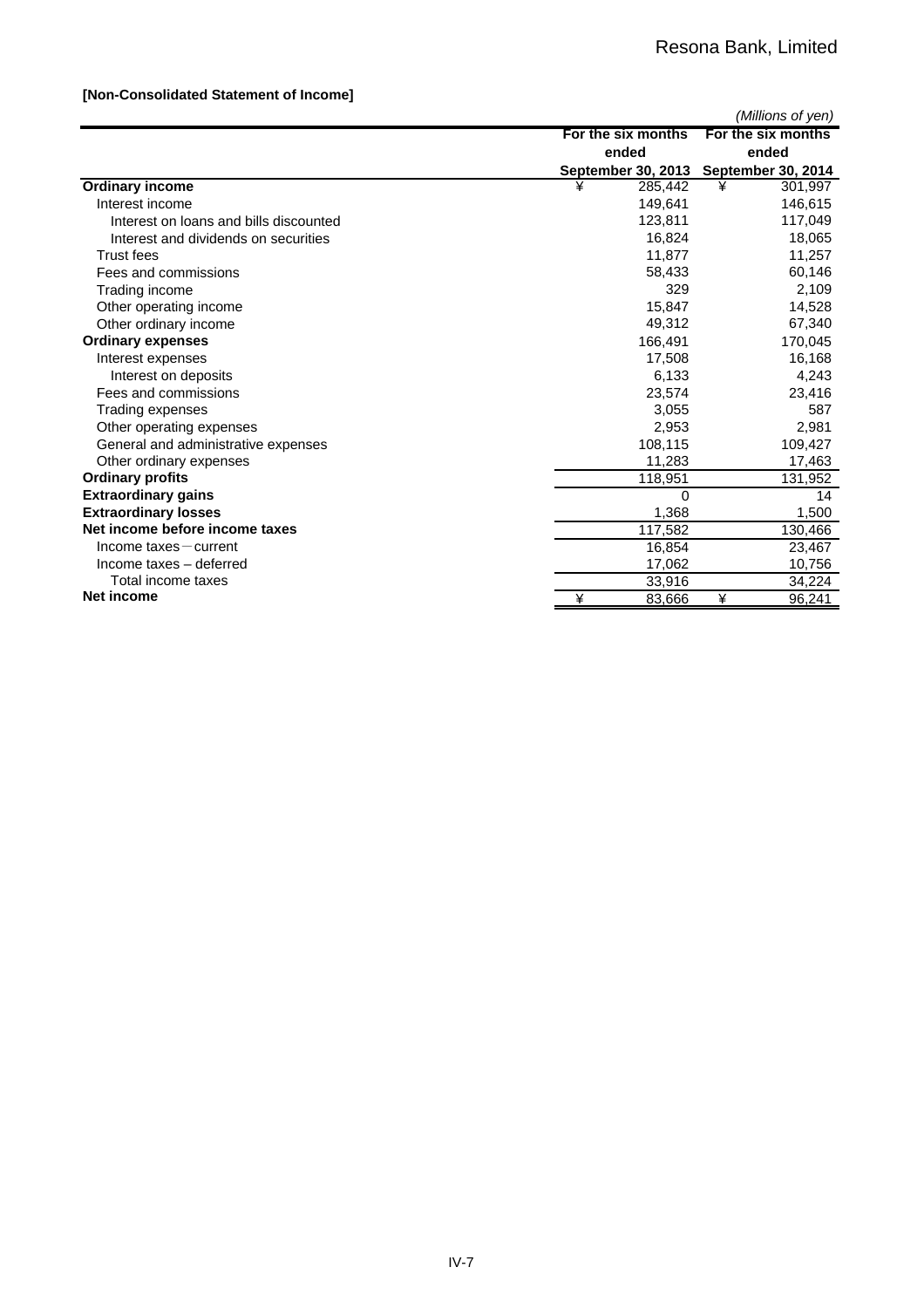### **[Non-Consolidated Statement of Changes in Net Assets]**

**For the six months ended September 30, 2013**

|                                                                |               |          |                      |                                 |                                         | (Millions of yen)                |
|----------------------------------------------------------------|---------------|----------|----------------------|---------------------------------|-----------------------------------------|----------------------------------|
|                                                                |               |          |                      |                                 |                                         |                                  |
|                                                                |               |          | Retained<br>earnings |                                 |                                         |                                  |
|                                                                | Capital stock | Capital  | Other capital        | <b>Total capital</b><br>surplus | Other retained<br>earnings              | Total<br>stockholders'<br>equity |
|                                                                |               | reserve  | surplus              |                                 | Retained<br>earnings carried<br>forward |                                  |
| Balance at the beginning of the fiscal year                    | ¥279,928      | ¥279,928 | ¥97,250              | ¥377,178                        | ¥474,934                                | ¥1,132,042                       |
| Changes during the term                                        |               |          |                      |                                 |                                         |                                  |
| Dividends paid                                                 |               |          |                      |                                 | (102, 159)                              | (102, 159)                       |
| Net income                                                     |               |          |                      |                                 | 83,666                                  | 83,666                           |
| Net changes except for stockholders' equity<br>during the term |               |          |                      |                                 |                                         |                                  |
| Total changes during the term                                  |               |          |                      |                                 | (18, 493)                               | (18, 493)                        |
| Balance at the end of the term                                 | ¥279,928      | ¥279,928 | ¥97,250              | ¥377,178                        | ¥456,441                                | ¥1,113,549                       |

|                                                                |                                                                 | Valuation and translation differences |                                    |                                                   |                     |
|----------------------------------------------------------------|-----------------------------------------------------------------|---------------------------------------|------------------------------------|---------------------------------------------------|---------------------|
|                                                                | Net unrealized<br>gains on<br>available-for-<br>sale securities | Net deferred<br>gains on<br>hedges    | Revaluation<br>reserve for<br>land | Total valuation<br>and translation<br>differences | Total net<br>assets |
| Balance at the beginning of the fiscal year                    | ¥130,036                                                        | ¥37,127                               | ¥41,219                            | ¥208,383                                          | ¥1,340,426          |
| Changes during the term                                        |                                                                 |                                       |                                    |                                                   |                     |
| Dividends paid                                                 |                                                                 |                                       |                                    |                                                   | (102, 159)          |
| Net income                                                     |                                                                 |                                       |                                    |                                                   | 83,666              |
| Net changes except for stockholders' equity<br>during the term | 30,878                                                          | (9,737)                               |                                    | 21,140                                            | 21,140              |
| Total changes during the term                                  | 30,878                                                          | (9,737)                               |                                    | 21,140                                            | 2,647               |
| Balance at the end of the term                                 | ¥160,914                                                        | ¥27,389                               | ¥41.219                            | ¥229,524                                          | ¥1,343,073          |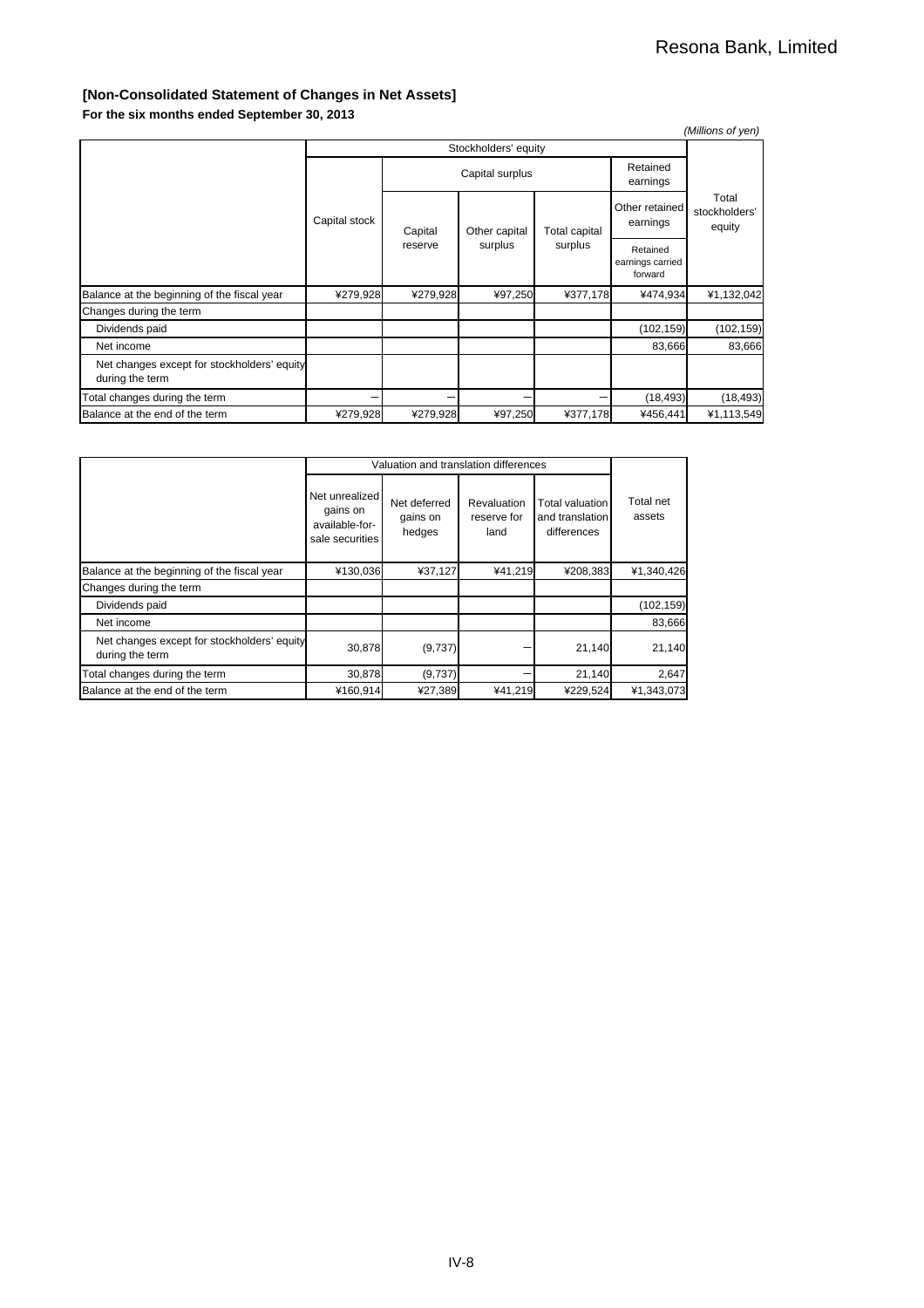### **[Non-Consolidated Statement of Changes in Net Assets - Continued]**

**For the six months ended September 30, 2014**

|                                                                                                                     |               |          |                 |                          |                            | (Millions of yen)                       |
|---------------------------------------------------------------------------------------------------------------------|---------------|----------|-----------------|--------------------------|----------------------------|-----------------------------------------|
| Stockholders' equity                                                                                                |               |          |                 |                          |                            |                                         |
|                                                                                                                     |               |          | Capital surplus |                          | Retained<br>earnings       |                                         |
|                                                                                                                     | Capital stock | Capital  | Other capital   | Total capital<br>surplus | Other retained<br>earnings | Total<br>stockholders'<br>equity        |
|                                                                                                                     |               | reserve  | surplus         |                          |                            | Retained<br>earnings carried<br>forward |
| Balance at the beginning of the fiscal year                                                                         | ¥279,928      | ¥279,928 | ¥97,250         | ¥377,178                 | ¥227,151                   | ¥884,258                                |
| Cumulative effect of the changes<br>in accounting policies                                                          |               |          |                 |                          | 410                        | 410                                     |
| Balance at the beginning of the fiscal year<br>after reflecting the effect of the<br>changes in accounting policies | 279,928       | 279,928  | 97,250          | 377,178                  | 227,561                    | 884,668                                 |
| Changes during the term                                                                                             |               |          |                 |                          |                            |                                         |
| Dividends paid                                                                                                      |               |          |                 |                          | (2, 843)                   | (2, 843)                                |
| Net income                                                                                                          |               |          |                 |                          | 96,241                     | 96,241                                  |
| Net changes except for stockholders' equity<br>during the term                                                      |               |          |                 |                          |                            |                                         |
| Total changes during the term                                                                                       |               |          |                 |                          | 93,397                     | 93,397                                  |
| Balance at the end of the term                                                                                      | ¥279,928      | ¥279,928 | ¥97,250         | ¥377,178                 | ¥320,959                   | ¥978,066                                |

|                                                                                                                     |                                                                 | Valuation and translation differences |                                    |                                                   |                     |
|---------------------------------------------------------------------------------------------------------------------|-----------------------------------------------------------------|---------------------------------------|------------------------------------|---------------------------------------------------|---------------------|
|                                                                                                                     | Net unrealized<br>gains on<br>available-for-<br>sale securities | Net deferred<br>gains on<br>hedges    | Revaluation<br>reserve for<br>land | Total valuation<br>and translation<br>differences | Total net<br>assets |
| Balance at the beginning of the fiscal year                                                                         | ¥190,897                                                        | ¥28,388                               | ¥41,213                            | ¥260,498                                          | ¥1,144,757          |
| Cumulative effect of the changes<br>in accounting policies                                                          |                                                                 |                                       |                                    |                                                   | 410                 |
| Balance at the beginning of the fiscal year<br>after reflecting the effect of the<br>changes in accounting policies | 190,897                                                         | 28,388                                | 41,213                             | 260,498                                           | 1,145,167           |
| Changes during the term                                                                                             |                                                                 |                                       |                                    |                                                   |                     |
| Dividends paid                                                                                                      |                                                                 |                                       |                                    |                                                   | (2, 843)            |
| Net income                                                                                                          |                                                                 |                                       |                                    |                                                   | 96,241              |
| Net changes except for stockholders' equity<br>during the term                                                      | 50,507                                                          | 5,159                                 |                                    | 55,666                                            | 55,666              |
| Total changes during the term                                                                                       | 50,507                                                          | 5,159                                 |                                    | 55,666                                            | 149,064             |
| Balance at the end of the term                                                                                      | ¥241,405                                                        | ¥33,547                               | ¥41,213                            | ¥316,165                                          | ¥1,294,232          |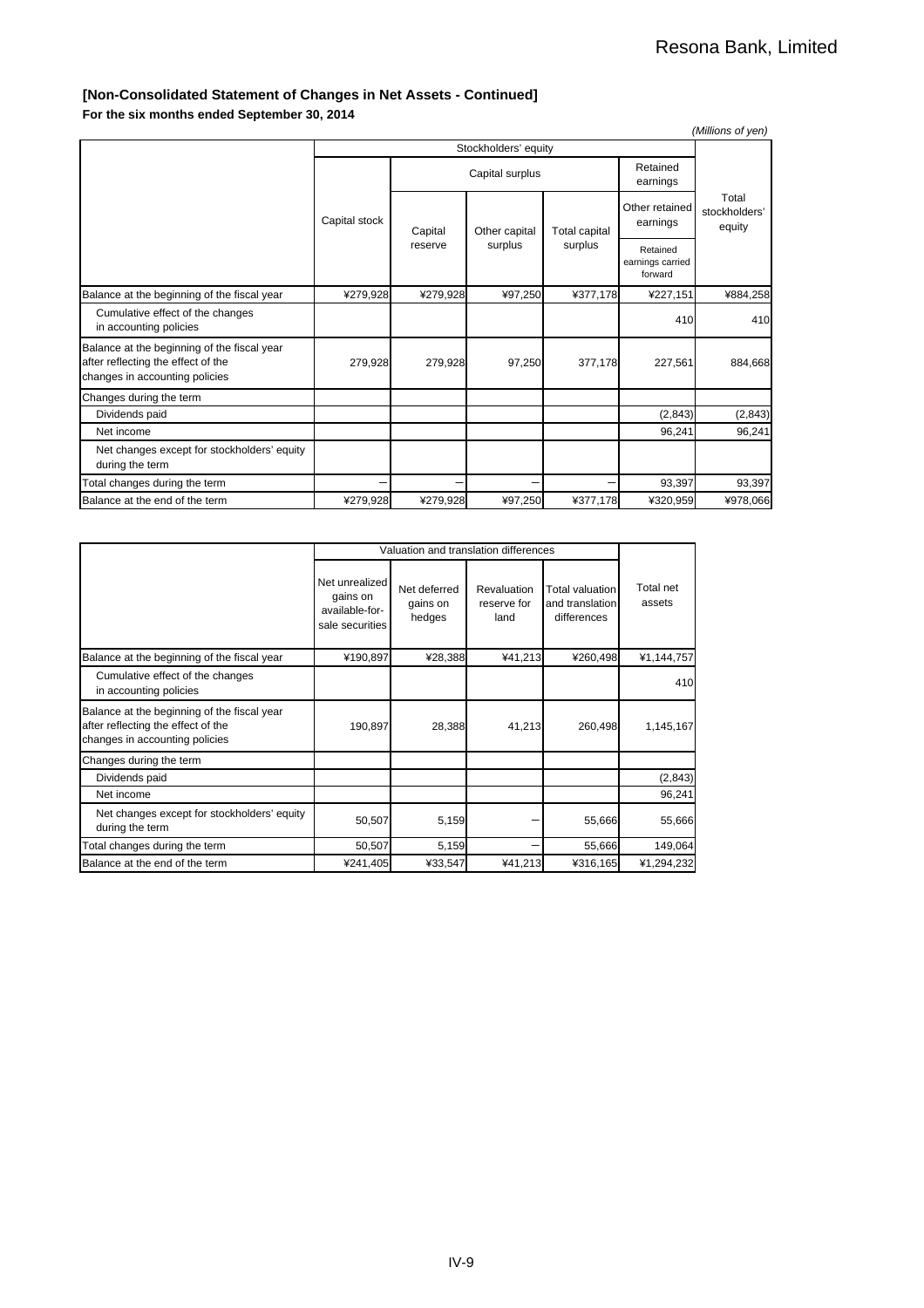#### **Saitama Resona Bank, Limited**

Summary of Financial Results for the First Half of Fiscal Year 2014 (Six months ended September 30, 2014/ Unaudited) <under Japanese GAAP>

#### **[Non-Consolidated Balance Sheet]**

|                                                                              |   |                     |   | (Millions of yen)   |
|------------------------------------------------------------------------------|---|---------------------|---|---------------------|
|                                                                              |   | March 31, 2014      |   | September 30, 2014  |
| <b>Assets</b><br>Cash and due from banks                                     | ¥ |                     | ¥ |                     |
| Call loans                                                                   |   | 2,476,598<br>88,094 |   | 2,353,005<br>67,414 |
| Monetary claims bought                                                       |   | 16,856              |   | 15,511              |
| <b>Trading securities</b>                                                    |   | 27,807              |   | 20,376              |
| <b>Securities</b>                                                            |   | 2,870,438           |   | 2,975,096           |
| Loans and bills discounted                                                   |   | 6,692,453           |   | 6,751,054           |
| Foreign exchange assets                                                      |   | 7,191               |   | 8,249               |
| Other assets                                                                 |   | 42,358              |   | 39,560              |
| Other                                                                        |   | 42,358              |   | 39,560              |
| Tangible fixed assets                                                        |   | 57,242              |   | 56,832              |
| Intangible fixed assets                                                      |   | 2,727               |   | 2,712               |
| Prepaid pension cost                                                         |   | 4,197               |   | 5,700               |
| Deferred tax assets<br>Customers' liabilities for acceptances and guarantees |   | 11,701<br>11,904    |   | 4,896<br>14,167     |
| Reserve for possible loan losses                                             |   | (38, 127)           |   | (33,621)            |
| <b>Total Assets</b>                                                          | ¥ | 12,271,444          | ¥ | 12,280,957          |
| <b>Liabilities and Net Assets</b>                                            |   |                     |   |                     |
| Liabilities                                                                  |   |                     |   |                     |
| Deposits                                                                     | ¥ | 11,321,153          | ¥ | 11,252,412          |
| Negotiable certificates of deposit                                           |   | 123,790             |   | 192,970             |
| Call money                                                                   |   | 130,000             |   | 100,000             |
| Borrowed money                                                               |   | 161,260             |   | 167,600             |
| Foreign exchange liabilities                                                 |   | 213                 |   | 166                 |
| <b>Bonds</b>                                                                 |   | 95,500              |   | 95,500              |
| <b>Other liabilities</b>                                                     |   | 52,340              |   | 74,868              |
| Accrued income taxes                                                         |   | 2,860               |   | 2,940               |
| Lease obligation                                                             |   | 22                  |   | 20                  |
| Asset retirement obligations                                                 |   | 50                  |   | 50                  |
| Other                                                                        |   | 49,407              |   | 71,857              |
| Reserve for employees' bonuses                                               |   | 3,326               |   | 1,756               |
| Reserve for employees' retirement benefits                                   |   | 6,044               |   | 3,371               |
| Other reserves                                                               |   | 9,701               |   | 11,022              |
| Acceptances and guarantees                                                   |   | 11,904              |   | 14,167              |
| <b>Total Liabilities</b>                                                     |   | 11,915,234          |   | 11,913,835          |
| <b>Net Assets</b>                                                            |   |                     |   |                     |
| Capital stock                                                                |   | 70,000              |   | 70,000              |
| Capital surplus                                                              |   | 100,000             |   | 100,000             |
| Capital reserve                                                              |   | 100,000             |   | 100,000             |
| Retained earnings                                                            |   | 140,865             |   | 142,523             |
| Legal reserve                                                                |   | 20,012              |   | 20,012              |
| Other retained earnings                                                      |   | 120,853             |   | 122,510             |
| Retained earnings carried forward                                            |   | 120,853             |   | 122,510             |
| Total stockholders' equity                                                   |   | 310,865             |   | 312,523             |
| Net unrealized gains on available-for-sale securities                        |   | 45,514              |   | 54,667              |
| Net deferred losses on hedges                                                |   | (170)               |   | (69)                |
| Total valuation and translation differences                                  |   | 45,344              |   | 54,597              |
| <b>Total Net Assets</b>                                                      |   | 356,209             |   | 367,121             |
| <b>Total Liabilities and Net Assets</b>                                      | ¥ | 12,271,444          | ¥ | 12,280,957          |
|                                                                              |   |                     |   |                     |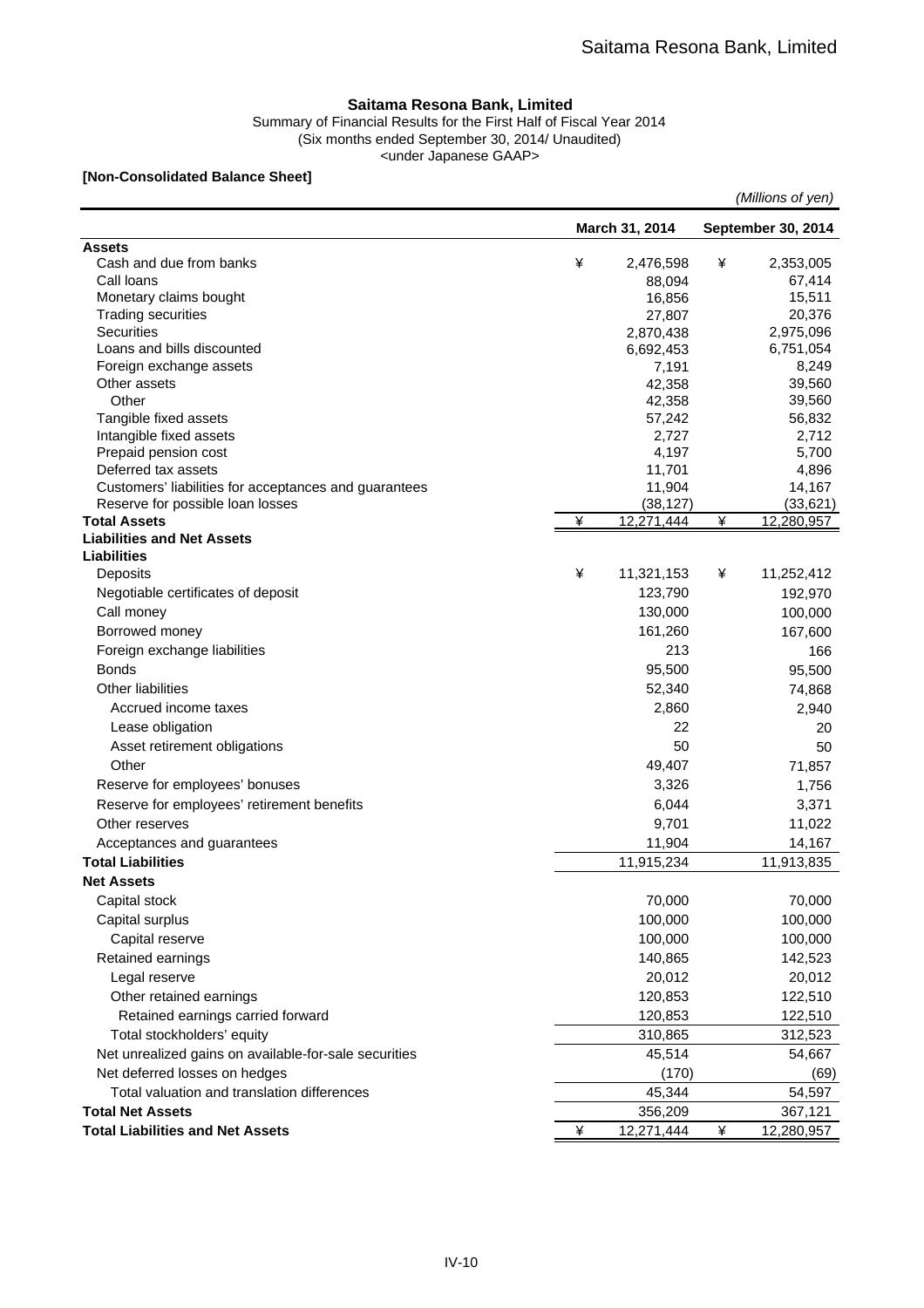### **[Non-Consolidated Statement of Income]**

|                                        |                           | (Millions of yen)         |
|----------------------------------------|---------------------------|---------------------------|
|                                        | For the six months        | For the six months        |
|                                        | ended                     | ended                     |
|                                        | <b>September 30, 2013</b> | <b>September 30, 2014</b> |
| <b>Ordinary income</b>                 | ¥<br>89,335               | ¥<br>86,899               |
| Interest income                        | 62,716                    | 60,028                    |
| Interest on loans and bills discounted | 52,716                    | 50,141                    |
| Interest and dividends on securities   | 8,955                     | 8,068                     |
| Fees and commissions                   | 18,461                    | 18,612                    |
| Other operating income                 | 1,981                     | 2,112                     |
| Other ordinary income                  | 6,174                     | 6,145                     |
| <b>Ordinary expenses</b>               | 57,335                    | 56,970                    |
| Interest expenses                      | 4,037                     | 3,712                     |
| Interest on deposits                   | 2,124                     | 1,761                     |
| Fees and commissions                   | 8,392                     | 8,413                     |
| Other operating expenses               | 1,729                     | 488                       |
| General and administrative expenses    | 38,744                    | 39,476                    |
| Other ordinary expenses                | 4,431                     | 4,880                     |
| <b>Ordinary profits</b>                | 31,999                    | 29,929                    |
| <b>Extraordinary gains</b>             |                           | 56                        |
| <b>Extraordinary losses</b>            | 119                       | 52                        |
| Net income before income taxes         | 31,879                    | 29,933                    |
| $Income$ taxes $-$ current             | 9,541                     | 7,598                     |
| Income taxes - deferred                | 2,300                     | 2,738                     |
| Total income taxes                     | 11,841                    | 10,336                    |
| <b>Net income</b>                      | ¥<br>20,037               | ¥<br>19,596               |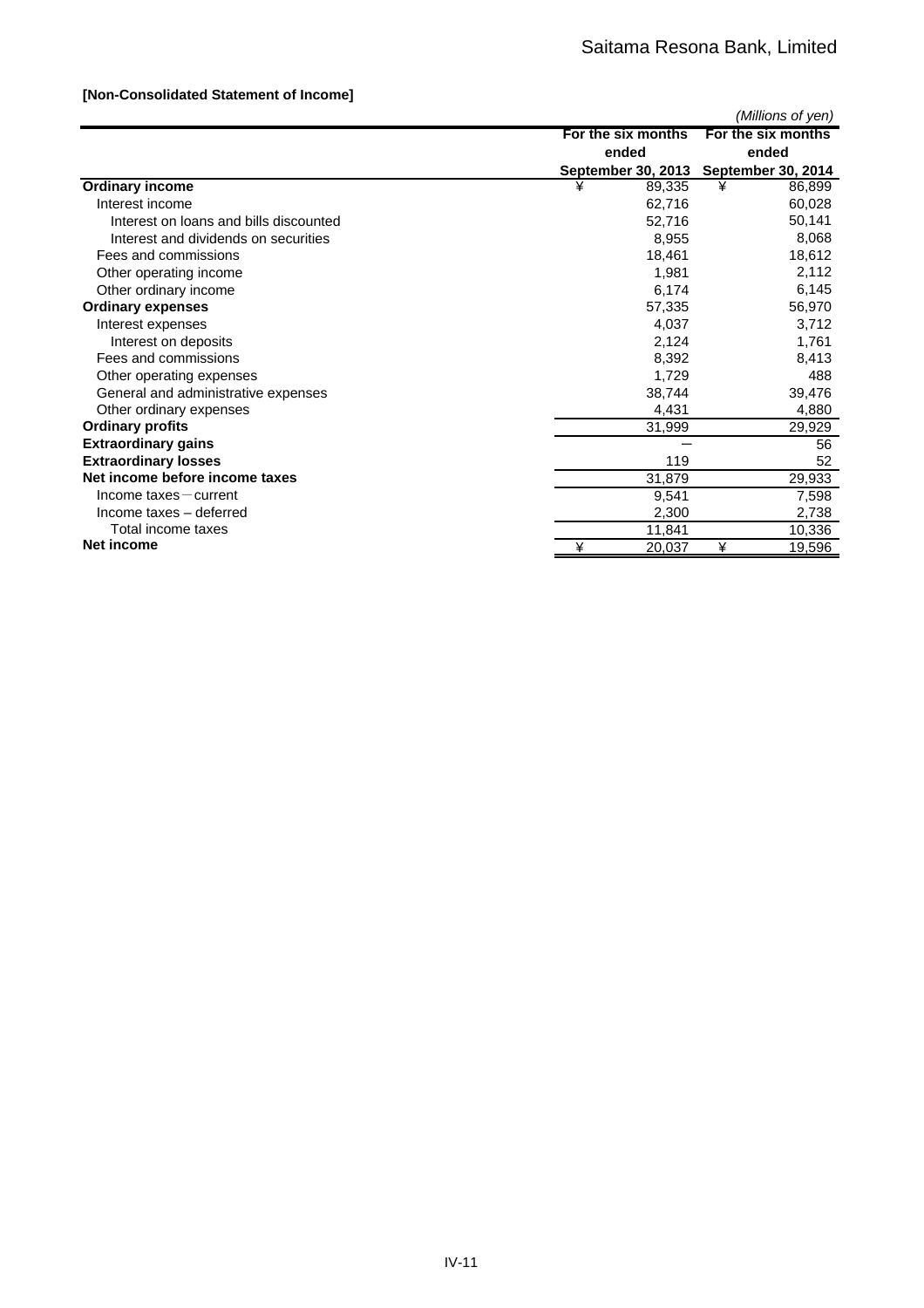### **[Non-Consolidated Statement of Changes in Net Assets] For the six months ended September 30, 2013**

|                                                                |                    |          |                      |                                         |                            |                       | (Millions of yen)      |
|----------------------------------------------------------------|--------------------|----------|----------------------|-----------------------------------------|----------------------------|-----------------------|------------------------|
| Stockholders' equity                                           |                    |          |                      |                                         |                            |                       |                        |
|                                                                |                    |          | Capital surplus      |                                         | Retained earnings          |                       |                        |
|                                                                | Capital stock      | Capital  | <b>Total capital</b> |                                         | Other retained<br>earnings | <b>Total retained</b> | Total<br>stockholders' |
|                                                                | surplus<br>reserve |          | Legal reserve        | Retained<br>earnings carried<br>forward | earnings                   | equity                |                        |
| Balance at the beginning of the fiscal year                    | ¥70,000            | ¥100,000 | ¥100,000             | ¥20,012                                 | ¥125,988                   | ¥146,001              | ¥316,001               |
| Changes during the term                                        |                    |          |                      |                                         |                            |                       |                        |
| Dividends paid                                                 |                    |          |                      |                                         | (21, 280)                  | (21, 280)             | (21, 280)              |
| Net income                                                     |                    |          |                      |                                         | 20,037                     | 20,037                | 20,037                 |
| Net changes except for stockholders'<br>equity during the term |                    |          |                      |                                         |                            |                       |                        |
| Total changes during the term                                  |                    |          |                      |                                         | (1, 242)                   | (1,242)               | (1,242)                |
| Balance at the end of the term                                 | ¥70,000            | ¥100,000 | ¥100,000             | ¥20,012                                 | ¥124,746                   | ¥144,758              | ¥314,758               |

|                                                                | Valuation and translation differences                           |                                    |                                                   |                     |  |
|----------------------------------------------------------------|-----------------------------------------------------------------|------------------------------------|---------------------------------------------------|---------------------|--|
|                                                                | Net unrealized<br>gains on<br>available-for-<br>sale securities | Net deferred<br>gains on<br>hedges | Total valuation<br>and translation<br>differences | Total net<br>assets |  |
| Balance at the beginning of the fiscal year                    | ¥48,553                                                         | $*(584)$                           | ¥47,968                                           | ¥363,969            |  |
| Changes during the term                                        |                                                                 |                                    |                                                   |                     |  |
| Dividends paid                                                 |                                                                 |                                    |                                                   | (21, 280)           |  |
| Net income                                                     |                                                                 |                                    |                                                   | 20.037              |  |
| Net changes except for stockholders'<br>equity during the term | 1,140                                                           | 324                                | 1,465                                             | 1,465               |  |
| Total changes during the term                                  | 1,140                                                           | 324                                | 1,465                                             | 223                 |  |
| Balance at the end of the term                                 | ¥49,693                                                         | $*(259)$                           | ¥49,434                                           | ¥364,193            |  |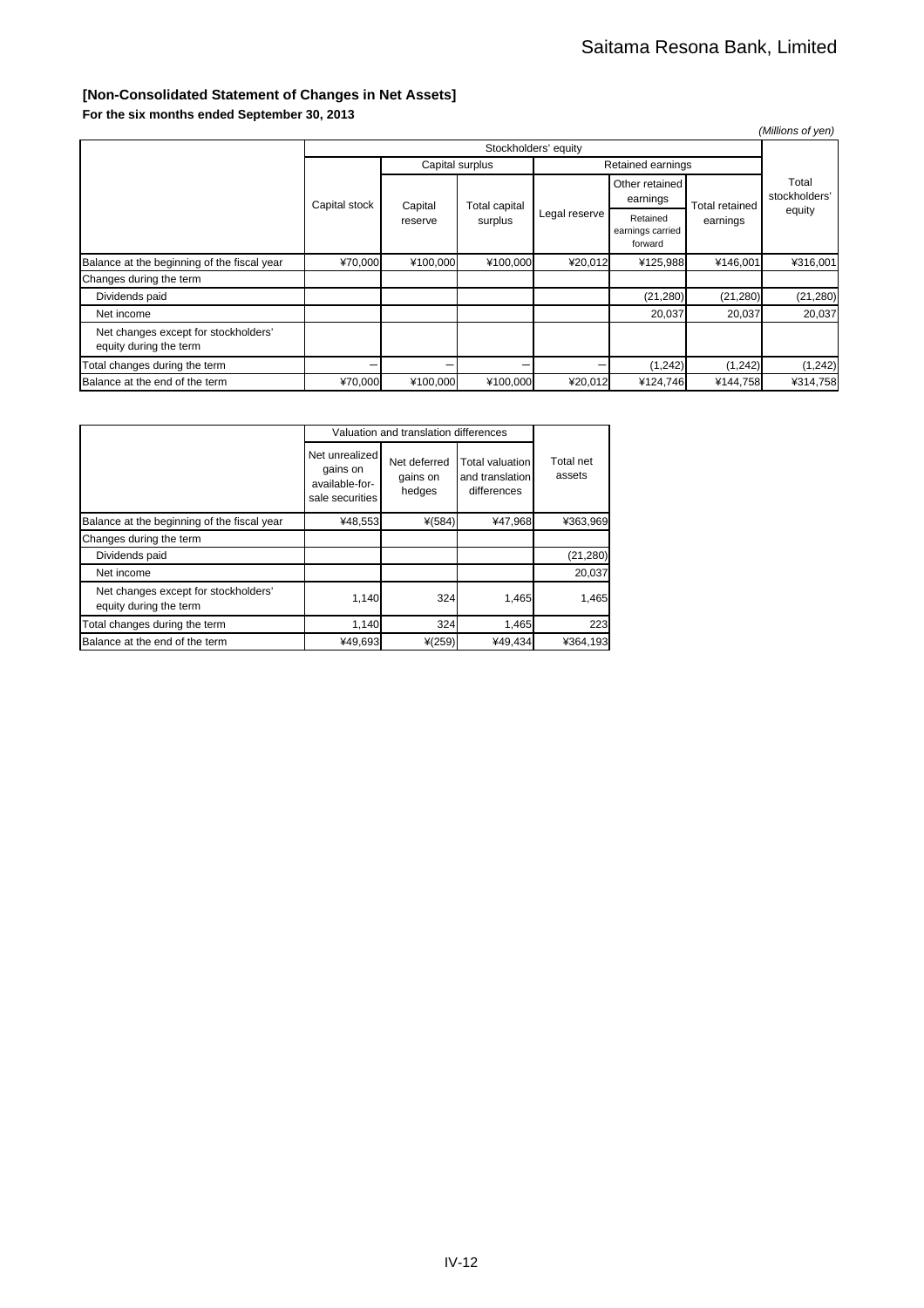### **[Non-Consolidated Statement of Changes in Net Assets - Continued]**

**For the six months ended September 30, 2014**

|                                                                                                                     |                      |                 |               |               |                                         |                       | (Millions of yen)      |
|---------------------------------------------------------------------------------------------------------------------|----------------------|-----------------|---------------|---------------|-----------------------------------------|-----------------------|------------------------|
|                                                                                                                     | Stockholders' equity |                 |               |               |                                         |                       |                        |
|                                                                                                                     |                      | Capital surplus |               |               | Retained earnings                       |                       |                        |
|                                                                                                                     | Capital stock        | Capital         | Total capital |               | Other retained<br>earnings              | <b>Total retained</b> | Total<br>stockholders' |
|                                                                                                                     |                      | reserve         | surplus       | Legal reserve | Retained<br>earnings carried<br>forward | earnings              | equity                 |
| Balance at the beginning of the fiscal year                                                                         | ¥70,000              | ¥100,000        | ¥100,000      | ¥20,012       | ¥120,853                                | ¥140,865              | ¥310,865               |
| Cumulative effect of the changes<br>in accounting policies                                                          |                      |                 |               |               | 681                                     | 681                   | 681                    |
| Balance at the beginning of the fiscal year<br>after reflecting the effect of the<br>changes in accounting policies | 70,000               | 100,000         | 100,000       | 20,012        | 121,534                                 | 141,546               | 311,546                |
| Changes during the term                                                                                             |                      |                 |               |               |                                         |                       |                        |
| Dividends paid                                                                                                      |                      |                 |               |               | (18,620)                                | (18, 620)             | (18, 620)              |
| Net income                                                                                                          |                      |                 |               |               | 19,596                                  | 19,596                | 19,596                 |
| Net changes except for stockholders' equity<br>during the term                                                      |                      |                 |               |               |                                         |                       |                        |
| Total changes during the term                                                                                       |                      |                 |               |               | 976                                     | 976                   | 976                    |
| Balance at the end of the term                                                                                      | ¥70,000              | ¥100,000        | ¥100,000      | ¥20,012       | ¥122,510                                | ¥142,523              | ¥312,523               |

|                                                                                                                     |                                                                 | Valuation and translation differences |                                                      |                     |  |  |
|---------------------------------------------------------------------------------------------------------------------|-----------------------------------------------------------------|---------------------------------------|------------------------------------------------------|---------------------|--|--|
|                                                                                                                     | Net unrealized<br>gains on<br>available-for-<br>sale securities | Net deferred<br>gains on<br>hedges    | Total valuation<br>and<br>translation<br>differences | Total net<br>assets |  |  |
| Balance at the beginning of the fiscal year                                                                         | ¥45,514                                                         | $*(170)$                              | ¥45,344                                              | ¥356,209            |  |  |
| Cumulative effect of the changes<br>in accounting policies                                                          |                                                                 |                                       |                                                      | 681                 |  |  |
| Balance at the beginning of the fiscal year<br>after reflecting the effect of the<br>changes in accounting policies | 45,514                                                          | (170)                                 | 45,344                                               | 356,890             |  |  |
| Changes during the term                                                                                             |                                                                 |                                       |                                                      |                     |  |  |
| Dividends paid                                                                                                      |                                                                 |                                       |                                                      | (18, 620)           |  |  |
| Net income                                                                                                          |                                                                 |                                       |                                                      | 19,596              |  |  |
| Net changes except for stockholders' equity<br>during the term                                                      | 9,152                                                           | 101                                   | 9,253                                                | 9,253               |  |  |
| Total changes during the term                                                                                       | 9,152                                                           | 101                                   | 9,253                                                | 10,230              |  |  |
| Balance at the end of the term                                                                                      | ¥54,667                                                         | $*(69)$                               | ¥54,597                                              | ¥367,121            |  |  |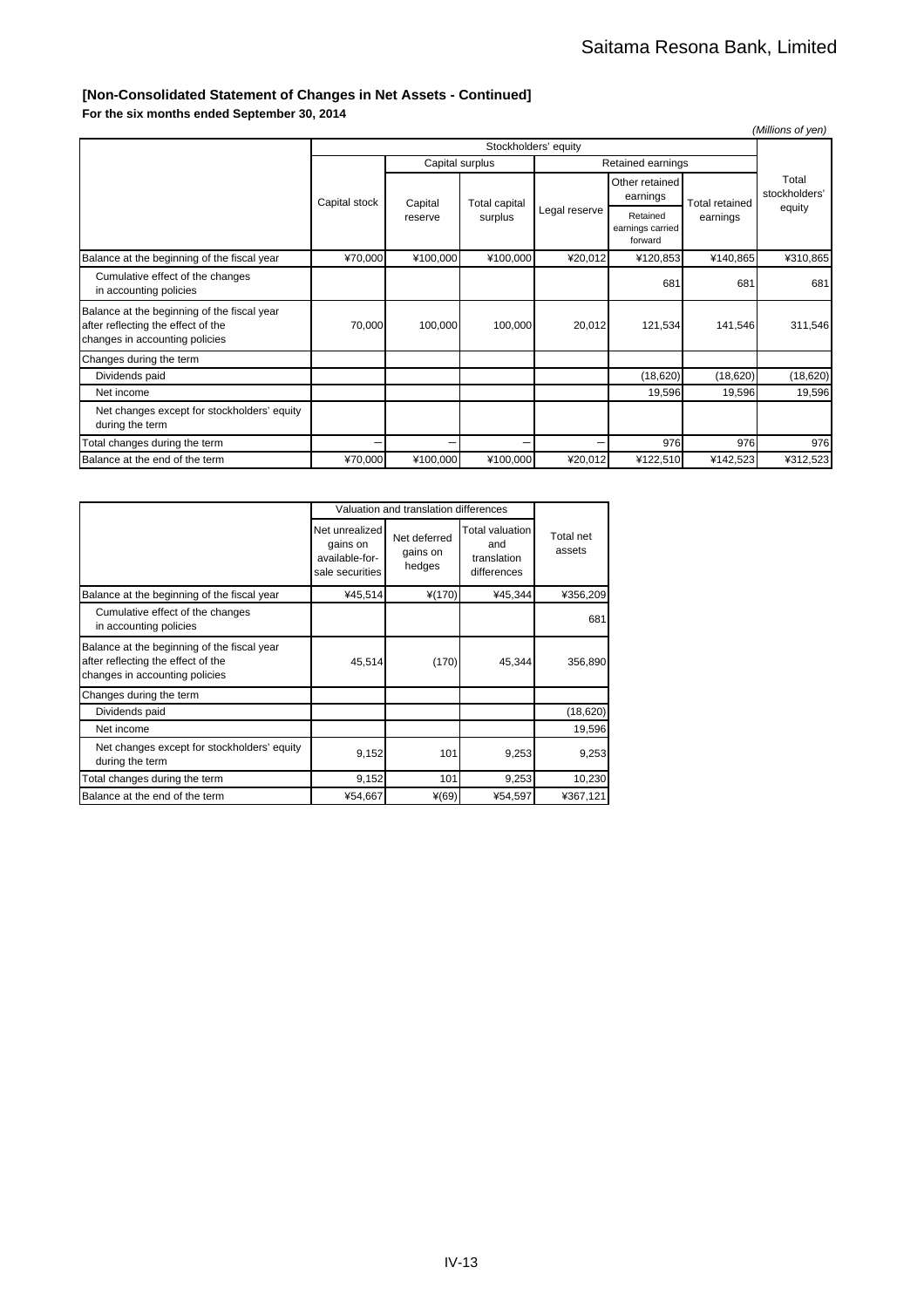### **The Kinki Osaka Bank, Ltd.**

Summary of Financial Results for the First Half of Fiscal Year 2014 (Six months ended September 30, 2014/ Unaudited) <under Japanese GAAP>

### **[Consolidated Balance Sheet]**

|                                                       |   |                |   | (Millions of yen)  |
|-------------------------------------------------------|---|----------------|---|--------------------|
|                                                       |   | March 31, 2014 |   | September 30, 2014 |
| <b>Assets</b>                                         |   |                |   |                    |
| Cash and due from banks                               | ¥ | 210,533        | ¥ | 335,125            |
| Call loans and bills bought                           |   | 1,000          |   | 1,000              |
| Monetary claims bought                                |   | 29,963         |   | 24,982             |
| <b>Trading securities</b>                             |   | 2              |   |                    |
| <b>Securities</b>                                     |   | 791,145        |   | 861,601            |
| Loans and bills discounted                            |   | 2,557,257      |   | 2,491,082          |
| Foreign exchange assets                               |   | 3,796          |   | 4,002              |
| Other assets                                          |   | 8,819          |   | 8,837              |
| Tangible fixed assets                                 |   | 31,377         |   | 31,931             |
| Intangible fixed assets                               |   | 476            |   | 449                |
| Deferred tax assets                                   |   | 2,436          |   |                    |
| Customers' liabilities for acceptances and guarantees |   | 10,869         |   | 12,352             |
| Reserve for possible loan losses                      |   | (32,082)       |   | (27,990)           |
| <b>Total Assets</b>                                   |   | 3,615,594      |   | 3,743,374          |
| <b>Liabilities and Net Assets</b>                     |   |                |   |                    |
| <b>Liabilities</b>                                    |   |                |   |                    |
| Deposits                                              |   | 3,262,619      |   | 3,296,988          |
| Negotiable certificates of deposit                    |   | 106,000        |   | 117,900            |
| Payables under securities lending transactions        |   |                |   | 105,907            |
| Borrowed money                                        |   | 72,920         |   | 41,400             |
| Foreign exchange liabilities                          |   | 170            |   | 108                |
| <b>Other liabilities</b>                              |   | 26,612         |   | 27,116             |
| Reserve for employees' bonuses                        |   | 2,468          |   | 1,252              |
| Net defined benefit liability                         |   | 11,978         |   | 9,843              |
| Other reserves                                        |   | 3,585          |   | 3,636              |
| Deferred tax liabilities                              |   |                |   | 287                |
| Acceptances and guarantees                            |   | 10,869         |   | 12,352             |
| <b>Total Liabilities</b>                              |   | 3,497,224      |   | 3,616,794          |
| <b>Net Assets</b>                                     |   |                |   |                    |
| Capital stock                                         |   | 38,971         |   | 38,971             |
| Capital surplus                                       |   | 55,439         |   | 55,439             |
| Retained earnings                                     |   | 23,515         |   | 28,307             |
| Total stockholders' equity                            |   | 117,926        |   | 122,718            |
| Net unrealized gains on available-for-sale securities |   | 7,516          |   | 10,141             |
| Remesurements of defined benefit plans                |   | (7,072)        |   | (6, 280)           |
| Total accumulated other comprehensive income          |   | 443            |   | 3,861              |
| <b>Total Net Assets</b>                               |   | 118,369        |   | 126,579            |
| <b>Total Liabilities and Net Assets</b>               | ¥ | 3,615,594      | ¥ | 3,743,374          |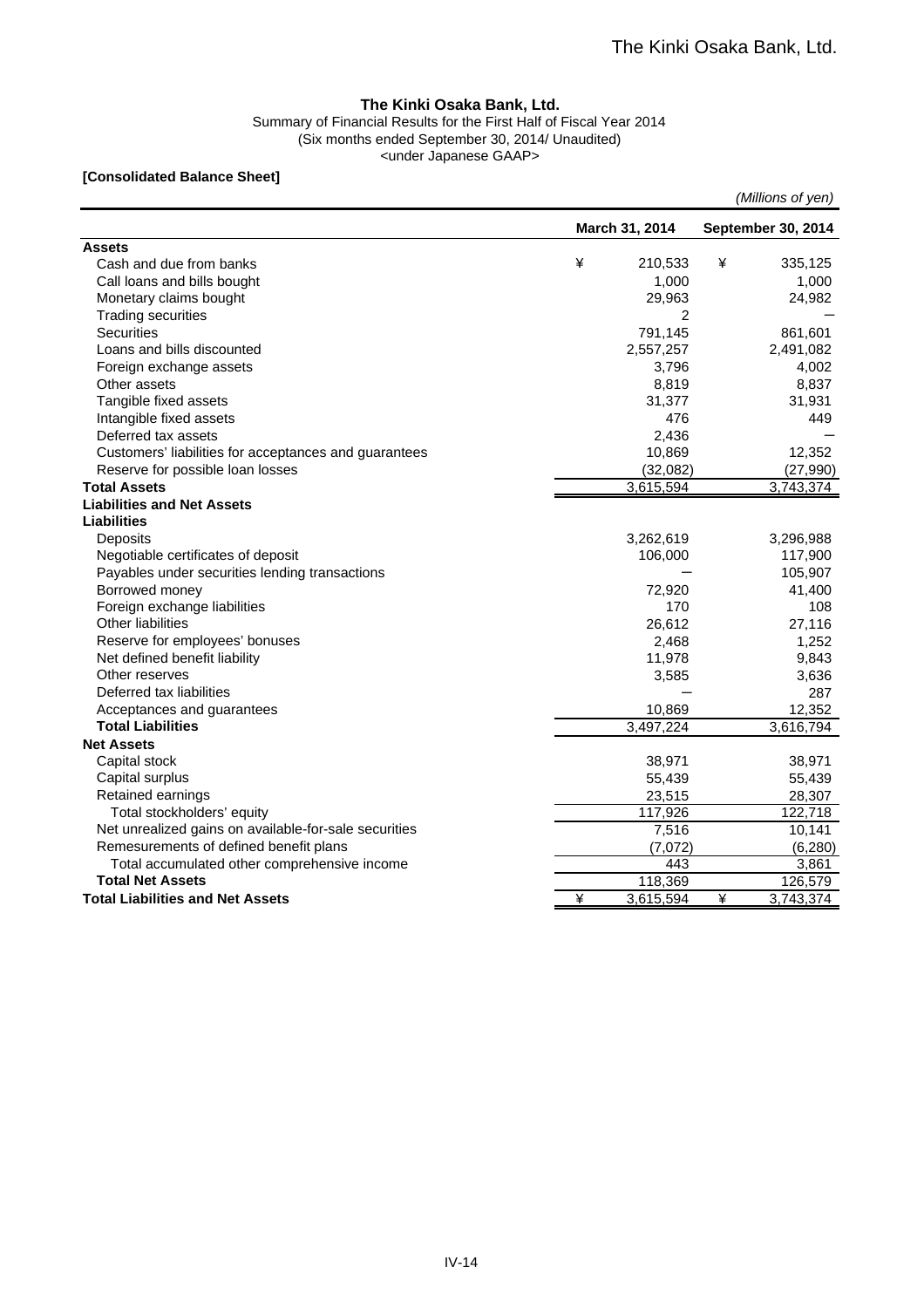### **[Consolidated Statement of Income]**

|                                                       |                    | (Millions of yen)                     |
|-------------------------------------------------------|--------------------|---------------------------------------|
|                                                       | For the six months | For the six months                    |
|                                                       | ended              | ended                                 |
|                                                       |                    | September 30, 2013 September 30, 2014 |
| <b>Ordinary income</b>                                | ¥<br>37,103        | ¥<br>35,016                           |
| Interest income                                       | 22,161             | 21,202                                |
| Interest on loans and bills discounted                | 19,774             | 18,496                                |
| Interest and dividends on securities                  | 2.065              | 2,494                                 |
| Fees and commissions                                  | 8,394              | 8,741                                 |
| Other operating income                                | 4,043              | 1,262                                 |
| Other ordinary income                                 | 2,503              | 3,810                                 |
| <b>Ordinary expenses</b>                              | 28,295             | 25,951                                |
| Interest expenses                                     | 2,082              | 1,731                                 |
| Interest on deposits                                  | 1,478              | 1,134                                 |
| Fees and commissions                                  | 2,537              | 2,035                                 |
| Other operating expenses                              | 423                |                                       |
| General and administrative expenses                   | 20,136             | 19,990                                |
| Other ordinary expenses                               | 3,115              | 2,190                                 |
| <b>Ordinary profits</b>                               | 8,807              | 9,065                                 |
| <b>Extraordinary gains</b>                            | $\overline{2}$     |                                       |
| Gains on disposal of fixed assets                     | 2                  |                                       |
| <b>Extraordinary losses</b>                           | 154                | 105                                   |
| Losses on disposal of fixed assets                    | 8                  | 34                                    |
| Impairment losses on fixed assets                     | 146                | 70                                    |
| Net income before income taxes and minority interests | 8,655              | 8,960                                 |
| Income taxes - current                                | 1,365              | 45                                    |
| Income taxes - deferred                               | 2,009              | 1,562                                 |
| Total income taxes                                    | 3,374              | 1,607                                 |
| Net income before minority interests                  | 5,281              | 7,353                                 |
| Minority interests in net income                      |                    |                                       |
| <b>Net income</b>                                     | ¥<br>5,281         | ¥<br>7,353                            |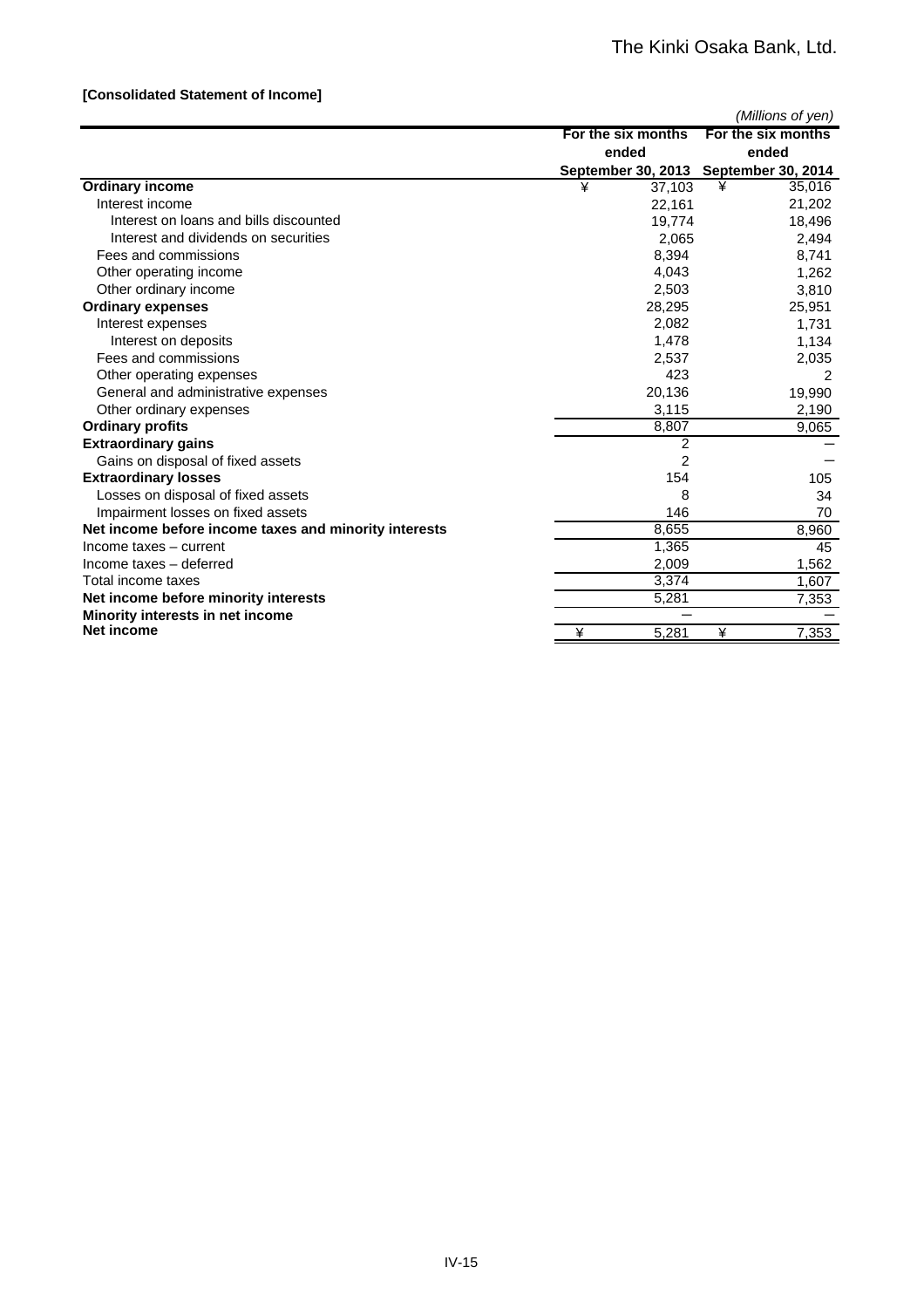### **[Consolidated Statement of Comprehensive Income]**

|                                                       |   |       |       | (Millions of yen)                     |
|-------------------------------------------------------|---|-------|-------|---------------------------------------|
|                                                       |   |       |       | For the six months For the six months |
|                                                       |   | ended | ended |                                       |
|                                                       |   |       |       | September 30, 2013 September 30, 2014 |
| Net income before minority interests                  | ¥ | 5.281 | ¥     | 7,353                                 |
| Other comprehensive income                            |   | (998) |       | 3,417                                 |
| Net unrealized gains on available-for-sale securities |   | (998) |       | 2,624                                 |
| Foreign currency translation adjustments              |   |       |       | 792                                   |
| <b>Total comprehensive income</b>                     |   | 4.282 |       | 10.770                                |
|                                                       |   |       |       |                                       |
| Comprehensive income attributable to:                 |   |       |       |                                       |
| Owners of the parent                                  | ¥ | 4.282 | ¥     | 10.770                                |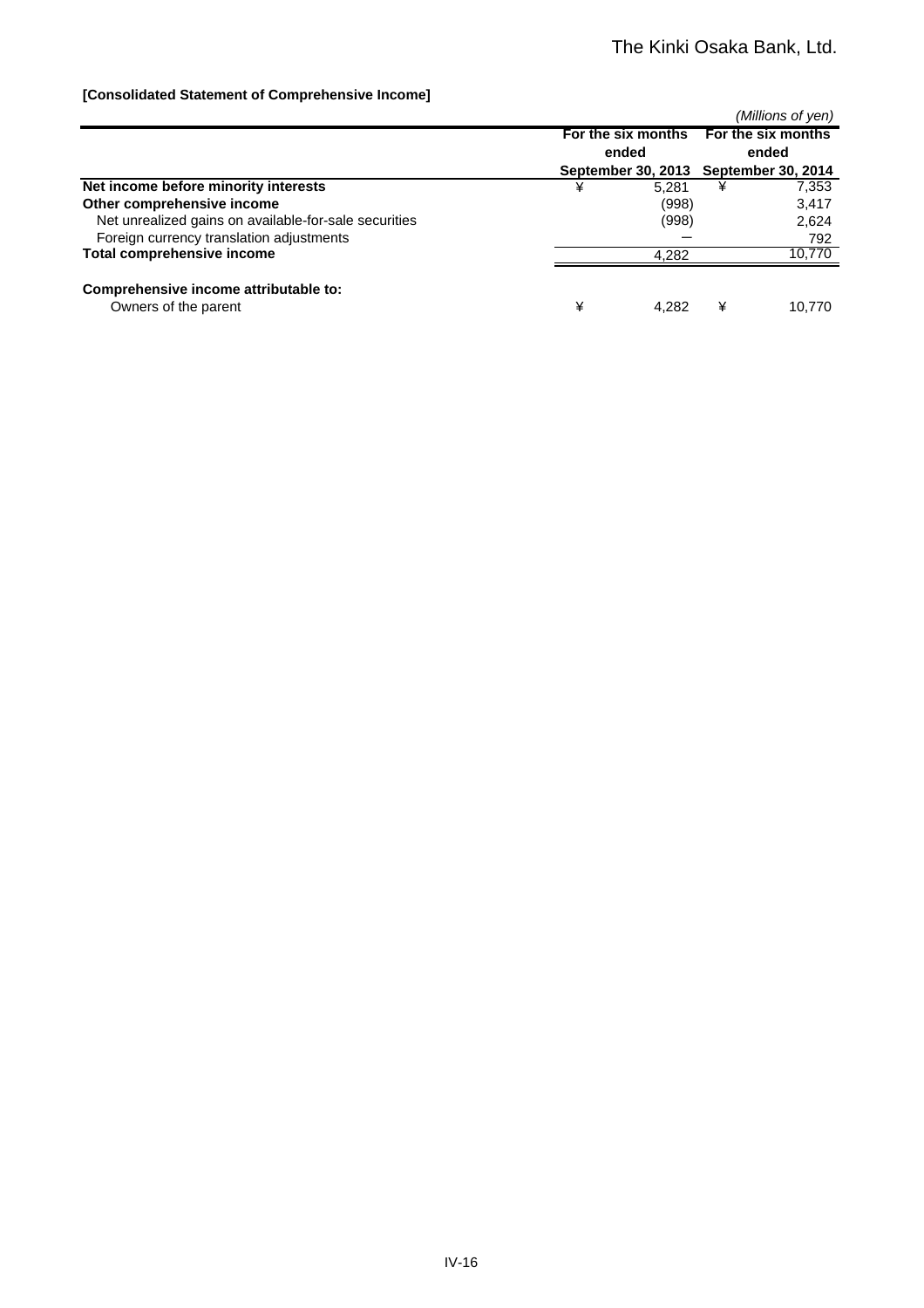### **[Consolidated Statement of Changes in Net Assets] For the six months ended September 30, 2013**

|                                                                |                      |                 |                      | (Millions of yen)                |
|----------------------------------------------------------------|----------------------|-----------------|----------------------|----------------------------------|
|                                                                | Stockholders' equity |                 |                      |                                  |
|                                                                | Capital stock        | Capital surplus | Retained<br>earnings | Total<br>stockholders'<br>equity |
| Balance at the beginning of the fiscal year                    | ¥38,971              | ¥55,439         | ¥19,214              | ¥113,625                         |
| Changes during the term                                        |                      |                 |                      |                                  |
| Dividends paid                                                 |                      |                 | (1,755)              | (1,755)                          |
| Net income                                                     |                      |                 | 5,281                | 5,281                            |
| Net changes except for stockholders'<br>equity during the term |                      |                 |                      |                                  |
| Total changes during the term                                  |                      |                 | 3,525                | 3,525                            |
| Balance at the end of the term                                 | ¥38,971              | ¥55,439         | ¥22,740              | ¥117,150                         |

|                                                                | Accumulated<br>other compre<br>-hensive<br>income               | <b>Total net</b> |
|----------------------------------------------------------------|-----------------------------------------------------------------|------------------|
|                                                                | Net unrealized<br>gains on<br>available-for-<br>sale securities | assets           |
| Balance at the beginning of the fiscal year                    | ¥7,732                                                          | ¥121,357         |
| Changes during the term                                        |                                                                 |                  |
| Dividends paid                                                 |                                                                 | (1,755)          |
| Net income                                                     |                                                                 | 5,281            |
| Net changes except for stockholders'<br>equity during the term | (998)                                                           | (998)            |
| Total changes during the term                                  | (998)                                                           | 2,527            |
| Balance at the end of the term                                 | ¥6,733                                                          | ¥123,884         |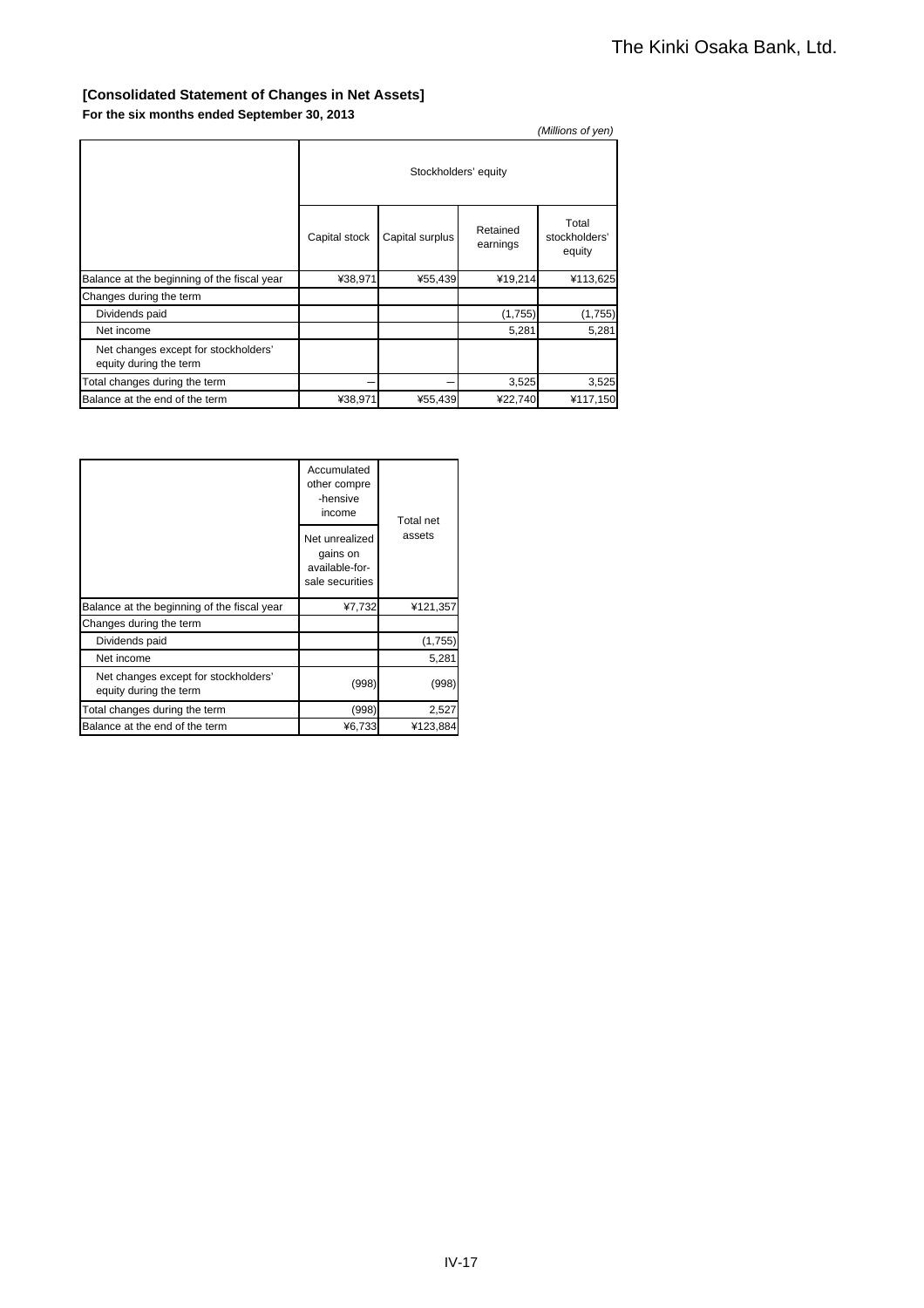### **[Consolidated Statement of Changes in Net Assets] For the six months ended September 30, 2014**

|                                                                                                                     |                      |                 |                      | (Millions of yen)                |
|---------------------------------------------------------------------------------------------------------------------|----------------------|-----------------|----------------------|----------------------------------|
|                                                                                                                     | Stockholders' equity |                 |                      |                                  |
|                                                                                                                     | Capital stock        | Capital surplus | Retained<br>earnings | Total<br>stockholders'<br>equity |
| Balance at the beginning of the fiscal year                                                                         | ¥38,971              | ¥55,439         | ¥23,515              | ¥117,926                         |
| Cumulative effect of the changes<br>in accounting policies                                                          |                      |                 | 339                  | 339                              |
| Balance at the beginning of the fiscal year<br>after reflecting the effect of the<br>changes in accounting policies | 38,971               | 55,439          | 23,855               | 118,265                          |
| Changes during the term                                                                                             |                      |                 |                      |                                  |
| Dividends paid                                                                                                      |                      |                 | (2,900)              | (2,900)                          |
| Net income                                                                                                          |                      |                 | 7,353                | 7,353                            |
| Net changes except for stockholders' equity<br>during the term                                                      |                      |                 |                      |                                  |
| Total changes during the term                                                                                       |                      |                 | 4,452                | 4,452                            |
| Balance at the end of the term                                                                                      | ¥38.971              | ¥55,439         | ¥28,307              | ¥122,718                         |

|                                                                                                                     | Accumulated other comprehensive income                          |                                               |                                                          |                     |
|---------------------------------------------------------------------------------------------------------------------|-----------------------------------------------------------------|-----------------------------------------------|----------------------------------------------------------|---------------------|
|                                                                                                                     | Net unrealized<br>gains on<br>available-for-<br>sale securities | Remeasurements<br>of defined benefit<br>plans | Total<br>accumulated<br>other<br>comprehensive<br>income | Total net<br>assets |
| Balance at the beginning of the fiscal year                                                                         | ¥7,516                                                          | $*(7,072)$                                    | ¥443                                                     | ¥118,369            |
| Cumulative effect of the changes<br>in accounting policies                                                          |                                                                 |                                               |                                                          | 339                 |
| Balance at the beginning of the fiscal year<br>after reflecting the effect of the<br>changes in accounting policies | 7,516                                                           | (7,072)                                       | 443                                                      | 118,709             |
| Changes during the term                                                                                             |                                                                 |                                               |                                                          |                     |
| Dividends paid                                                                                                      |                                                                 |                                               |                                                          | (2,900)             |
| Net income                                                                                                          |                                                                 |                                               |                                                          | 7,353               |
| Net changes except for stockholders' equity<br>during the term                                                      | 2,624                                                           | 792                                           | 3,417                                                    | 3,417               |
| Total changes during the term                                                                                       | 2,624                                                           | 792                                           | 3,417                                                    | 7,870               |
| Balance at the end of the term                                                                                      | 410,141                                                         | $*(6,280)$                                    | ¥3,861                                                   | ¥126,579            |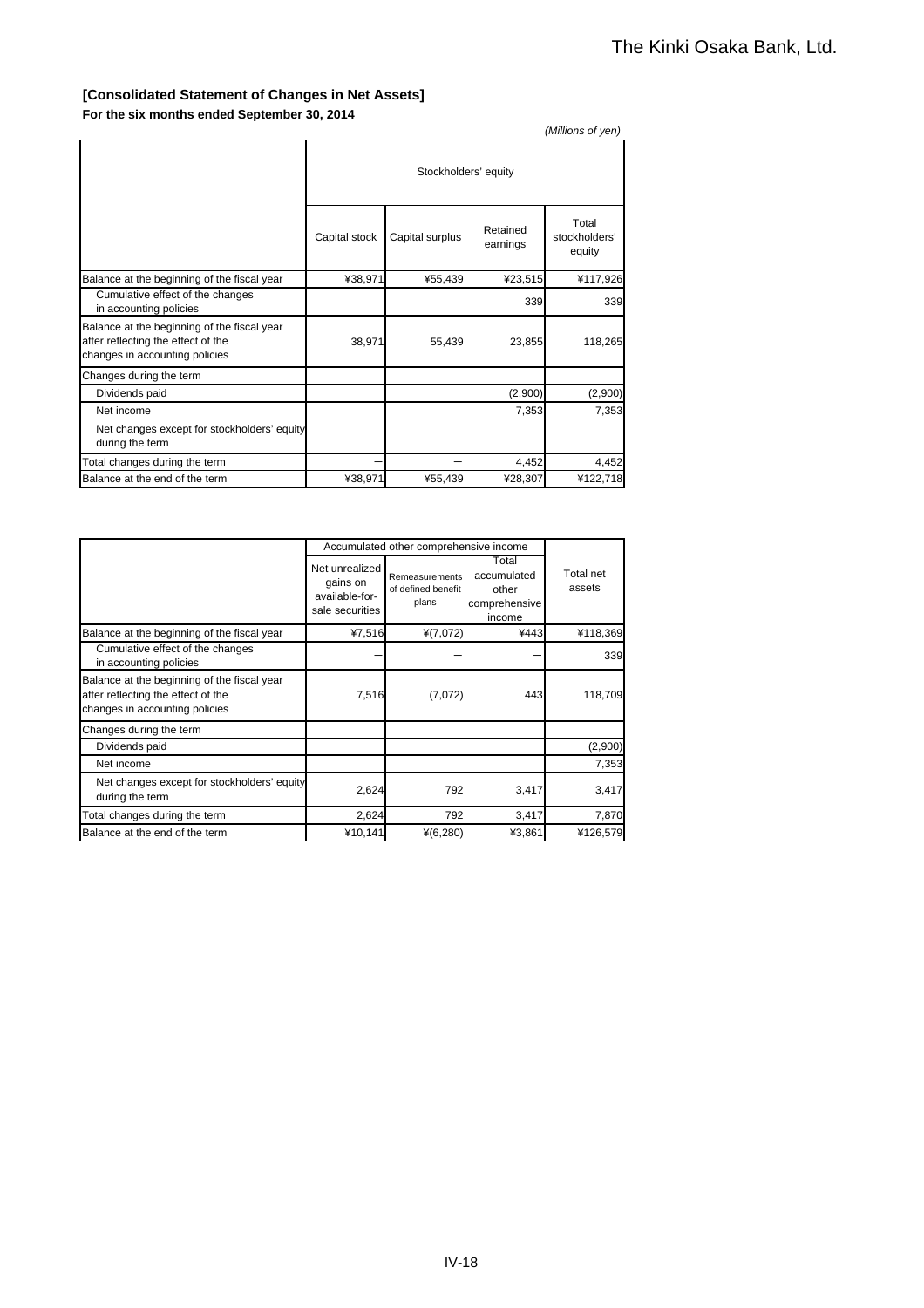### **[Non-Consolidated Balance Sheet]**

|                                                        |   |                    |   | (Millions of yen)  |
|--------------------------------------------------------|---|--------------------|---|--------------------|
|                                                        |   | March 31, 2014     |   | September 30, 2014 |
| <b>Assets</b>                                          |   |                    |   |                    |
| Cash and due from banks                                | ¥ | 210,509            | ¥ | 335,100            |
| Call loans                                             |   | 1,000              |   | 1,000              |
| Monetary claims bought                                 |   | 29,963             |   | 24,982             |
| <b>Trading securities</b>                              |   | 2                  |   |                    |
| Securities<br>Loans and bills discounted               |   | 793,362            |   | 863,818            |
| Foreign exchange assets                                |   | 2,555,791<br>3,796 |   | 2,489,570<br>4,002 |
| Other assets                                           |   | 8,683              |   | 8,760              |
| Other                                                  |   | 8,683              |   | 8,760              |
| Tangible fixed assets                                  |   | 31,341             |   | 31,896             |
| Intangible fixed assets                                |   | 370                |   | 354                |
| Prepaid pension cost                                   |   | 2,034              |   | 2,513              |
| Deferred tax assets                                    |   | 294                |   |                    |
| Customers' liabilities for acceptances and guarantees  |   | 9,650              |   | 11,241             |
| Reserve for possible loan losses                       |   | (27, 028)          |   | (23, 285)          |
| <b>Total Assets</b>                                    | ¥ | 3,619,772          | ¥ | 3,749,956          |
| <b>Liabilities and Net Assets</b>                      |   |                    |   |                    |
| <b>Liabilities</b>                                     |   |                    |   |                    |
| Deposits                                               | ¥ | 3,285,969          | ¥ | 3,320,701          |
| Negotiable certificates of deposit                     |   | 106,000            |   | 117,900            |
| Payables under securities lending transactions         |   |                    |   | 105,907            |
| Borrowed money                                         |   | 72,920             |   | 41,400             |
| Foreign exchange liabilities                           |   | 170                |   | 108                |
| Other liabilities                                      |   | 16,662             |   | 17,468             |
| Accrued income taxes                                   |   | 451                |   | 189                |
| Lease obligation                                       |   | 913                |   | 982                |
| Asset retirement obligations                           |   | 208                |   | 229                |
| Other                                                  |   | 15,088             |   | 16,067             |
| Reserve for employees' bonuses                         |   | 2,438              |   | 1,237              |
| Reserve for employees' retirement benefits             |   | 5,364              |   | 4,499              |
| Other reserves                                         |   | 3,585              |   | 3,636              |
| Deferred tax liabilities                               |   |                    |   |                    |
|                                                        |   |                    |   | 2,372              |
| Acceptances and guarantees<br><b>Total Liabilities</b> |   | 9,650              |   | 11,241             |
| <b>Net Assets</b>                                      |   | 3,502,761          |   | 3,626,473          |
| Capital stock                                          |   | 38,971             |   | 38,971             |
| Capital surplus                                        |   |                    |   |                    |
|                                                        |   | 55,439             |   | 55,439             |
| Capital reserve                                        |   | 38,971             |   | 38,971             |
| Other capital surplus                                  |   | 16,467             |   | 16,467             |
| Retained earnings                                      |   | 15,083             |   | 18,931             |
| Other retained earnings                                |   | 15,083             |   | 18,931             |
| Retained earnings carried forward                      |   | 15,083             |   | 18,931             |
| Total stockholders' equity                             |   | 109,493            |   | 113,341            |
| Net unrealized gains on available-for-sale securities  |   | 7,516              |   | 10,141             |
| Total valuation and translation differences            |   | 7,516              |   | 10,141             |
| <b>Total Net Assets</b>                                |   | 117,010            |   | 123,483            |
| <b>Total Liabilities and Net Assets</b>                | ¥ | 3,619,772          | ¥ | 3,749,956          |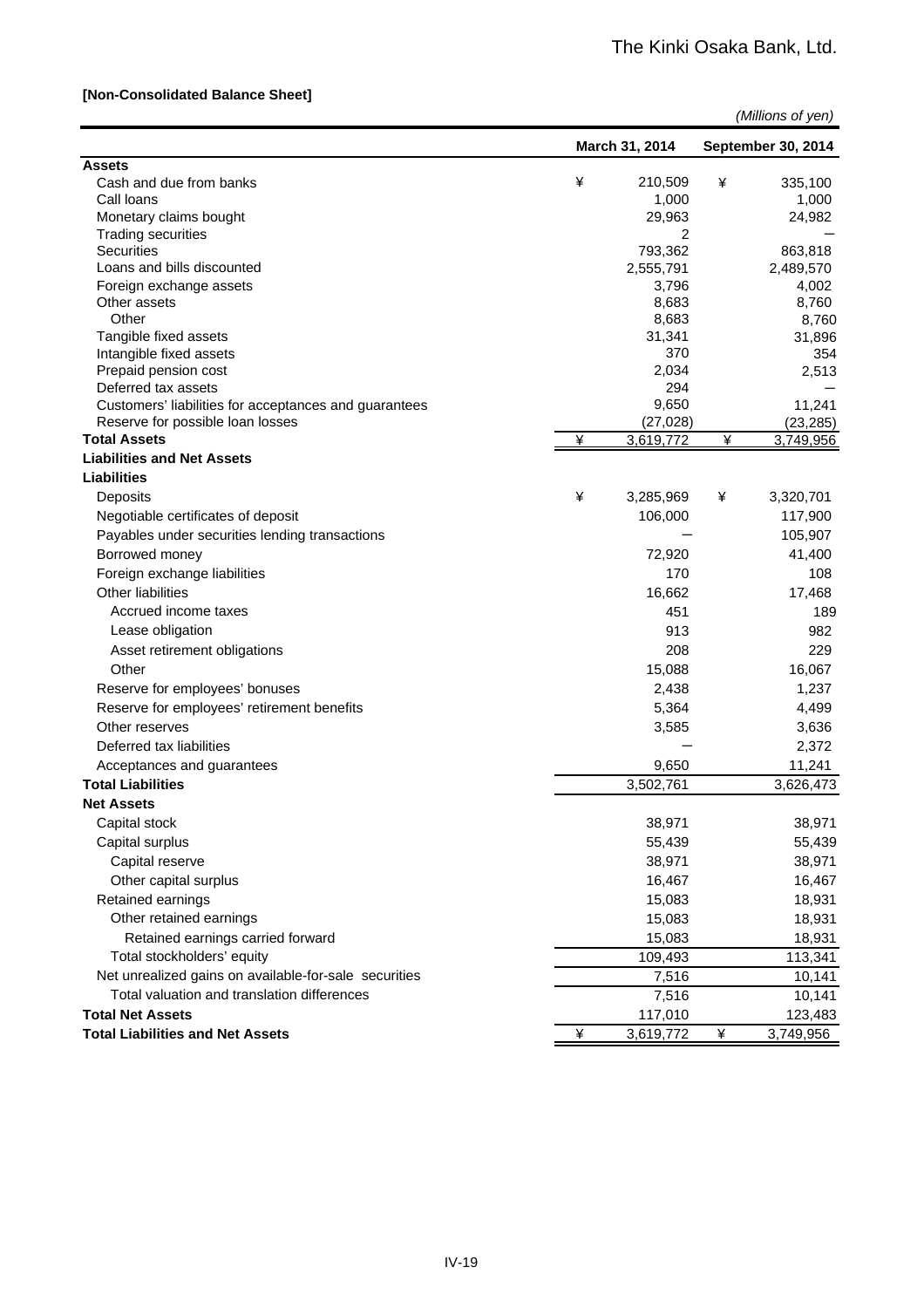### **[Non-Consolidated Statement of Income]**

|                                        |                    | (Millions of yen)                     |
|----------------------------------------|--------------------|---------------------------------------|
|                                        | For the six months | For the six months                    |
|                                        | ended              | ended                                 |
|                                        |                    | September 30, 2013 September 30, 2014 |
| <b>Ordinary income</b>                 | ¥<br>36,424        | ¥<br>34,482                           |
| Interest income                        | 22,105             | 21,192                                |
| Interest on loans and bills discounted | 19,718             | 18,486                                |
| Interest and dividends on securities   | 2,065              | 2,494                                 |
| Fees and commissions                   | 7,774              | 8,119                                 |
| Other operating income                 | 4,043              | 1,262                                 |
| Other ordinary income                  | 2,500              | 3,908                                 |
| <b>Ordinary expenses</b>               | 29,090             | 26,758                                |
| Interest expenses                      | 2,085              | 1,733                                 |
| Interest on deposits                   | 1,480              | 1,136                                 |
| Fees and commissions                   | 3,600              | 3,101                                 |
| Other operating expenses               | 423                | 2                                     |
| General and administrative expenses    | 19,889             | 19,739                                |
| Other ordinary expenses                | 3,092              | 2,182                                 |
| <b>Ordinary profits</b>                | 7,333              | 7,723                                 |
| <b>Extraordinary gains</b>             | 2                  |                                       |
| <b>Extraordinary losses</b>            | 154                | 104                                   |
| Net income before income taxes         | 7,180              | 7,619                                 |
| Income taxes - current                 | 992                | (292)                                 |
| Income taxes - deferred                | 1,988              | 1,503                                 |
| Total income taxes                     | 2,980              | 1,211                                 |
| <b>Net income</b>                      | ¥<br>4,200         | ¥<br>6,408                            |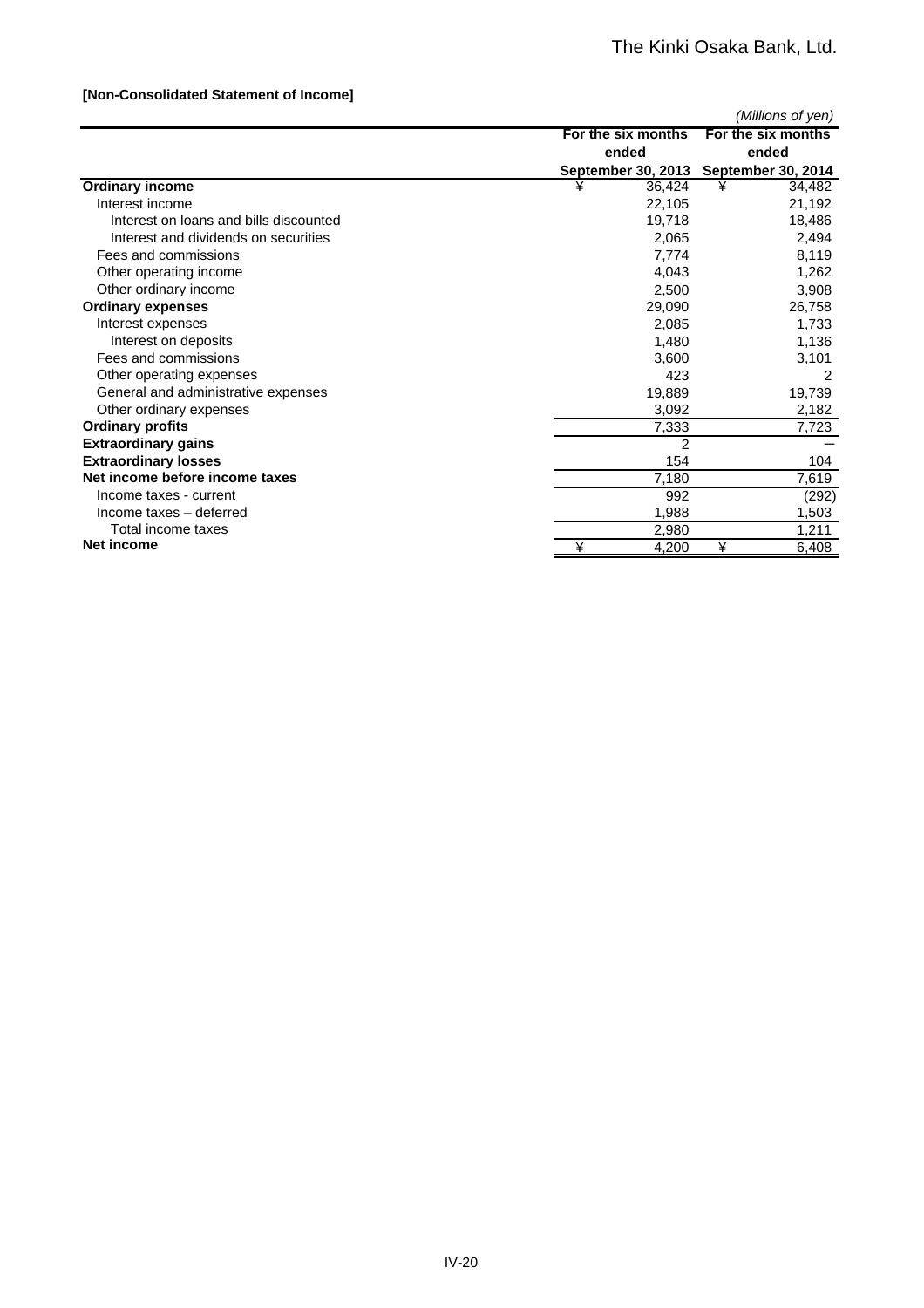### **[Non-Consolidated Statement of Changes in Net Assets] For the six months ended September 30, 2013**

|                                                                |               |                 |                      |                      |                                         | (Millions of yen)         |
|----------------------------------------------------------------|---------------|-----------------|----------------------|----------------------|-----------------------------------------|---------------------------|
|                                                                |               |                 | Stockholders' equity |                      |                                         |                           |
|                                                                |               | Capital surplus |                      | Retained<br>earnings | Total                                   |                           |
|                                                                | Capital stock | Capital reserve | Other capital        | <b>Total capital</b> | Other retained<br>earnings              | stockhold<br>-ers' equity |
|                                                                |               |                 | surplus              | surplus              | Retained<br>earnings carried<br>forward |                           |
| Balance at the beginning of the fiscal year                    | ¥38,971       | ¥38,971         | ¥16,467              | ¥55,439              | ¥12,666                                 | ¥107,076                  |
| Changes during the term                                        |               |                 |                      |                      |                                         |                           |
| Dividends paid                                                 |               |                 |                      |                      | (1,755)                                 | (1,755)                   |
| Net income                                                     |               |                 |                      |                      | 4,200                                   | 4,200                     |
| Net changes except for stockholders' equity<br>during the term |               |                 |                      |                      |                                         |                           |
| Total changes during the term                                  |               |                 |                      |                      | 2,445                                   | 2,445                     |
| Balance at the end of the term                                 | ¥38,971       | ¥38,971         | ¥16,467              | ¥55,439              | ¥15,111                                 | ¥109,521                  |

|                                                                | Valuation and<br>translation<br>differences                     | Total net |  |
|----------------------------------------------------------------|-----------------------------------------------------------------|-----------|--|
|                                                                | Net unrealized<br>gains on<br>available-for-<br>sale securities | assets    |  |
| Balance at the beginning of the fiscal year                    | ¥7,732                                                          | ¥114,809  |  |
| Changes during the term                                        |                                                                 |           |  |
| Dividends paid                                                 |                                                                 | (1,755)   |  |
| Net income                                                     |                                                                 | 4,200     |  |
| Net changes except for stockholders' equity<br>during the term | (998)                                                           | (998)     |  |
| Total changes during the term                                  | (998)                                                           | 1,446     |  |
| Balance at the end of the term                                 | ¥6,733                                                          | ¥116,255  |  |